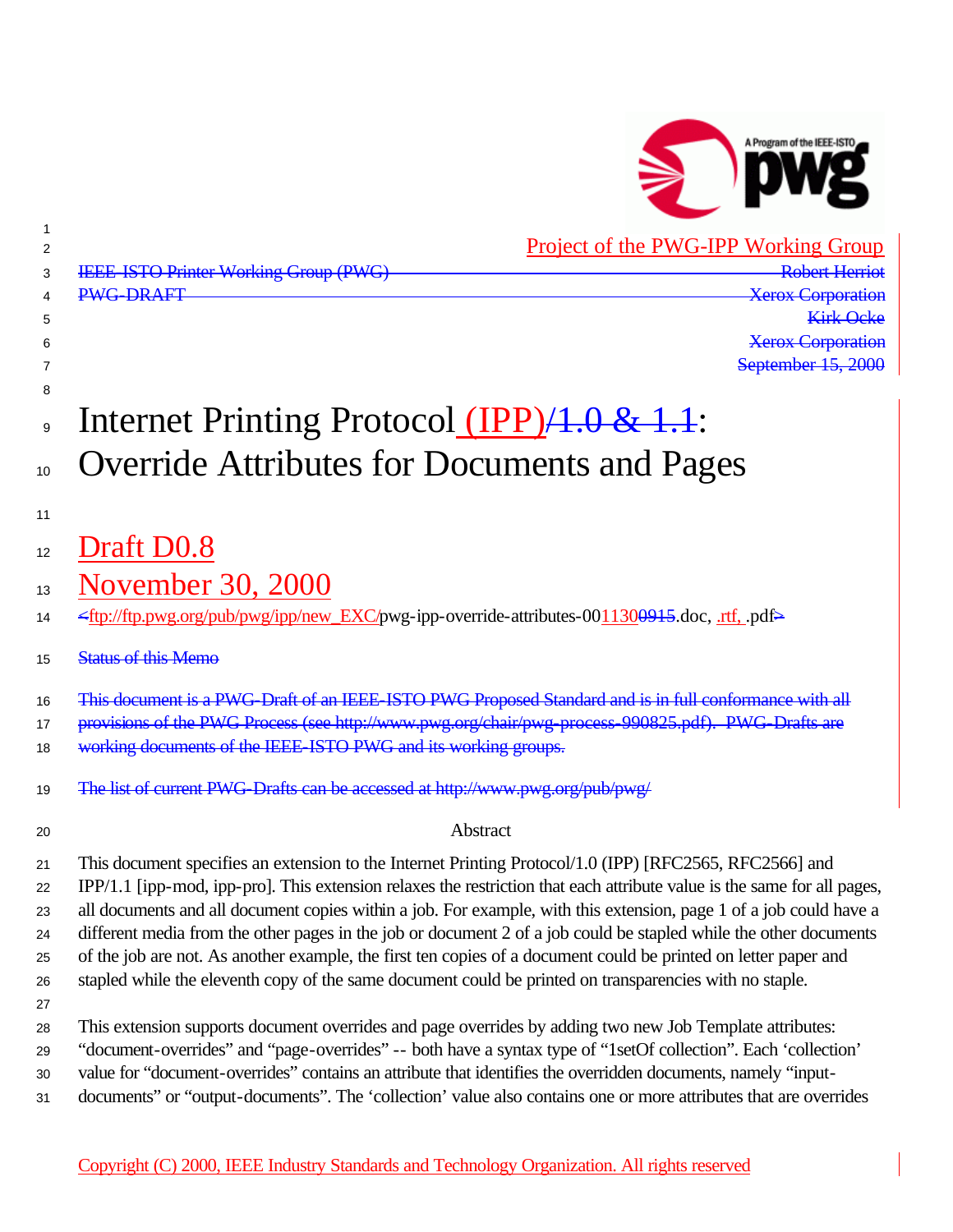| 32<br>33 | for the identified documents, e.g. "document-format", "finishings", and "media". Each 'collection' value for "page-<br>overrides" contains two attributes that identify the overridden pages, namely "input-documents" or "output- |
|----------|------------------------------------------------------------------------------------------------------------------------------------------------------------------------------------------------------------------------------------|
| 34       | documents" plus "pages". The 'collection' value also contains one or more attributes that are overrides for the                                                                                                                    |
| 35       | identified pages, e.g. "sides" and "media". When the overrides apply to some but not all document copies, the                                                                                                                      |
| 36       | 'collection' value for "document-overrides" or "page-overrides" contains the attribute of "document-copies".                                                                                                                       |
| 37       |                                                                                                                                                                                                                                    |
| 38       | This extension also supports subset finishing by adding a new Job Template attribute "pages-per-subset", which                                                                                                                     |
| 39       | specifies the number of pages per subset. The extension allows finishing and other document attributes to be                                                                                                                       |
| 40       | applied to such subsets of pages.                                                                                                                                                                                                  |
| 41       | This document is a PWG-Draft of an IEEE-ISTO PWG Proposed Standard and is in full conformance with all                                                                                                                             |
| 42       | provisions of the PWG Process (see http://www.pwg.org/chair/pwg-process-990825.pdf). PWG-Drafts are                                                                                                                                |
| 43       | working documents of the IEEE-ISTO PWG and its working groups. The list of current PWG-Drafts can be                                                                                                                               |
| 44       | accessed at http://www.pwg.org/pub/pwg/                                                                                                                                                                                            |
| 45       | Copyright (C) 2000, IEEE Industry Standards and Technology Organization. All rights reserved.                                                                                                                                      |
| 46       |                                                                                                                                                                                                                                    |
| 47       | This document may be copied and furnished to others, and derivative works that comment on, or otherwise explain                                                                                                                    |
| 48       | it or assist in its implementation may be prepared, copied, published and distributed, in whole or in part, without                                                                                                                |
| 49       | restriction of any kind, provided that the above copyright notice, this paragraph and the title of the Document as                                                                                                                 |
| 50       | referenced below are included on all such copies and derivative works. However, this document itself may not be                                                                                                                    |
| 51       | modified in any way, such as by removing the copyright notice or references to the IEEE-ISTO and the Printer                                                                                                                       |
| 52       | Working Group, a program of the IEEE-ISTO.                                                                                                                                                                                         |
| 53       |                                                                                                                                                                                                                                    |
| 54       | Title: Internet Printing Protocol (IPP): Override Attributes for Documents and Pages                                                                                                                                               |
| 55       |                                                                                                                                                                                                                                    |
| 56       | The IEEE-ISTO and the Printer Working Group DISCLAIM ANY AND ALL WARRANTIES, WHETHER                                                                                                                                               |
| 57       | EXPRESS OR IMPLIED INCLUDING (WITHOUT LIMITATION) ANY IMPLIED WARRANTIES OF                                                                                                                                                        |
| 58       | MERCHANTABILITY OR FITNESS FOR A PARTICULAR PURPOSE.                                                                                                                                                                               |
| 59       |                                                                                                                                                                                                                                    |
| 60       | The Printer Working Group, a program of the IEEE-ISTO, reserves the right to make changes to the document                                                                                                                          |
| 61       | without further notice. The document may be updated, replaced or made obsolete by other documents at any time.                                                                                                                     |
| 62       |                                                                                                                                                                                                                                    |
| 63       | The IEEE-ISTO takes no position regarding the validity or scope of any intellectual property or other rights that                                                                                                                  |
| 64       | might be claimed to pertain to the implementation or use of the technology described in this document or the extent                                                                                                                |
| 65       | to which any license under such rights might or might not be available; neither does it represent that it has made any                                                                                                             |
| 66       | effort to identify any such rights.                                                                                                                                                                                                |
| 67       |                                                                                                                                                                                                                                    |
| 68       | The IEEE-ISTO invites any interested party to bring to its attention any copyrights, patents, or patent applications,                                                                                                              |
| 69       | or other proprietary rights which may cover technology that may be required to implement the contents of this                                                                                                                      |
| $70\,$   | document. The IEEE-ISTO and its programs shall not be responsible for identifying patents for which a license may                                                                                                                  |
| 71       | be required by a document and/or IEEE-ISTO Industry Group Standard or for conducting inquiries into the legal                                                                                                                      |

Copyright (C) 2000, IEEE Industry Standards and Technology Organization. All rights reserved 2

 $\overline{\phantom{0}}$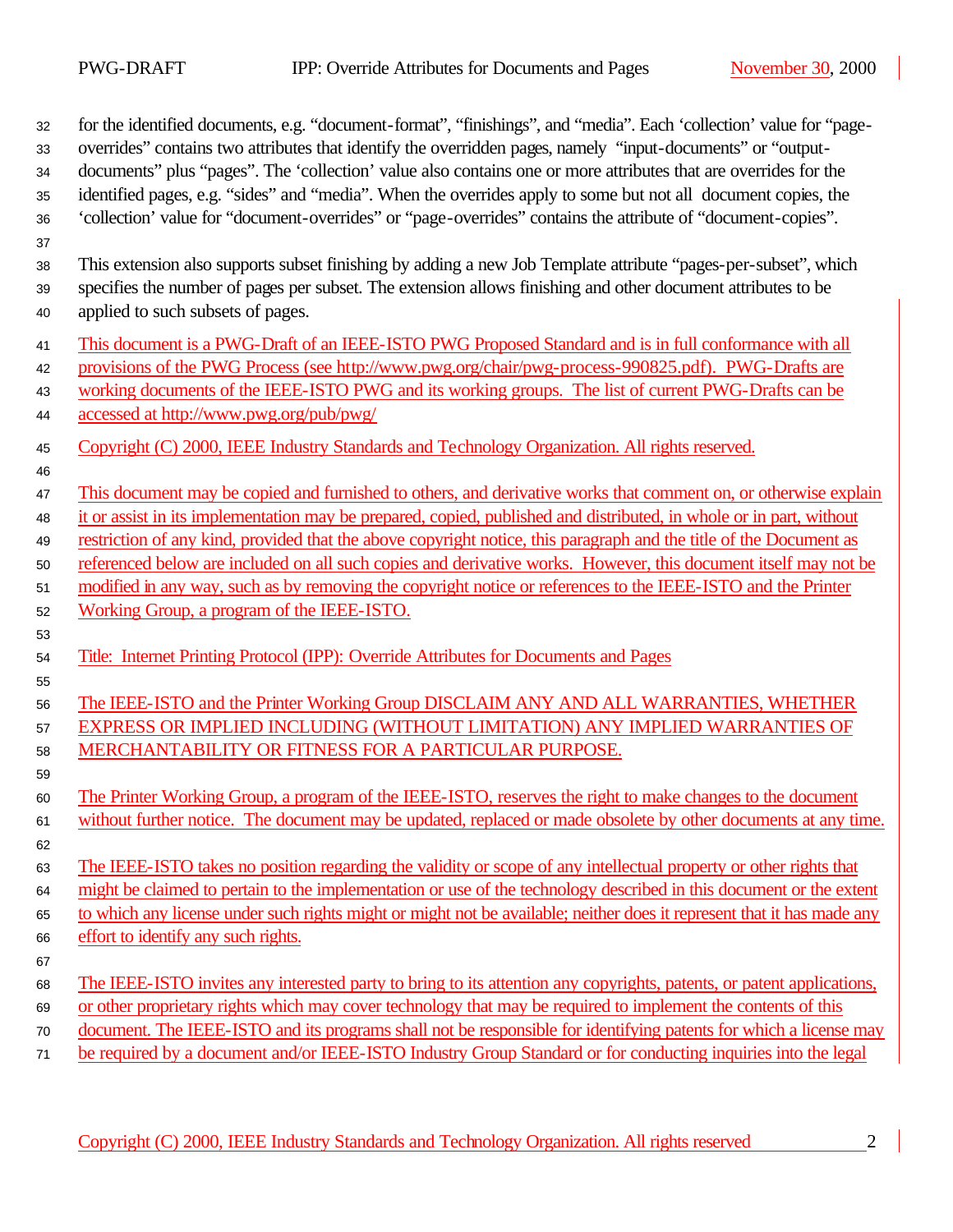| 72  | validity or scope of those patents that are brought to its attention. Inquiries may be submitted to the IEEE-ISTO by |  |  |  |  |
|-----|----------------------------------------------------------------------------------------------------------------------|--|--|--|--|
| 73  | e-mail at:                                                                                                           |  |  |  |  |
| 74  |                                                                                                                      |  |  |  |  |
| 75  | ieee-isto@ieee.org.                                                                                                  |  |  |  |  |
| 76  |                                                                                                                      |  |  |  |  |
| 77  | The Printer Working Group acknowledges that the IEEE-ISTO (acting itself or through its designees) is, and shall     |  |  |  |  |
| 78  | at all times, be the sole entity that may authorize the use of certification marks, trademarks, or other special     |  |  |  |  |
| 79  | designations to indicate compliance with these materials.                                                            |  |  |  |  |
| 80  |                                                                                                                      |  |  |  |  |
| 81  | Use of this document is wholly voluntary. The existence of this document does not imply that there are no other      |  |  |  |  |
| 82  | ways to produce, test, measure, purchase, market, or provide other goods and services related to its scope.          |  |  |  |  |
| 83  |                                                                                                                      |  |  |  |  |
| 84  |                                                                                                                      |  |  |  |  |
| 85  | The full set of IPP documents includes:                                                                              |  |  |  |  |
| 86  | -Design Goals for an Internet Printing Protocol [RFC2567]                                                            |  |  |  |  |
| 87  | -Rationale for the Structure and Model and Protocol for the Internet Printing Protocol [RFC2568]                     |  |  |  |  |
|     |                                                                                                                      |  |  |  |  |
| 88  | -Internet Printing Protocol/1.1: Model and Semantics (this document)                                                 |  |  |  |  |
|     |                                                                                                                      |  |  |  |  |
| 89  | -Internet Printing Protocol/1.1: Encoding and Transport [IPP PRO]                                                    |  |  |  |  |
| 90  | -Internet Printing Protocol/1.1: Implementer's Guide [IPP-IIG]                                                       |  |  |  |  |
|     |                                                                                                                      |  |  |  |  |
| 91  | -Mapping between LPD and IPP Protocols [RFC2569]                                                                     |  |  |  |  |
|     |                                                                                                                      |  |  |  |  |
| 92  | The "Design Goals for an Internet Printing Protocol" document takes a broad look at distributed printing             |  |  |  |  |
| 93  | functionality, and it enumerates real-life scenarios that help to clarify the features that need to be included in a |  |  |  |  |
| 94  | printing protocol for the Internet. It identifies requirements for three types of users: end users, operators, and   |  |  |  |  |
| 95  | administrators. It calls out a subset of end user requirements that are satisfied in IPP/1.0. A few OPTIONAL         |  |  |  |  |
| 96  | operator operations have been added to IPP/1.1.                                                                      |  |  |  |  |
|     |                                                                                                                      |  |  |  |  |
| 97  | The "Rationale for the Structure and Model and Protocol for the Internet Printing Protocol" document describes       |  |  |  |  |
| 98  | IPP from a high level view, defines a roadmap for the various documents that form the suite of IPP specification     |  |  |  |  |
| 99  | documents, and gives background and rationale for the IETF working group's major decisions.                          |  |  |  |  |
| 100 | The "Internet Printing Protocol/1.1: Encoding and Transport" document is a formal mapping of the abstract            |  |  |  |  |
| 101 | operations and attributes defined in the model document onto HTTP/1.1 [RFC2616]. It defines the encoding rules       |  |  |  |  |
| 102 | for a new Internet MIME media type called "application/ipp". This document also defines the rules for transporting   |  |  |  |  |
| 103 | over HTTP a message body whose Content-Type is "application/ipp". This document defines a new scheme                 |  |  |  |  |
| 104 | named 'ipp' for identifying IPP printers and jobs.                                                                   |  |  |  |  |
|     |                                                                                                                      |  |  |  |  |
| 105 | The "Internet Printing Protocol/1.1: Implementer's Guide" document gives insight and advice to implementers of       |  |  |  |  |
| 106 | IPP clients and IPP objects. It is intended to help them understand IPP/1.1 and some of the considerations that      |  |  |  |  |
|     |                                                                                                                      |  |  |  |  |
|     | Copyright (C) 2000, IEEE Industry Standards and Technology Organization. All rights reserved<br>3                    |  |  |  |  |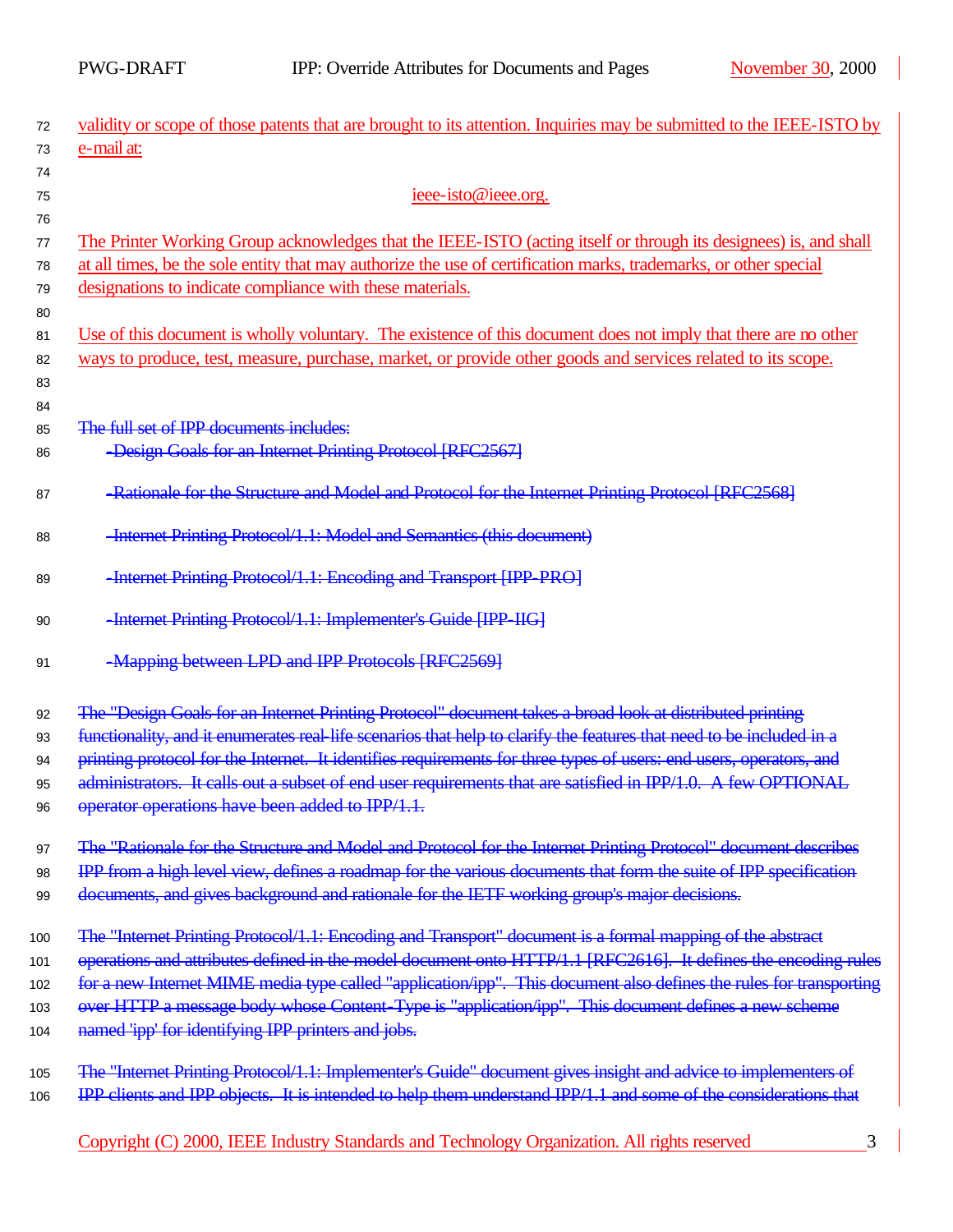- 107 may assist them in the design of their client and/or IPP object implementations. For example, a typical order of
- 108 processing requests is given, including error checking. Motivation for some of the specification decisions is 109 included.
- 110 The "Mapping between LPD and IPP Protocols" document gives some advice to implementers of gateways
- 111 between IPP and LPD (Line Printer Daemon) implementations.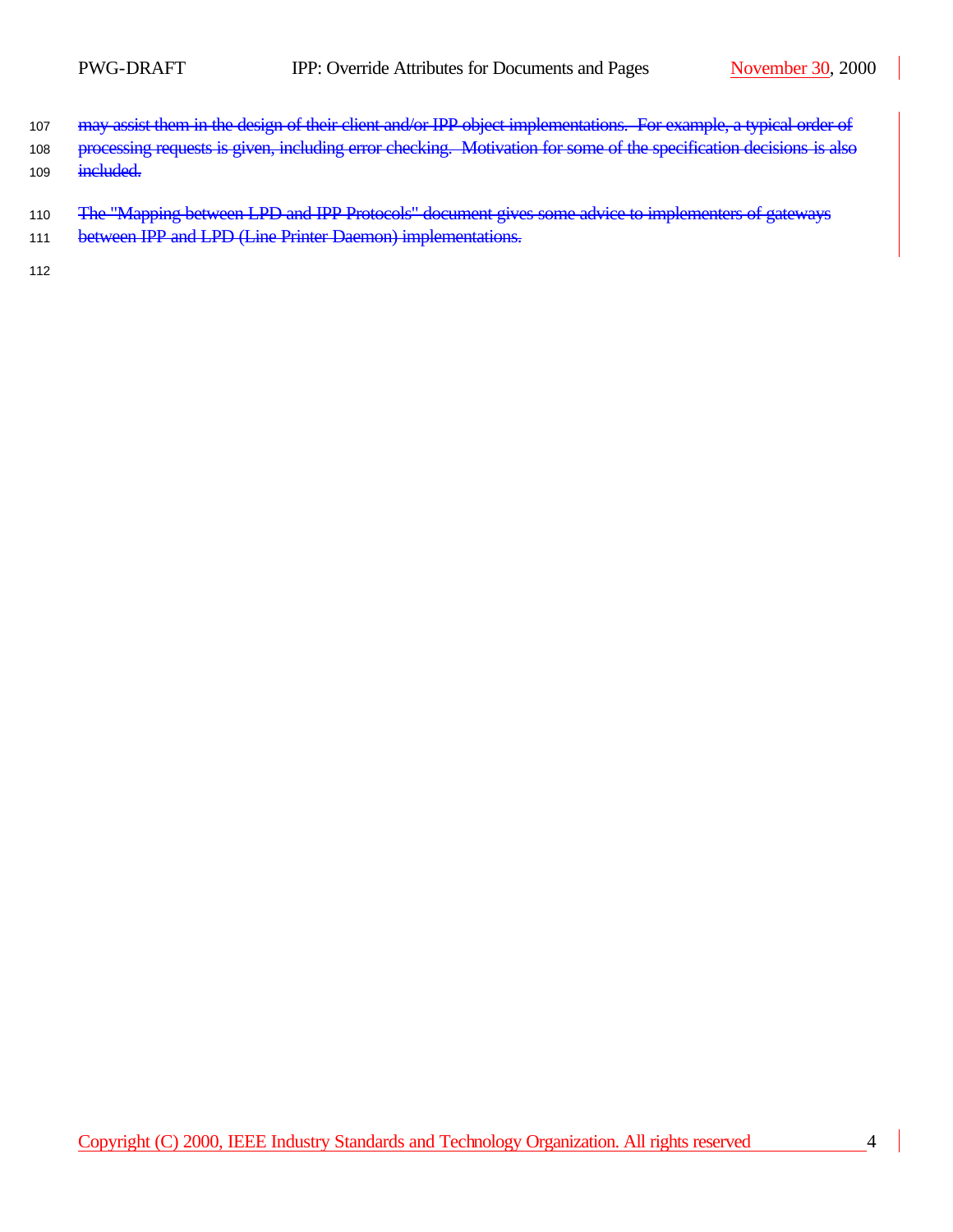| 112 | <b>Table of Contents</b>         |  |
|-----|----------------------------------|--|
| 113 | 1.                               |  |
| 114 | 2.                               |  |
| 115 | 2.1                              |  |
| 116 | 2.2                              |  |
| 117 | 2.3                              |  |
| 118 | 2.4                              |  |
| 119 | 2.5                              |  |
| 120 | 2.6                              |  |
| 121 | 2.7                              |  |
| 122 | 2.8                              |  |
| 123 | 2.9                              |  |
| 124 | 2.10                             |  |
| 125 | 2.11                             |  |
| 126 | 2.11.1                           |  |
| 127 | 2.11.2                           |  |
| 128 | 2.11.3                           |  |
| 129 | 2.11.4                           |  |
| 130 | 2.11.5                           |  |
| 131 | 2.12                             |  |
| 132 | 2.13                             |  |
| 133 | 2.14                             |  |
| 134 | 2.15                             |  |
| 135 | 2.16                             |  |
| 136 | 2.16.1                           |  |
| 137 | 2.16.2                           |  |
| 138 | 2.17                             |  |
| 139 | 3.                               |  |
| 140 | 4.                               |  |
| 141 | 4.1                              |  |
| 142 | 4.2                              |  |
| 143 | 4.2.1                            |  |
| 144 | 4.2.2                            |  |
| 145 | 4.2.3                            |  |
| 146 | 4.2.4                            |  |
| 147 | 4.2.5                            |  |
| 148 | Association of Attributes<br>4.3 |  |
| 149 | 4.4                              |  |

 $\overline{\phantom{0}}$  5 |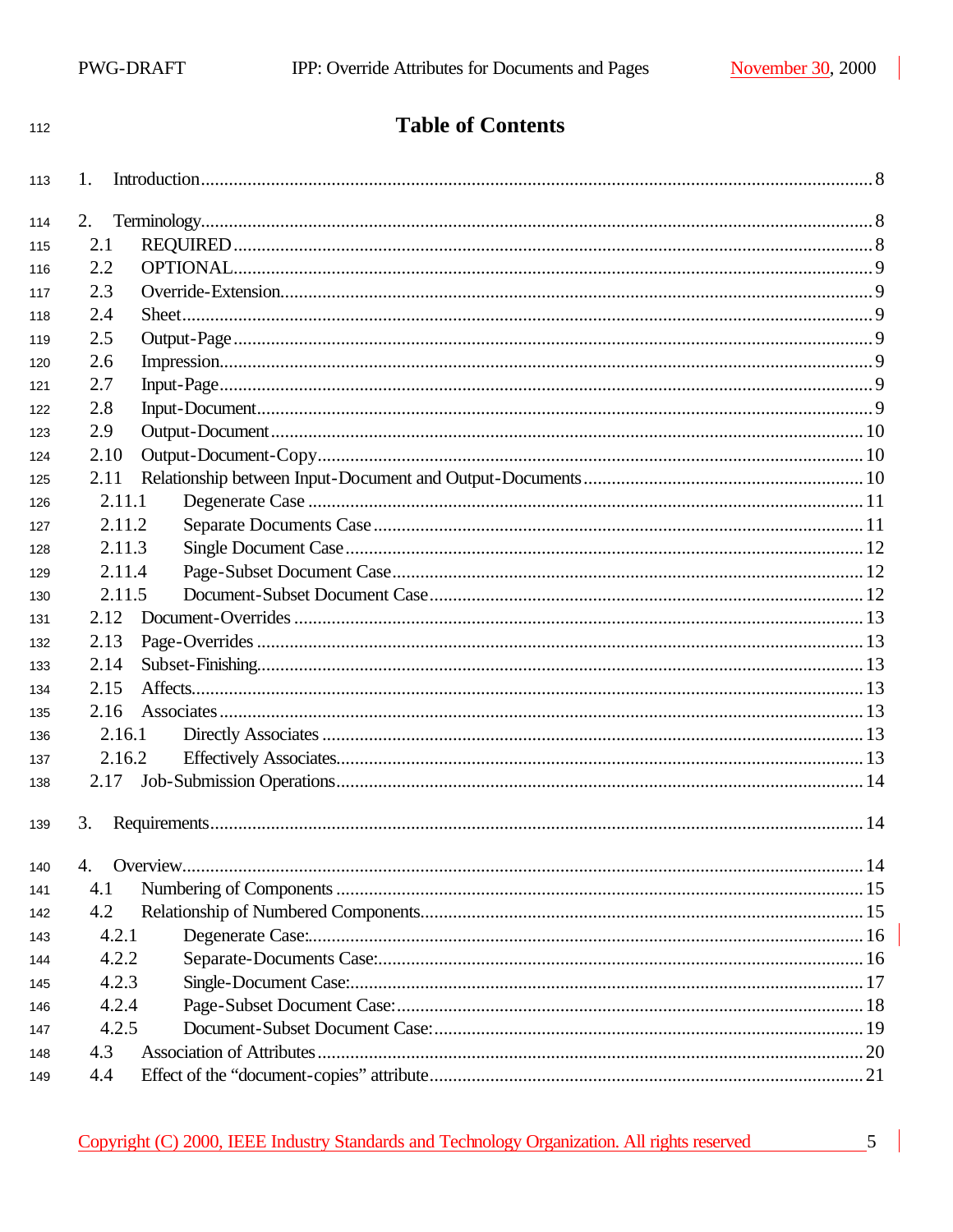| 150 | 4.5    |  |
|-----|--------|--|
| 151 | 5.     |  |
| 152 | 5.1    |  |
| 153 | 5.1.1  |  |
| 154 | 5.1.2  |  |
| 155 | 5.1.3  |  |
| 156 | 5.1.4  |  |
| 157 | 5.1.5  |  |
| 158 | 5.1.6  |  |
| 159 | 5.1.7  |  |
| 160 | 5.1.8  |  |
| 161 | 5.1.9  |  |
| 162 | 5.1.10 |  |
| 163 | 5.1.11 |  |
| 164 | 5.1.12 |  |
| 165 | 5.1.13 |  |
| 166 | 5.1.14 |  |
| 167 | 5.2    |  |
| 168 | 5.2.1  |  |
| 169 | 5.2.2  |  |
| 170 | 5.2.3  |  |
| 171 | 5.2.4  |  |
| 172 | 5.2.5  |  |
| 173 | 5.2.6  |  |
| 174 | 5.2.7  |  |
| 175 | 5.2.8  |  |
| 176 | 5.2.9  |  |
| 177 | 5.3    |  |
| 178 | 5.3.1  |  |
| 179 | 5.3.2  |  |
|     |        |  |
| 180 | 6.     |  |
| 181 | 6.1    |  |
| 182 | 7.     |  |
| 183 | 7.1    |  |
|     |        |  |
| 184 | 8.     |  |
|     |        |  |
| 185 | 9.     |  |
| 186 | 9.1    |  |
| 187 | 9.2    |  |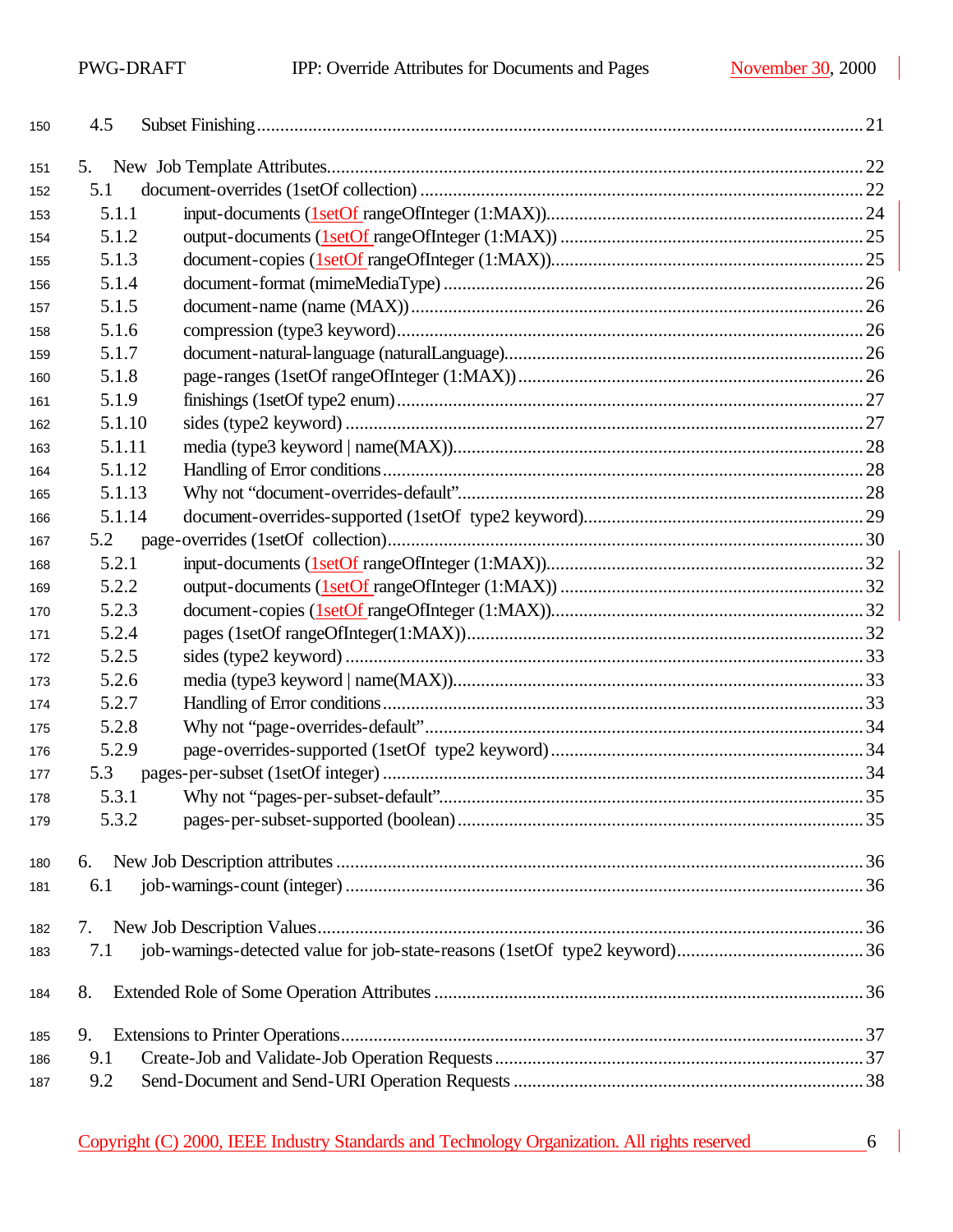| 188        |        |  |
|------------|--------|--|
| 189        |        |  |
| 190        | 10.1.1 |  |
| 191        |        |  |
| 192        | 10.2.1 |  |
| 193        | 10.2.2 |  |
| 194        | 10.2.3 |  |
| 195        |        |  |
| 196        | 10.3.1 |  |
| 197        | 10.3.2 |  |
| 198        | 10.3.3 |  |
| 199        |        |  |
| 200        | 10.4.1 |  |
| 201        | 10.4.2 |  |
| 202        | 10.4.3 |  |
| 203        |        |  |
| 204        |        |  |
| 205        |        |  |
| 206        |        |  |
| 207        |        |  |
| 208        |        |  |
| 209        |        |  |
| 210        |        |  |
| 211<br>212 |        |  |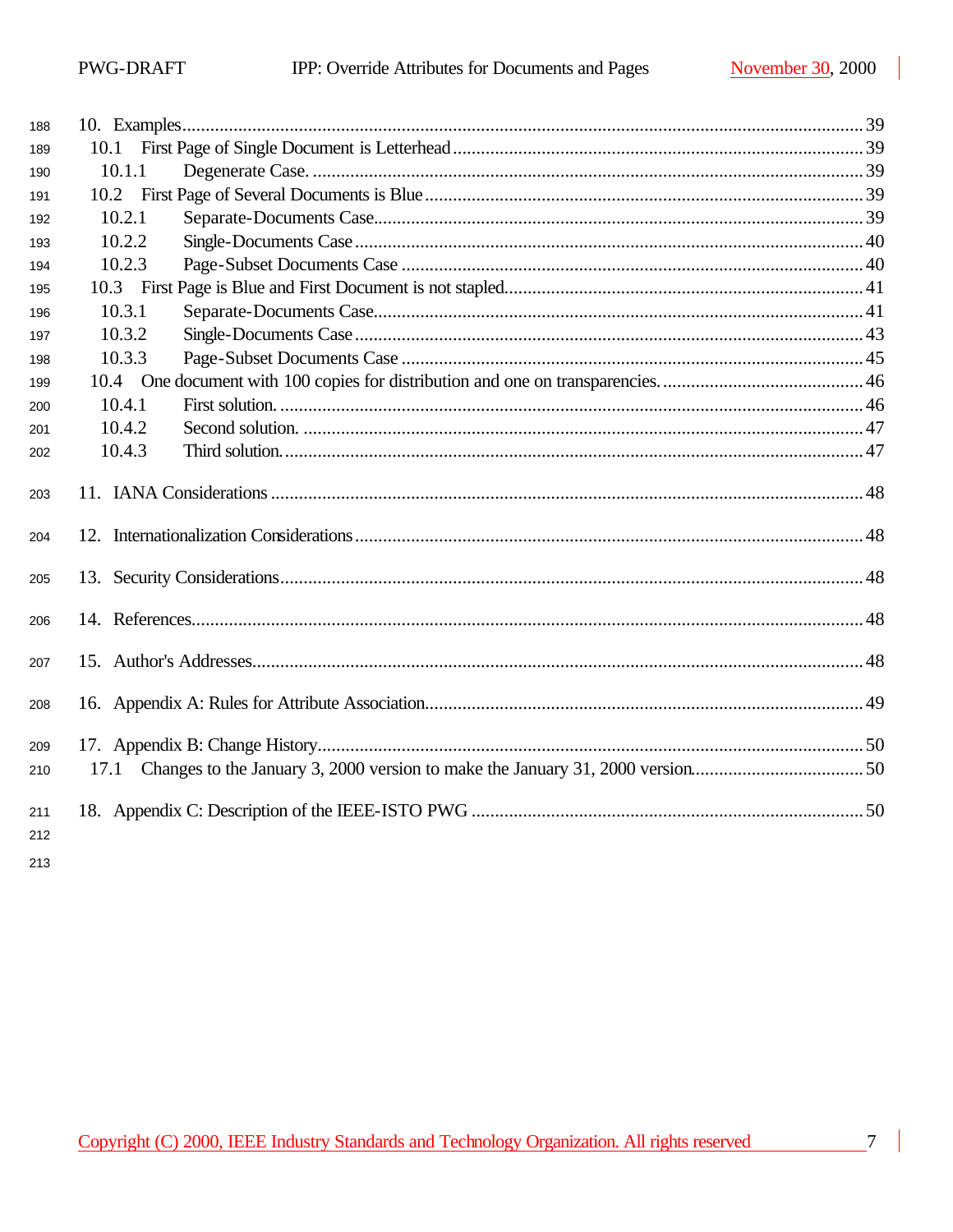## **1. Introduction**

 The Internet Printing Protocol (IPP) is an application level protocol for distributed printing using Internet tools and technologies. IPP version 1.1 (IPP/1.1) requires that each attribute value be the same for all all pages, all documents and all document copies within a job. This document defines OPTIONAL extensions to the IPP/1.1 model which relax this restriction and allow pages, documents and document copies to have attributes that are overrides. For example, with this extension, page 1 of a job could have a different media or different value of "sides" from the other pages in the job, or document 2 of a job could be stapled while the other documents of the job are not. As another example, the first ten copies of a document could be printed on letter paper and stapled while the eleventh copy of the same document could be printed on transparencies with no staple. This document is a proposal for an extension to IPP/1.0 and IPP/1.1.

This extension supports document overrides and page overrides by adding two new Job Template attributes:

- "document-overrides" and "page-overrides" -- both have a syntax type of "1setOf collection". Each 'collection' value for "document-overrides" contains
- a) an attribute that identifies the overridden documents, namely "input-documents" or "output-documents".
- b) an OPTIONAL attribute that identifies the document copies of the specified overridden documents, i.e. "document-copies". If this attribute is absent, the overrides apply to all document copies.
- c) one or more attributes that are overrides for the identified documents, e.g. "document-format", "finishings", and "media".
- Each 'collection' value for "page-overrides" contains
- a) an attribute that identifies the documents containing the overridden pages, namely "input-documents" or "output-documents".
- b) an attribute that identifies the overridden pages, namely "pages".
- c) an OPTIONAL attribute that identifies the document copies of the specified documents, i.e. "document-copies". If this attribute is absent, the overrides apply to all document copies.
- d) The 'collection' value also contains one or more attributes that are overrides for the identified pages, e.g. "sides" and "media".

 This extension also supports subset finishing with a new Job Template attribute "pages-per-subset", which specifies the number of pages per subset. The extension allows finishing and other document attributes to be applied to such subsets of pages.

## **2. Terminology**

This section defines the following additional terms that are used throughout this document:

### **2.1 REQUIRED**

If an implementation supports the extensions described in this document, it MUST support a REQUIRED feature.

Copyright (C) 2000, IEEE Industry Standards and Technology Organization. All rights reserved 8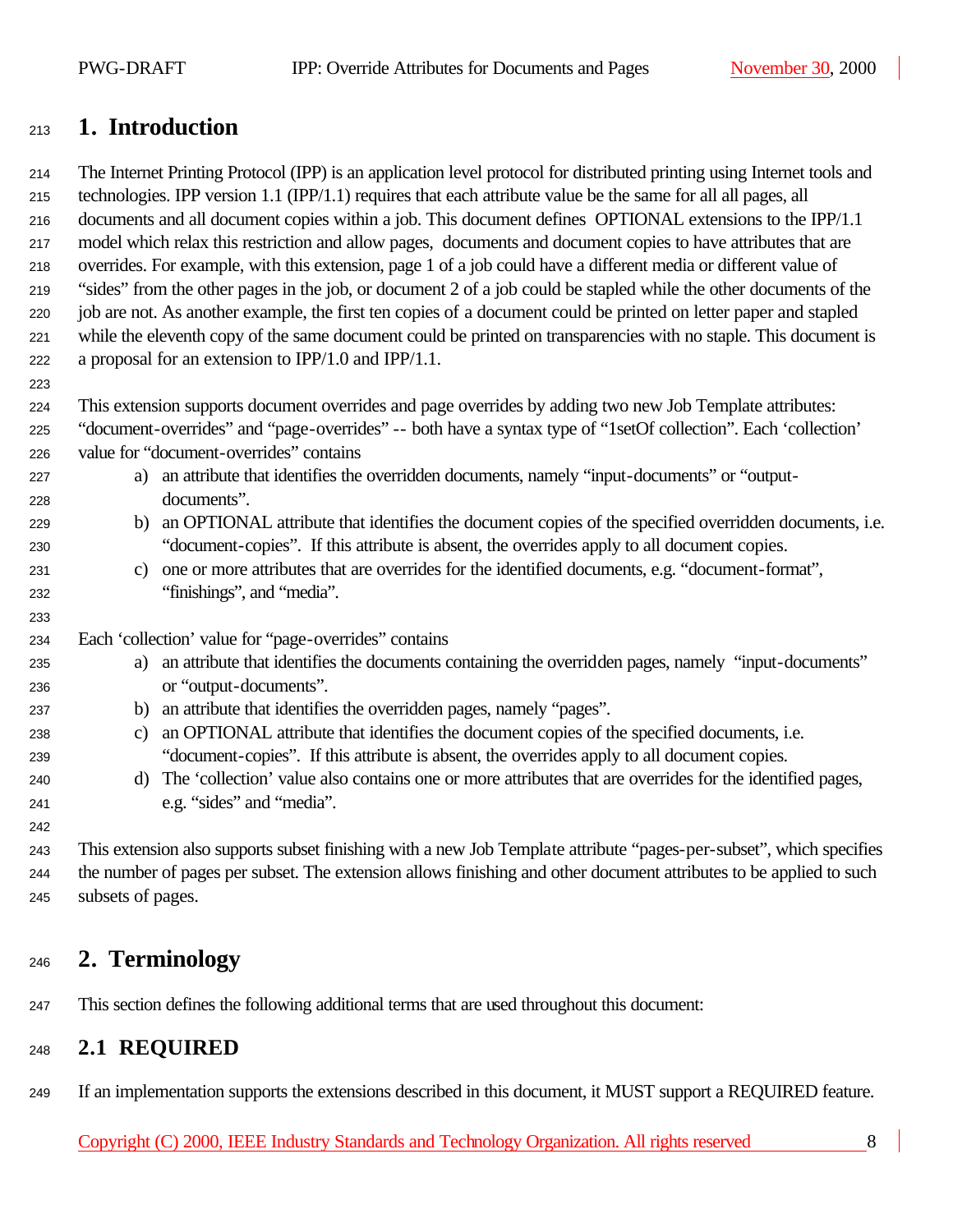### **2.2 OPTIONAL**

If an implementation supports the extensions described in this document, it MAY support an OPTIONAL feature.

#### **2.3 Override-Extension**

 The Override-Extension is the extension proposed in this document that adds attribute overrides for documents and pages. This extension supports Document-Overrides, Page-Overrides and Subset-Finishing, which are all defined later in this section.

#### **2.4 Sheet**

 A Sheet is the unit of media that a printer puts marks on. It is the most basic unit of output from a printer. A printer may mark on one side or on both sides of a sheet.

#### **2.5 Output-Page**

 An Output-Page is the set of all markings that the author intended to be placed on one side of a Sheet, including, but not limited to, text, drawings, images, footers and headers.

#### **2.6 Impression:**

 An impression is the set of all markings that the Job submitter intended to be placed on one side of a Sheet. Each impression contains one or more Output-Pages. Generally a Job submitter prints each Output-Page as the author intended, namely one Output-Page per Impression. Sometimes, a Job submitter prints several Output-Pages per Impression, perhaps to save paper or money. The IPP attribute "number-up" specifies the number of Output-Pages per impression. When "number-up" is greater than 1, an impression contains multiple Output-Pages.

### **2.7 Input-Page**

 An Input-Page is a sequence of bytes that describe how to mark a single Output-Page. IPP 1.1 [ipp-mod] uses the term "print-stream-pages" to refer to both Input-Pages and Output-Pages. There is a one to one relationship between Input-Pages and Output-Pages and they are in the same order. Both Input-Pages and Output-Pages are numbered sequentially (see section 4.1) starting from 1 at the beginning of each Input-Document or Output- Document, respectively. When the first Input-Page of an Input-Document coincides with the first Output-Page of an Output-Document, the numbering of Input-Pages and Output-Pages coincides; otherwise it doesn't.

#### **2.8 Input-Document**

An Input-Document is the entire sequence of bytes transmitted as the Document Content in the Print-Job and

Send-Document operations or referenced by the "document-uri" operation attribute in the Print-URI and Send-

URI operations. This sequence of bytes consists of one or more Input-Pages.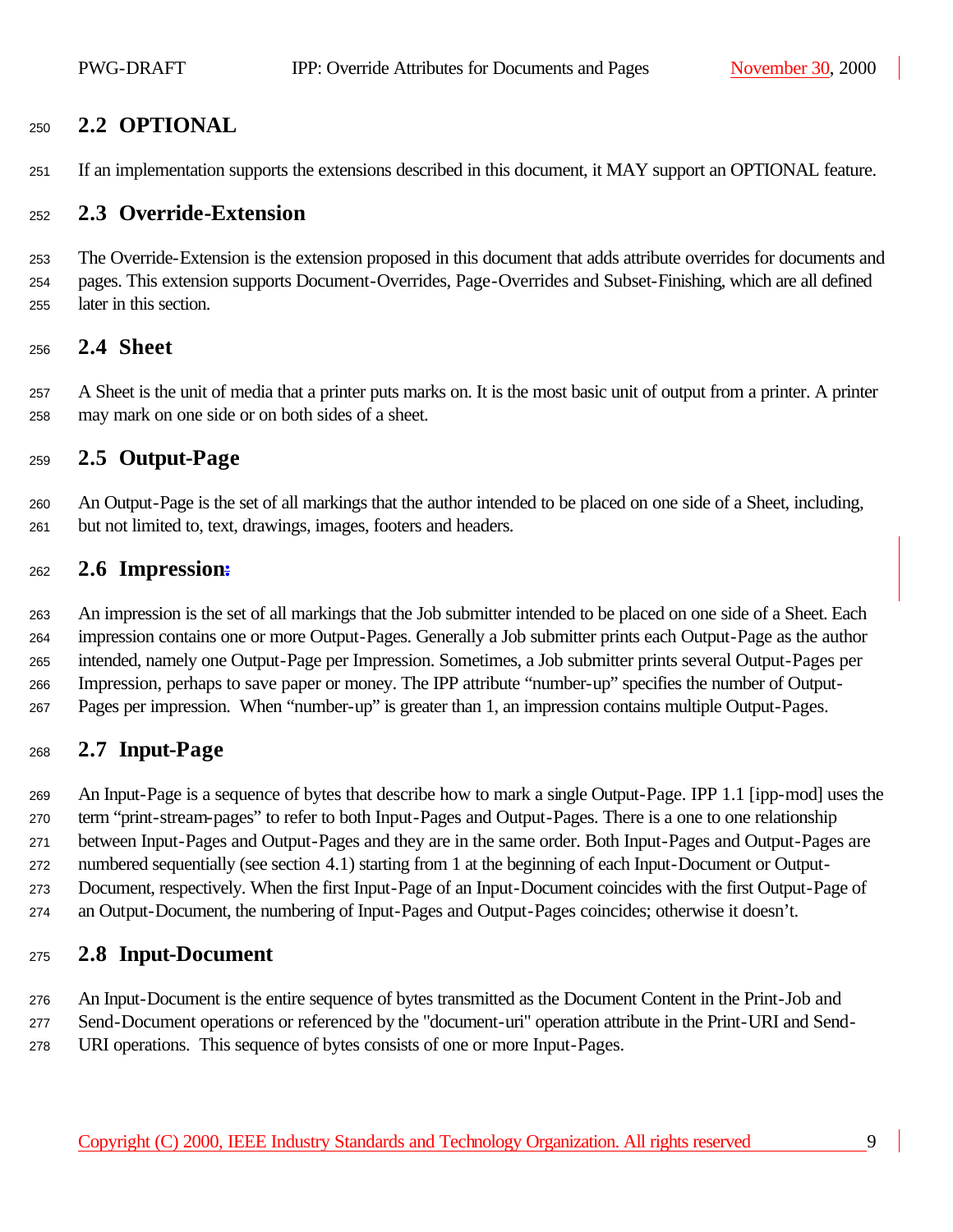### **2.9 Output-Document**

 An Output-Document is a set of one or more Sheets which either are permanently bound into a single unit, e.g. with a staple, or are intended to be treated by an end-user as a single unit, e.g. for a loose leaf binder. If an Output- Document is bound, it is uniformly bound; if it is not bound, no subset of sheets within it are bound. The Output-Pages that comprise an Output-Document may come from

- a) all the Input-Pages of an Input-Document or
- b) a proper subset of the Input-Pages of the Input-Document or
- c) all the Input-Pages of several Input-Documents.
- An Output-Document is *not* a set of sheets that are bound temporarily for shipping, e.g. with banding.

### **2.10 Output-Document-Copy**

 When a Printer produces more than one or more copies of an Output-Document, each copy is called an Output- Document-Copy. Sometimes this specification uses the phrase "copy of Output-Document" to emphasize "copy", but the phrase is equivalent to "Output-Document-Copy".

### **2.11 Relationship between Input-Document and Output-Documents**

 Each relationship is named and defined below. The cases are derived from an analysis of possible tree structures (see section 4.2). A client selects the desired case with the number of submitted Input-Documents and the specific values of three attributes: the existing Job Template "multiple-document-handling" and two new attributes "pages- per-subset" and "documents-per-subset". The latter two attributes describe how the stream of Input-Pages or Input-Documents and are partitioned into Output-Documents, respectively.

 In this section, the number of copies produced for each Output-Document does not affect the discussion, so it is easiest to assume that the number is 1.

The table below summarizes the relationship of Input-Documents to Output-Document in the five cases:

| Case                      | Number of              |                         |  |
|---------------------------|------------------------|-------------------------|--|
|                           | <b>Input-Documents</b> | <b>Output-Documents</b> |  |
| Degenerate                |                        |                         |  |
| Separate-Documents        | n                      | n                       |  |
| Single-Document           | n                      |                         |  |
| Page-Subset Documents     | n                      | m(m > n)                |  |
| Document-Subset Documents | n                      | m(m < n)                |  |

 When n = 1 for the "Separate-Documents" and "Single-Document" become the "Degenerate" case.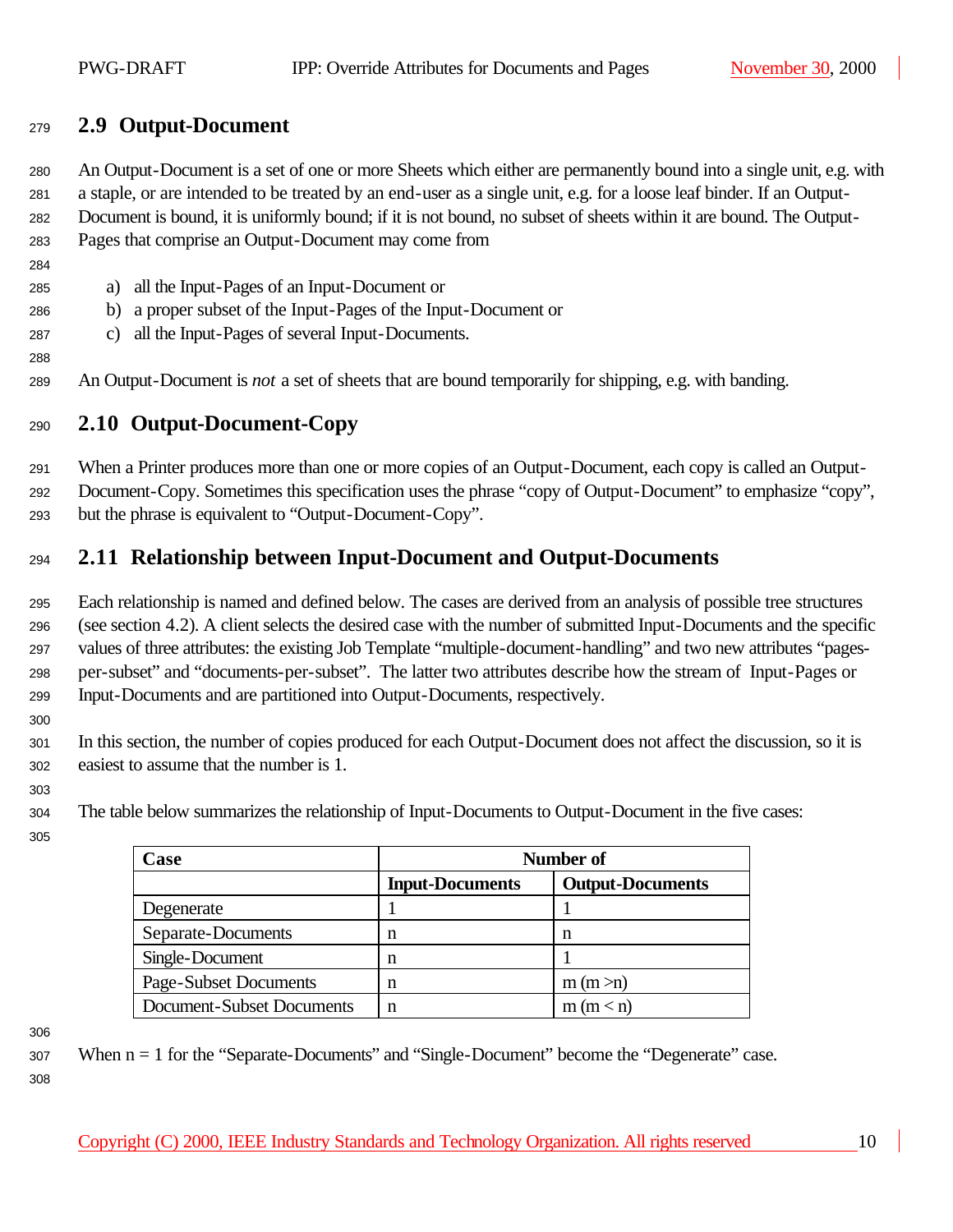- The table below summarizes the attribute values that control the cases.
- 
- The "separate" value means that "multiple-document-handling" is 'separate-documents-collated-copies' or 'separate-documents-uncollated-copies'.
- The "single" value means that "multiple-document-handling" is 'single-document' or 'single-document-new-sheet'.
- The "ignored" value means that the attribute need not be present and is ignored if it is present,
- The "present" value means that the attribute must be present. A different case is implied if it is not present.
- The "not present" value means that the attribute must not be present. A different case is implied if it is present.
- 

| Case                      | "multiple- | "pages-per- | "documents-per- |
|---------------------------|------------|-------------|-----------------|
|                           | document-  | subset"     | subset"         |
|                           | handling"  |             |                 |
| Separate-Documents        | separate   | not present | not present     |
| Single-Document           | single     | ignored     | ignored         |
| Page-Subset Documents     | separate   | present     | not present     |
| Document-Subset Documents | separate   | not present | present         |

 The Degenerate row is omitted because it follows the rules for the "Separate-Documents" and "Single-Documents" rules when the number of Input-Documents is 1.

There is an error if both "pages-per-subset" and "document-per-subset" are present in the "separate" case.

### **2.11.1 Degenerate Case:**

 In the Degenerate Case, the Job consists of exactly one Output-Document and exactly one Input- Document. The single Input-Document produces the single Output-Document. This case represents the most common case of printing. For example, if a user is Printing a single MS Word file, the MS Word file is the Input-Document and the printed pages are the Output-Document. This case is the degenerate case of Separate-Documents and Single-Document. It occurs when the number of Input-Documents is 1 and either

- a) "multiple-document-handling" is 'separate-documents-collated-copies' or 'separate-documents-uncollated-copies' and neither "pages-per-subset" nor "documents-per-subset" are present or.
- b) "multiple-document-handling" is 'single-document' or 'single-document-new-sheet', and both "pages-per-subset" and "documents-per-subset" are ignored if present
- **2.11.2 Separate Documents Case**

 In the Separate Documents Case, the Job consists of one or more Output-Documents where each Input- Document produces one Output-Document. For example, if a user prints 10 Java files in one Job and wants 10 separately stapled Output-Documents, each of the 10 Java files is an Input-Document, and the printed Output-Pages from each of the 10 Java files is a separate Output-Document that is stapled separately. This case occurs when "multiple-document-handling" is 'separate-documents-collated-copies'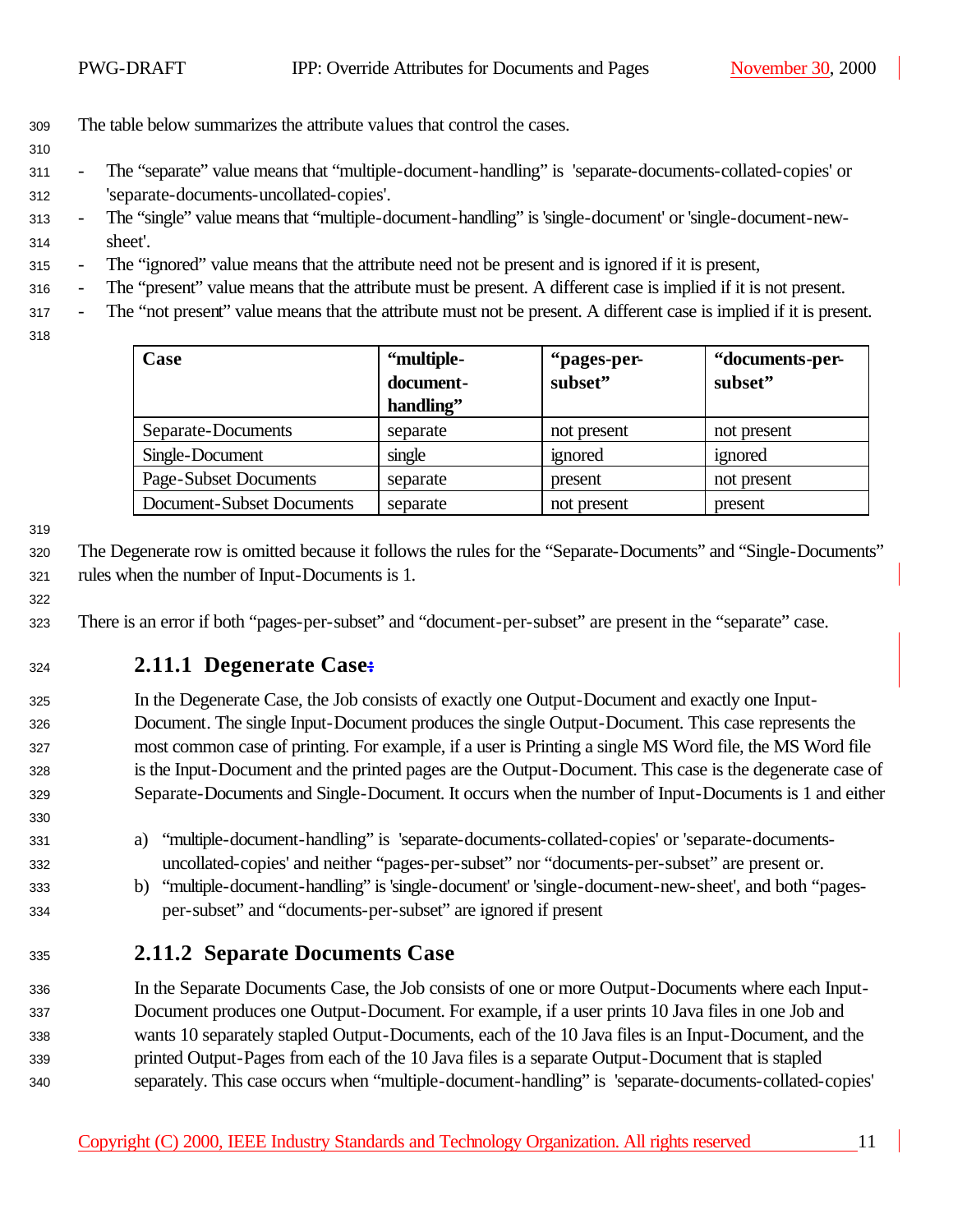or 'separate-documents-uncollated-copies' and the new attributes "pages-per-subset" and "documents-per-subset" are not present.

### **2.11.3 Single Document Case**

 In the Single Document Case, the job consists of a single Output-Document produced from one or more Input-Documents. For example, if a user prints 10 Java files in one Job and wants all Output-Pages of the 10 Java files to be produced as 1 stapled Output-Document, then each of the 10 Java files is an Input- Document, and all printed Output-Pages from all of the 10 Java files is a single Output-Document that is stapled. This case occurs when "multiple-document-handling" is 'single-document' or 'single-document-new-sheet'; the value of "pages-per-subset" and "documents-per-subset" are both ignored if present.

### **2.11.4 Page-Subset Document Case:**

 In the Page-Subset Case, the Job consists of one or more Output-Documents and one or more Input- Documents. The new attribute "pages-per-subset" contains a sequence of integers which specifies how to partition the stream of Input-Pages into subsets, each of which produces an Output Document. For example, if a user prints 1 PostScript file with 1000 pages, where each 4 Output-Pages represents an insurance policy, then the PostScript file is the Input-Document and each group of 4 Output-Pages is an Output-Document. The resulting Output-Documents would be the same if the same 1000 Input-Pages were spread across 2 or more PostScript files. This case occurs when "multiple-document-handling" is 'separate-documents-collated-copies' or 'separate-documents-uncollated-copies' and the new attribute "pages-per-subset" contains 1 or more integer values. The new attribute "documents-per-subset" is not present.

## **2.11.5 Document-Subset Document Case:**

This case is defined here for completeness, but it is not supported by this extension.

 In the Document-Subset Document Case, the Job consists of one or more Output-Documents and one or more Input-Documents. The new attribute "documents-per-subset" contains a sequence of integers which specifies how to partition Job's Input-Documents into subsets, each of which produces an Output Document. For example, if a user prints 25 Java files in one Job and wants 2 separately stapled Output- Documents, one with 15 Java files and one with 10 Java files, then each of the Java files is an Input- Document, and the printed Output-Pages from the first 15 Java files and next 10 Java files are two separate Output-Documents that are stapled separately. This case occurs when "multiple-document- handling" is 'separate-documents-collated-copies' or 'separate-documents-uncollated-copies' and "documents-per-subset" contains 1 or more integer values. The new attribute "pages-per-subset" is not present.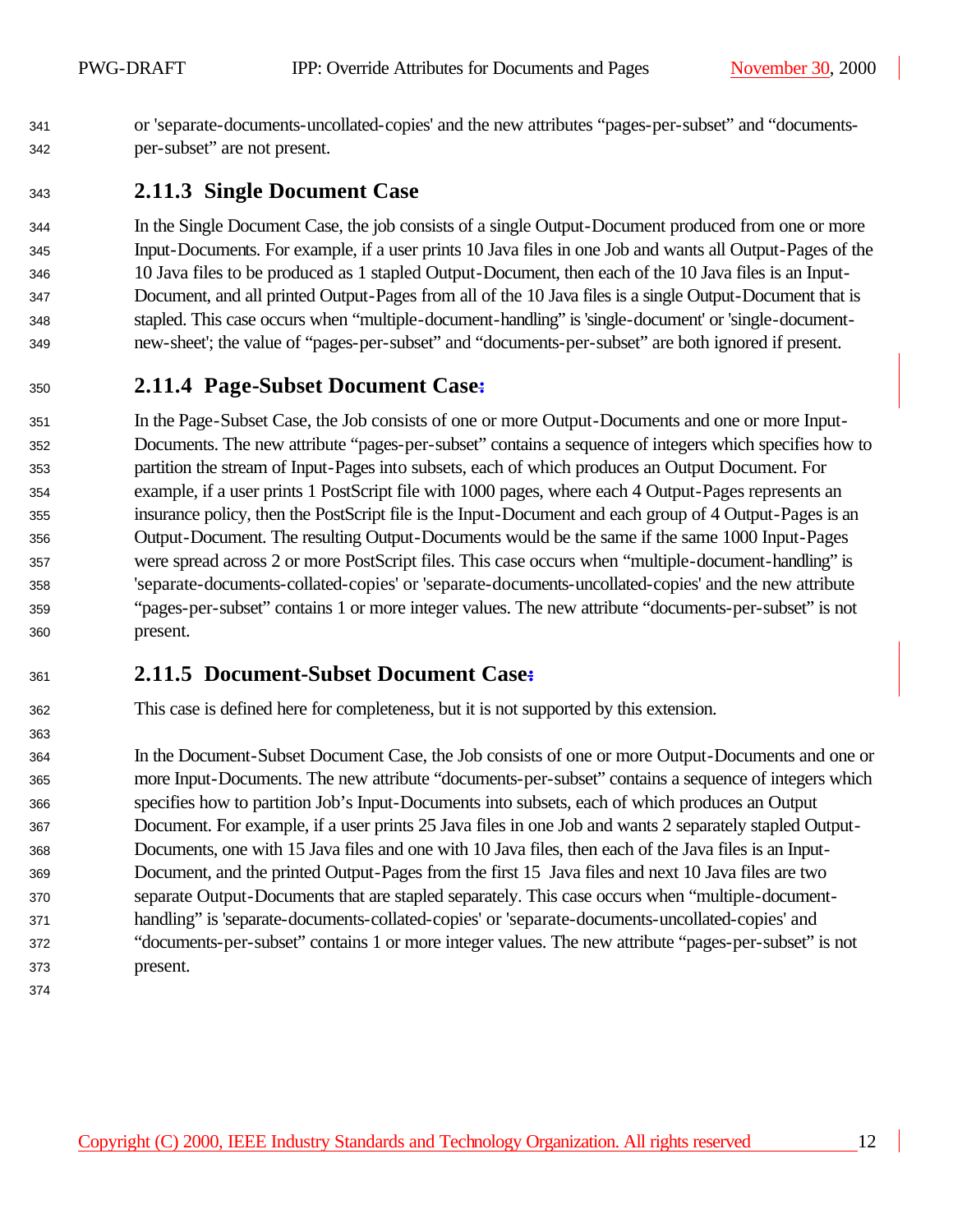### **2.12 Document-Overrides**

 In IPP/1.1 each attribute value is the same for the entire Job. When an attribute is a "Document-Overrides" attributes, it is different for identified Input-Documents or Output-Documents.

### **2.13 Page-Overrides**

 In IPP/1.1 each attribute value is the same for the entire Job. When an attribute is a "Page-Overrides" attributes, it is different for identified Input-Pages or Output-Pages.

#### **2.14 Subset-Finishing**

 Subset-Finishing is the ability to subdivide the stream of Input-Pages from one or more Input-Documents into multiple Output-Documents and to apply the same or different finishing to each individual Output-Document.

#### **2.15 Affects**

 Each attribute is said to 'affect' some part of a job. For example, "media" affects a sheet, "finishings" affects an Output-Document, "page-ranges" affects an Input-Document and "job-priority" affects a job. This nuance must be explicit in the Overrides-Extension because the parts of a job that an attribute affects limit the parts of a job that an attribute can be associated with (see the next section for a definition of "associates"). For example, "job-priority" affects a job; so it can be associated with a Job, but not an Input-Document or Input-Page. Likewise, "finishings" 390 affects and Output-Document; so it can be associated with a Job or an Output-Document, but not with an Output-Page.

#### **2.16 Associates**

 The word "associates" combines the meaning of the two terms in subsections of this section, namely "directly associates" and "effectively associates". When an attribute is either directly associated or effectively associated with some part of a job, it is said to be "associated" with that part of a job.

#### **2.16.1 Directly Associates**

 When an attribute is said to be 'directly associated' with some part of a job, it affects that part or some other part. The part that it affects depends on the attribute and what the attribute is directly associated with. For example if "media" is directly associated with a job, it affects all sheets in the job. If "media" is directly associated with an Output-Document, it affects all sheets in that Output-Document. If "media" is directly associated with an Output-Page, it affects the sheet containing that Output-Page.

### **2.16.2 Effectively Associates**

403 When an attribute is said to be directly associated with some part of a job 'A' that is semantically connected with another part 'B', the attribute is said to be "effectively associated" with 'B'. For example,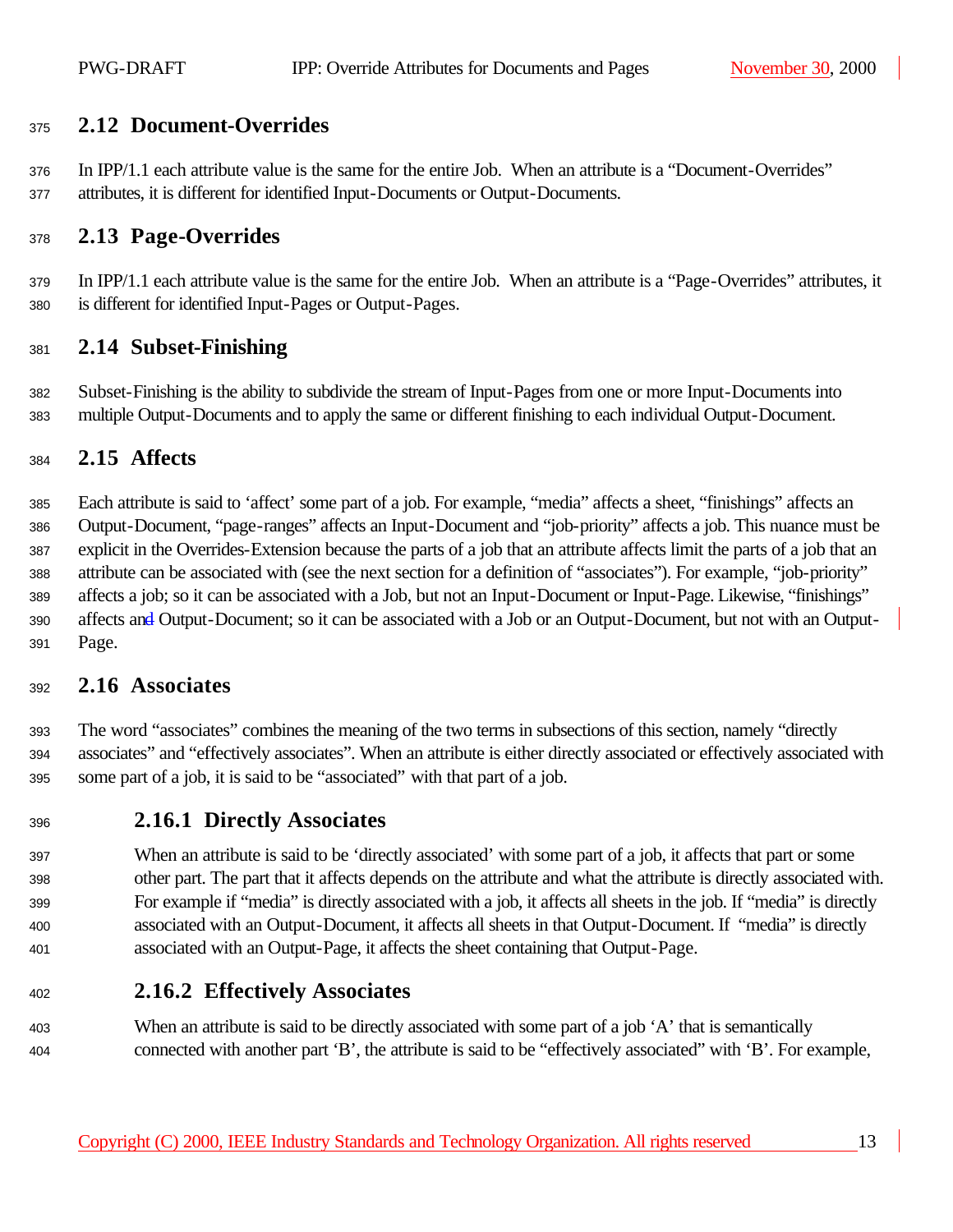in the Separate-Documents Case, when an attribute is directly associated with an Input-Document, it is effectively associated with the corresponding Output-Document.

#### **2.17 Job-Submission Operations:**

 The Job-Submission Operations are the IPP operations that create jobs and send document content, namely Print-Job, Print-URI, Create-Job, Send-Document and Send-URI.

## **3. Requirements**

The following is a list of requirements for the Overrides-Extension.

- 1. The Override-Extension MUST contain a mechanism for specifying Job attributes that are overrides for particular Input-Documents or Output-Documents. A Printer and a client OPTIONALLY support this mechanism.
- 2. There MUST be a mechanism for specifying Job attributes that are overrides for particular Input-Pages or Output-Pages. A Printer and a client OPTIONALLY support this mechanism.
- 3. There MUST be a mechanism for specifying Job attributes that are overrides for particular document copies of Output-Documents. A Printer and a client OPTIONALLY support this mechanism.
- 4. The mechanism for overrides MUST be supported by all Job-Submission operations and Validate-Job.
- 5. The extension MUST support the four relationships of Input-Documents and Output-Documents: Degenerate Case, Separate-Documents Case, Single-Document Case and Page-Subset Document Case.
- 6. The extension MUST support Subset-Finishing.

## **4. Overview**

 In IPP 1.1 all attributes that a client includes with job creation operations affect the entire Job in a uniform way. That is, there is no way for one Output-Document in a given Job to be stapled and another drilled. Also, there is no way for the first sheet of each Output-Document to be on a different media or to have a different value of "sides" from the other Sheets in the Output-Document. In addition, there is no way for one document copy to be printed on paper and another on transparencies. An IPP/1.1 client can specify features, such as finishing, media and sides only at the job level.

 The Override Extension defined in this document allows some Output-Pages, some Output-Documents and some Input-Documents to be affected by attribute values that are overrides to those specified for the Job as a whole. For example, the first Output-Page of an Output-Document has a different media from the rest, or the second Output- Document is stapled and the rest are not, or the page-ranges of the first Input-Document selects a few Input-Pages and the rest of the Input-Documents are printed in full, or one copy of an Output-Document has a different media from the rest.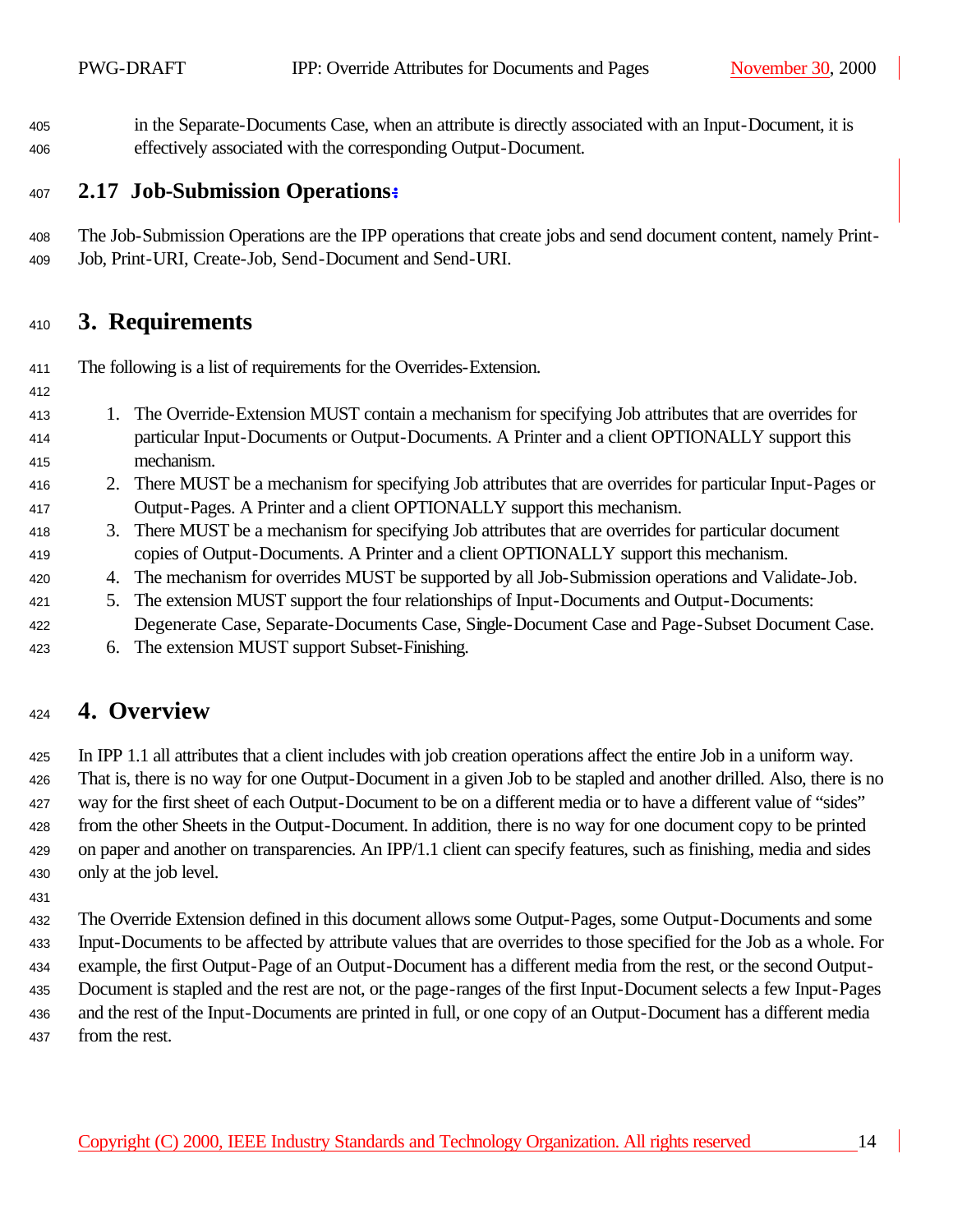## **4.1 Numbering of Components**

| 439 | The Override Extension defines a system for numbering of components.                                                                  |
|-----|---------------------------------------------------------------------------------------------------------------------------------------|
| 440 |                                                                                                                                       |
| 441 | Each Input-Document has a number. The single Input-Document that a client sends with Print-Job or Print-                              |
| 442 | URI and the first Input-Document that a client sends with Send-Document or Send-URI has a number of                                   |
| 443 | 1. Each subsequent Input-Document that a clients sends has a number that is one higher than the previous.                             |
| 444 | Each Input-Page in an Input-Document is numbered sequentially, starting at 1 for the first Input-Page. If a                           |
| 445 | Job has several Input-Documents, the first Input-Page of each Input-Document has the number of 1, which                               |
| 446 | is relative to that Input-Document.                                                                                                   |
| 447 | Each Output-Document has a number. The first Output-Document has a number of '1', and each                                            |
| 448 | subsequent Output-Document has a number that is one higher than the previous Output-Document. The                                     |
| 449 | Output-Documents are numbered as if the value of "copies" were 1, i.e. if an Input-Document produces                                  |
| 450 | multiple copies, each copy of a particular Output-Document has the same number.                                                       |
| 451 | Each Output-Page in an Output-Document is numbered sequentially, starting at 1 for the first Output-Page.<br>$\overline{\phantom{a}}$ |
| 452 | If a Job has several Output-Documents, the first Output-Page of each has the number of 1, which is                                    |
| 453 | relative to that Output-Document                                                                                                      |
| 454 | Each copy of an Output-Document has a number. The first copy of each Output-Document has a number                                     |
| 455 | of '1', and each subsequent copy has a number that is one higher than the previous copy. If a job has                                 |
| 456 | multiple Output-Documents, the first copy of each has a number of '1'.                                                                |
|     |                                                                                                                                       |

## **4.2 Relationship of Numbered Components**

 The previous section described how to number Input-Documents, Output-Documents, Input-Pages and Output- Pages. This section describes the relationship between the number on each of these four components. The relationship differs for each of the five cases defined in section 2.10. The following diagrams of tree structure show each of the five cases and the relationship of the numbers in those cases.

 These diagrams assume that the number of copies of Output-Documents is 1. When the number of copies exceeds 1, some parts of these diagrams would have further replication, but the numeric relationships of the four displayed components would not change.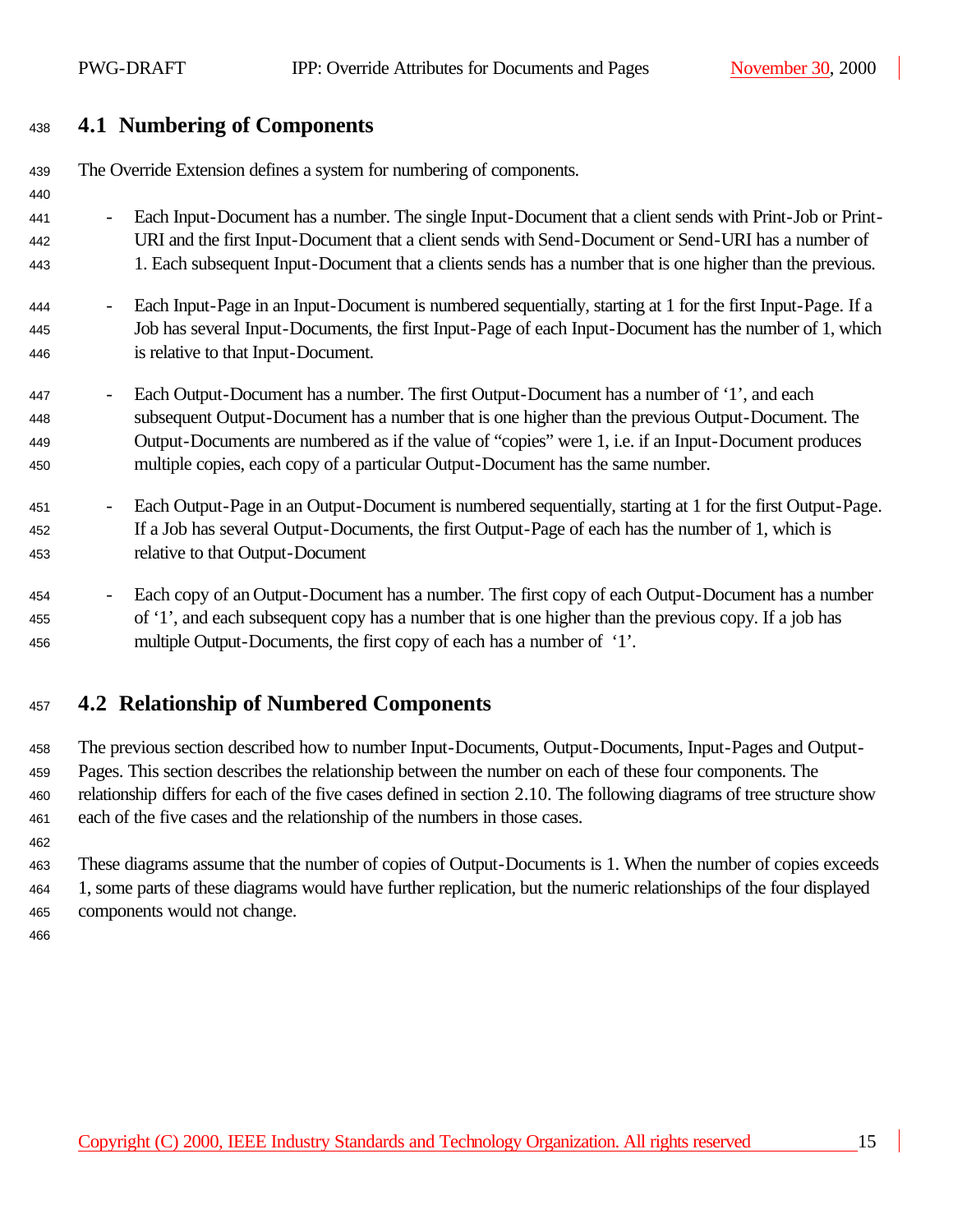# **4.2.1 Degenerate Case:**

| 468        |                                                                                                                                       |  |  |
|------------|---------------------------------------------------------------------------------------------------------------------------------------|--|--|
| 469        | Job &                                                                                                                                 |  |  |
| 470        | Input-Document 1 &                                                                                                                    |  |  |
| 471        | Output-Document 1                                                                                                                     |  |  |
| 472        |                                                                                                                                       |  |  |
| 473        |                                                                                                                                       |  |  |
| 474        | $\mathbf{z}$ , and $\mathbf{z}$ , and $\mathbf{z}$                                                                                    |  |  |
| 475        | Input-Page 1 & Input-Page n &                                                                                                         |  |  |
| 476        | Output-Page 1 Output-Page n                                                                                                           |  |  |
| 477        |                                                                                                                                       |  |  |
| 478        |                                                                                                                                       |  |  |
| 479        | Conditions that define this case:                                                                                                     |  |  |
| 480        |                                                                                                                                       |  |  |
| 481        | Job contains exactly 1 Input-Document                                                                                                 |  |  |
| 482        | Either conditions for "Separate-Documents" or "Single-Documents" are met.                                                             |  |  |
| 483        | Observations about this case:                                                                                                         |  |  |
|            |                                                                                                                                       |  |  |
| 484        |                                                                                                                                       |  |  |
| 485        | Job coincides with Output-Document 1 and Input-Document 1                                                                             |  |  |
| 486        | Output-Page i coincides with Input-Page i                                                                                             |  |  |
| 487        | <b>4.2.2</b> Separate-Documents Case:                                                                                                 |  |  |
|            |                                                                                                                                       |  |  |
| 488<br>489 | Job                                                                                                                                   |  |  |
| 490        |                                                                                                                                       |  |  |
| 491        |                                                                                                                                       |  |  |
| 492        |                                                                                                                                       |  |  |
| 493        | Input-Document 2 &<br>Input-Document 1 &                                                                                              |  |  |
| 494        | Output-Document 2<br>Output-Document 1                                                                                                |  |  |
| 495        |                                                                                                                                       |  |  |
| 496        |                                                                                                                                       |  |  |
| 497        | $\mathbf{r}$ , $\mathbf{r}$ , $\mathbf{r}$ , $\mathbf{r}$ , $\mathbf{r}$<br>$\bullet$ , $\bullet$ , $\bullet$ , $\bullet$ , $\bullet$ |  |  |
| 498        | Input-Page 1 & Input-Page n &<br>Input-Page 1 &<br>Input-Page p                                                                       |  |  |
| 499        | Output-Page 1 Output-Page n<br>Output-Page 1 Output-Page p                                                                            |  |  |
| 500        |                                                                                                                                       |  |  |
| 501        | Conditions that define this case:                                                                                                     |  |  |
| 502        |                                                                                                                                       |  |  |
|            | Job contains more than one or more Input-Documents, though one Input-Document is technically the                                      |  |  |
| 503        |                                                                                                                                       |  |  |
| 504        | Degenerate Case.                                                                                                                      |  |  |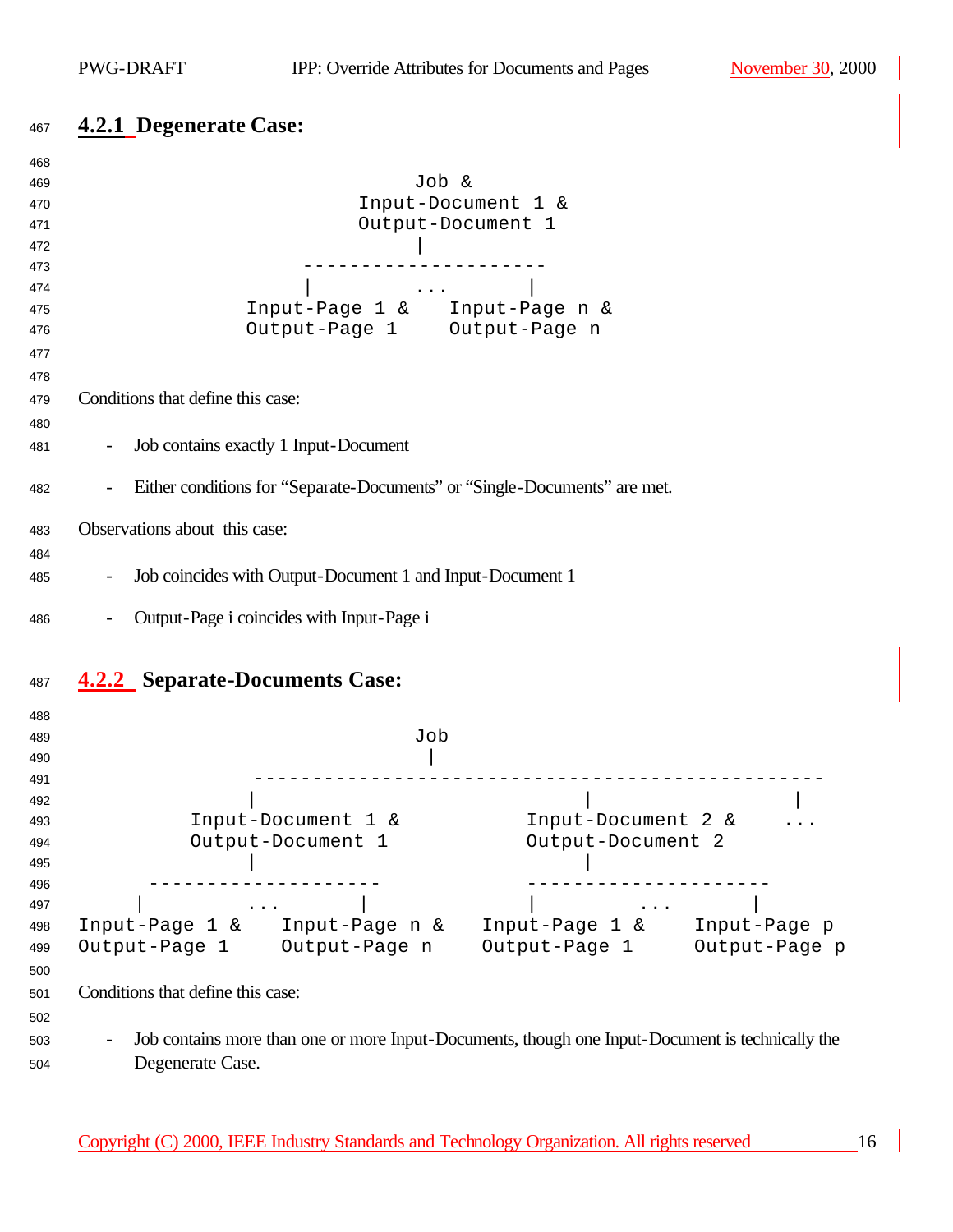|                   | PWG-DRAFT                          |                                                    | IPP: Override Attributes for Documents and Pages                                                                                                                                                                                                                                                                                                                                                                                                            | November 30, 2000 |
|-------------------|------------------------------------|----------------------------------------------------|-------------------------------------------------------------------------------------------------------------------------------------------------------------------------------------------------------------------------------------------------------------------------------------------------------------------------------------------------------------------------------------------------------------------------------------------------------------|-------------------|
| 505<br>506        | uncollated-copies'                 |                                                    | "multiple-document-handling" is 'separate-documents-collated-copies' or 'separate-documents-                                                                                                                                                                                                                                                                                                                                                                |                   |
| 507               |                                    | "pages-per-subset" is not present                  |                                                                                                                                                                                                                                                                                                                                                                                                                                                             |                   |
| 508               |                                    | "documents-per-subset" is not present              |                                                                                                                                                                                                                                                                                                                                                                                                                                                             |                   |
| 509               | Observations about this case:      |                                                    |                                                                                                                                                                                                                                                                                                                                                                                                                                                             |                   |
| 510<br>511        |                                    | Output-Document i coincides with Input-Document i  |                                                                                                                                                                                                                                                                                                                                                                                                                                                             |                   |
| 512               |                                    | Output-Page i coincides with Input-Page i          |                                                                                                                                                                                                                                                                                                                                                                                                                                                             |                   |
| 513               |                                    |                                                    |                                                                                                                                                                                                                                                                                                                                                                                                                                                             |                   |
| 514               | <b>4.2.3 Single-Document Case:</b> |                                                    |                                                                                                                                                                                                                                                                                                                                                                                                                                                             |                   |
| 515               |                                    |                                                    |                                                                                                                                                                                                                                                                                                                                                                                                                                                             |                   |
| 516               |                                    | Job & Output Document 1                            |                                                                                                                                                                                                                                                                                                                                                                                                                                                             |                   |
| 517<br>518        |                                    |                                                    |                                                                                                                                                                                                                                                                                                                                                                                                                                                             |                   |
| 519               |                                    |                                                    |                                                                                                                                                                                                                                                                                                                                                                                                                                                             |                   |
| 520               |                                    | Input-Document 1                                   | Input-Document 2                                                                                                                                                                                                                                                                                                                                                                                                                                            |                   |
| 521               |                                    |                                                    |                                                                                                                                                                                                                                                                                                                                                                                                                                                             |                   |
| 522               |                                    |                                                    |                                                                                                                                                                                                                                                                                                                                                                                                                                                             |                   |
| 523               |                                    | $\mathbf{z}$ , and $\mathbf{z}$ , and $\mathbf{z}$ | $\mathcal{L}(\mathcal{L}(\mathcal{L}(\mathcal{L}(\mathcal{L}(\mathcal{L}(\mathcal{L}(\mathcal{L}(\mathcal{L}(\mathcal{L}(\mathcal{L}(\mathcal{L}(\mathcal{L}(\mathcal{L}(\mathcal{L}(\mathcal{L}(\mathcal{L}(\mathcal{L}(\mathcal{L}(\mathcal{L}(\mathcal{L}(\mathcal{L}(\mathcal{L}(\mathcal{L}(\mathcal{L}(\mathcal{L}(\mathcal{L}(\mathcal{L}(\mathcal{L}(\mathcal{L}(\mathcal{L}(\mathcal{L}(\mathcal{L}(\mathcal{L}(\mathcal{L}(\mathcal{L}(\mathcal{$ |                   |
| 524<br>525<br>526 |                                    | Output-Page 1 Output-Page n                        | Input-Page 1 & Input-Page n & Input-Page 1 & Input-Page p<br>Output-Page n+1 Output-Page n+p                                                                                                                                                                                                                                                                                                                                                                |                   |
| 527<br>528        | Conditions that define this case:  |                                                    |                                                                                                                                                                                                                                                                                                                                                                                                                                                             |                   |
| 529<br>530        | Degenerate Case.                   |                                                    | Job contains more than one or more Input-Documents, though one Input-Document is technically the                                                                                                                                                                                                                                                                                                                                                            |                   |
| 531               |                                    |                                                    | "multiple-document-handling" is 'single-document' or 'single-document-new-sheet';                                                                                                                                                                                                                                                                                                                                                                           |                   |
| 532               | Observations about this case:      |                                                    |                                                                                                                                                                                                                                                                                                                                                                                                                                                             |                   |
| 533               |                                    |                                                    |                                                                                                                                                                                                                                                                                                                                                                                                                                                             |                   |
| 534               |                                    | Output-Document 1 coincides with the Job           |                                                                                                                                                                                                                                                                                                                                                                                                                                                             |                   |
| 535               |                                    |                                                    | The numbering of Output-Pages is continuous through all Input-Documents, but the numbering of Input-                                                                                                                                                                                                                                                                                                                                                        |                   |
| 536               |                                    |                                                    | Pages starts at 1 in each Input-Document. That is, Input-Page i in Input-Document m coincides with                                                                                                                                                                                                                                                                                                                                                          |                   |
| 537               |                                    |                                                    | Output-Page $i + k$ , where k is the number of Input-Pages in all previous Input-Documents, i.e. Input-                                                                                                                                                                                                                                                                                                                                                     |                   |
| 538               | Documents 1 through m-1.           |                                                    |                                                                                                                                                                                                                                                                                                                                                                                                                                                             |                   |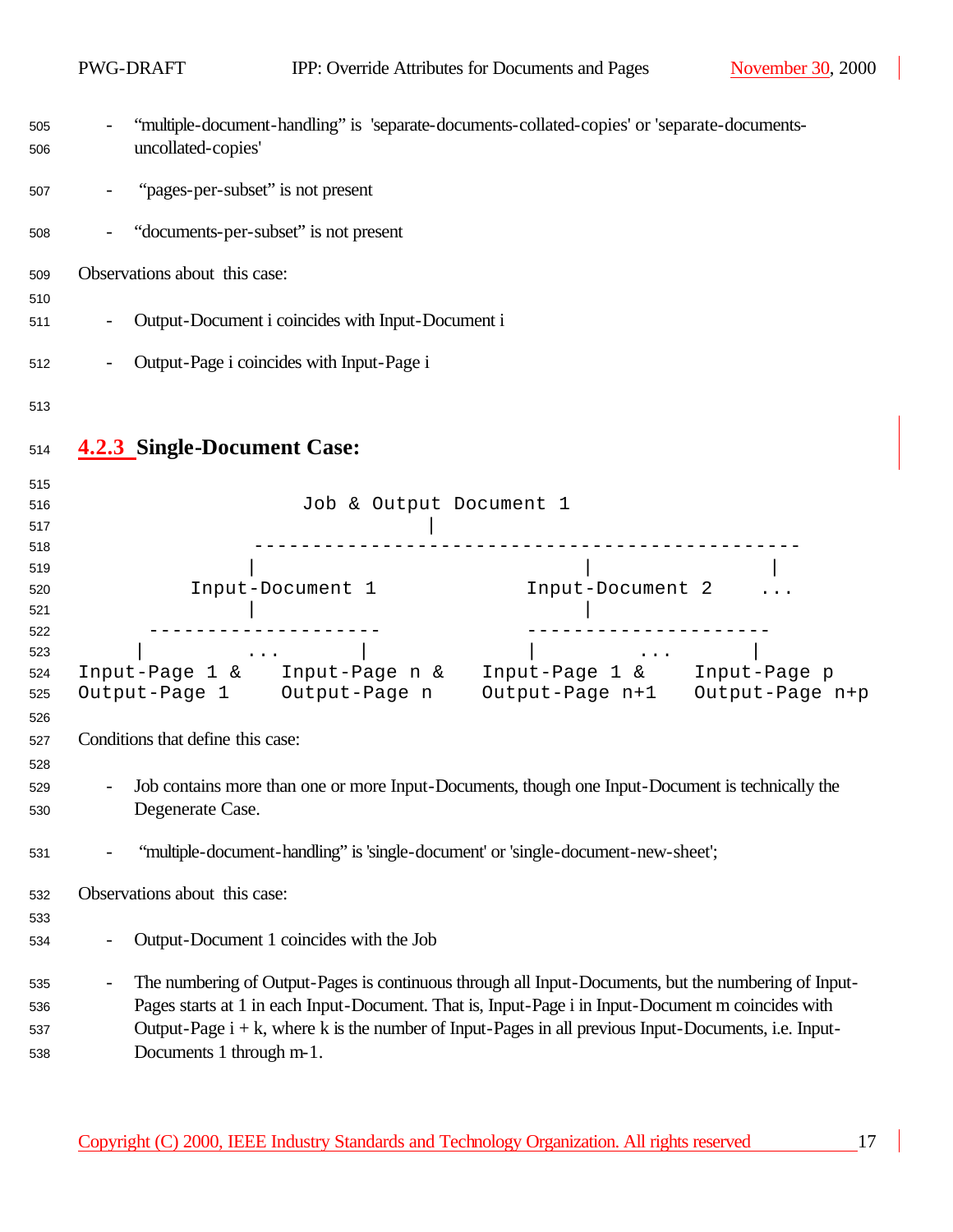|            | PWG-DRAFT                         | IPP: Override Attributes for Documents and Pages                                                          | November 30, 2000 |
|------------|-----------------------------------|-----------------------------------------------------------------------------------------------------------|-------------------|
| 539        |                                   | "pages-per-subset" is ignored if present                                                                  |                   |
| 540        |                                   | "documents-per-subset" is ignored if present                                                              |                   |
| 541        |                                   |                                                                                                           |                   |
| 542        |                                   | <b>4.2.4 Page-Subset Document Case:</b>                                                                   |                   |
| 543        |                                   |                                                                                                           |                   |
| 544        |                                   | Job                                                                                                       |                   |
| 545        |                                   |                                                                                                           |                   |
| 546        |                                   |                                                                                                           |                   |
| 547        |                                   |                                                                                                           |                   |
| 548        |                                   | Input-Document 1<br>Input-Document q                                                                      |                   |
| 549        |                                   |                                                                                                           |                   |
| 550<br>551 |                                   |                                                                                                           |                   |
| 552        |                                   |                                                                                                           |                   |
| 553        |                                   | Output-Document 1 Output-Document m Output-Document r                                                     |                   |
| 554        |                                   |                                                                                                           |                   |
| 555        |                                   |                                                                                                           | similar           |
| 556        |                                   |                                                                                                           | $\cdots$          |
| 557        |                                   | Input-Page 1 & Input-Page n & Input-Page 1+k & Input-Page p+k                                             |                   |
| 558        |                                   | Output-Page 1 Output-Page n Output-Page 1 Output-Page p                                                   |                   |
| 559        |                                   |                                                                                                           |                   |
| 560        | Conditions that define this case: |                                                                                                           |                   |
| 561        |                                   |                                                                                                           |                   |
| 562        |                                   | Job contains one or more Input-Documents                                                                  |                   |
| 563        |                                   | "multiple-document-handling" is 'separate-documents-collated-copies' or 'separate-documents-              |                   |
| 564        | uncollated-copies                 |                                                                                                           |                   |
| 565        | "pages-per-subset" is present.    |                                                                                                           |                   |
| 566        |                                   | "documents-per-subset" is not present                                                                     |                   |
| 567        | Observations about this case:     |                                                                                                           |                   |
| 568        |                                   |                                                                                                           |                   |
| 569        |                                   | The diagram shows that Output-Documents 1 through m are contained in Input-Document 1, and Output-        |                   |
| 570        |                                   | Documents m+1 through t are contained in Input-Document 2 and so on. However, this diagram is not         |                   |
| 571        |                                   | completely accurate. The Input-Pages from all Input-Documents are more accurately viewed as a             |                   |
| 572        |                                   | continuous stream of Input-Pages that are partitioned into Output-Documents as specified by the attribute |                   |
| 573        |                                   | "pages-per-subset". For example, an Output-Document could come from the last 3 Input-Pages of an          |                   |
| 574        |                                   | Input-Document and the first 4 Input-Pages of the next Input-Document.                                    |                   |
|            |                                   |                                                                                                           |                   |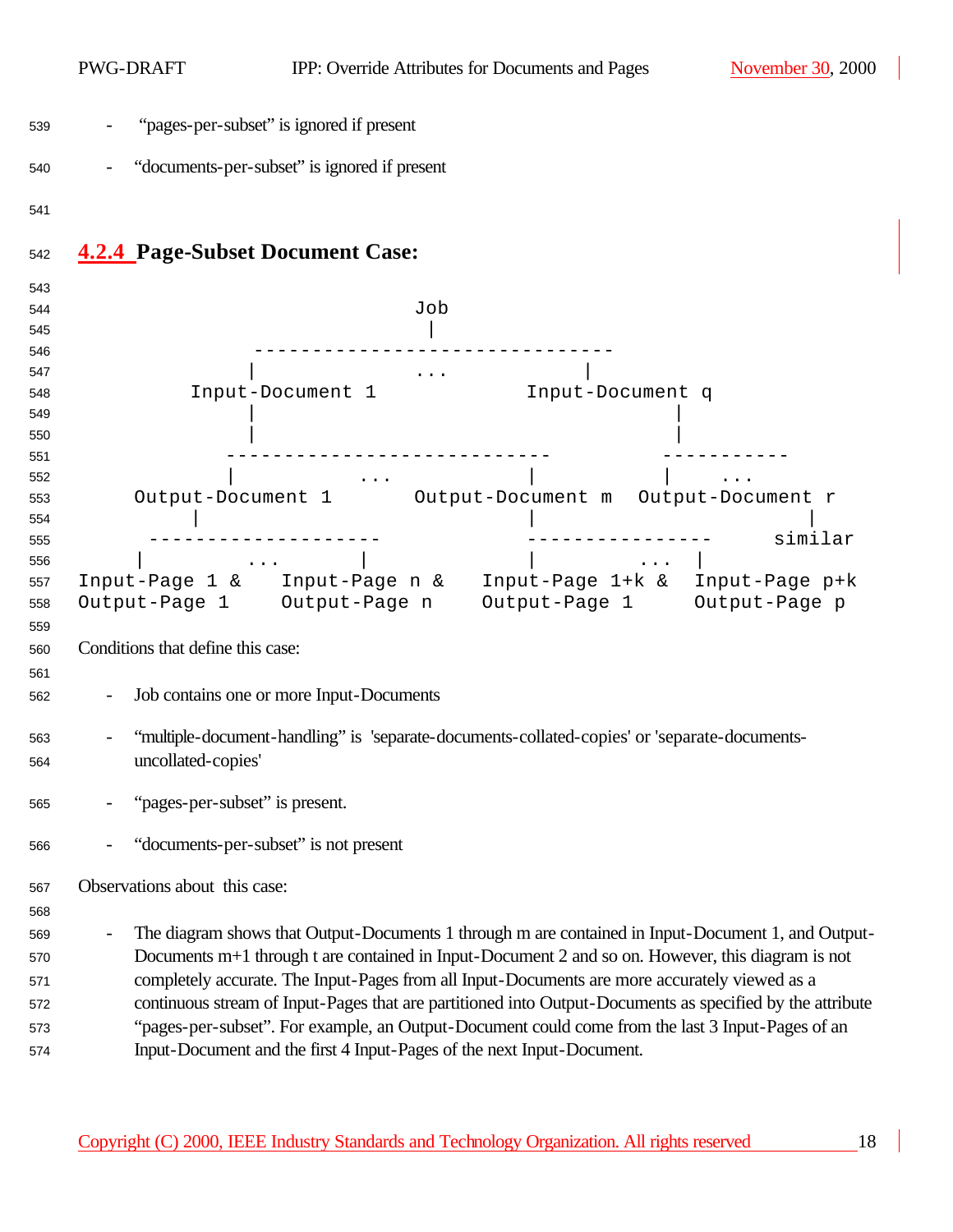- The Input-Pages in each Input-Document are numbered sequentially starting from 1 and the Output-Pages

| 576<br>577<br>578<br>579<br>580<br>581 | in each Output-Document are numbered sequentially starting from 1. For the first Output-Document, the<br>numbers of the Input-Pages and Output-Pages coincide. For subsequent Output-Documents, the numbers<br>differ. For example, the first Output-Page of the second Output-Document coincides with Input-Page w,<br>where w is the number of Output-Pages in the first Output-Document. To be specific, Output-Page i in<br>Output-Document m coincides with Input-Page $i + k$ of the Job, where k is the number of Output-Pages in<br>all previous Output-Documents of the job, e.g. Output-Documents 1 through m-1. |  |
|----------------------------------------|----------------------------------------------------------------------------------------------------------------------------------------------------------------------------------------------------------------------------------------------------------------------------------------------------------------------------------------------------------------------------------------------------------------------------------------------------------------------------------------------------------------------------------------------------------------------------------------------------------------------------|--|
| 582                                    | "pages-per-subset" specifies the number of pages in each Output-Document.                                                                                                                                                                                                                                                                                                                                                                                                                                                                                                                                                  |  |
| 583                                    |                                                                                                                                                                                                                                                                                                                                                                                                                                                                                                                                                                                                                            |  |
| 584                                    | <b>4.2.5</b> Document-Subset Document Case:                                                                                                                                                                                                                                                                                                                                                                                                                                                                                                                                                                                |  |
| 585<br>586                             | NOTE: this case is here for completeness and is not supported by the Overrides-Extension.                                                                                                                                                                                                                                                                                                                                                                                                                                                                                                                                  |  |
| 587                                    |                                                                                                                                                                                                                                                                                                                                                                                                                                                                                                                                                                                                                            |  |
| 588                                    | Job                                                                                                                                                                                                                                                                                                                                                                                                                                                                                                                                                                                                                        |  |
| 589                                    |                                                                                                                                                                                                                                                                                                                                                                                                                                                                                                                                                                                                                            |  |
| 590                                    |                                                                                                                                                                                                                                                                                                                                                                                                                                                                                                                                                                                                                            |  |
| 591                                    |                                                                                                                                                                                                                                                                                                                                                                                                                                                                                                                                                                                                                            |  |
| 592                                    | Output-Document q<br>Output-Document 1                                                                                                                                                                                                                                                                                                                                                                                                                                                                                                                                                                                     |  |
| 593                                    |                                                                                                                                                                                                                                                                                                                                                                                                                                                                                                                                                                                                                            |  |
| 594                                    | similar                                                                                                                                                                                                                                                                                                                                                                                                                                                                                                                                                                                                                    |  |
| 595                                    |                                                                                                                                                                                                                                                                                                                                                                                                                                                                                                                                                                                                                            |  |
| 596                                    |                                                                                                                                                                                                                                                                                                                                                                                                                                                                                                                                                                                                                            |  |
| 597                                    | Input-Document 1<br>Input-Document m                                                                                                                                                                                                                                                                                                                                                                                                                                                                                                                                                                                       |  |
| 598<br>599                             |                                                                                                                                                                                                                                                                                                                                                                                                                                                                                                                                                                                                                            |  |
| 600                                    | $\sim$ 100 km s $^{-1}$ .                                                                                                                                                                                                                                                                                                                                                                                                                                                                                                                                                                                                  |  |
| 601                                    | Input-Page 1 & Input-Page n & Input-Page 1 & Input-Page p                                                                                                                                                                                                                                                                                                                                                                                                                                                                                                                                                                  |  |
| 602                                    | Output-Page 1 Output-Page n<br>Output-Page 1+k Output-Page p+k                                                                                                                                                                                                                                                                                                                                                                                                                                                                                                                                                             |  |
| 603                                    |                                                                                                                                                                                                                                                                                                                                                                                                                                                                                                                                                                                                                            |  |
| 604                                    | Conditions that define this case:                                                                                                                                                                                                                                                                                                                                                                                                                                                                                                                                                                                          |  |
| 605                                    |                                                                                                                                                                                                                                                                                                                                                                                                                                                                                                                                                                                                                            |  |
| 606                                    | Job contains one or more Input-Documents                                                                                                                                                                                                                                                                                                                                                                                                                                                                                                                                                                                   |  |
| 607                                    | "multiple-document-handling" is 'separate-documents-collated-copies' or 'separate-documents-                                                                                                                                                                                                                                                                                                                                                                                                                                                                                                                               |  |
| 608                                    | uncollated-copies'                                                                                                                                                                                                                                                                                                                                                                                                                                                                                                                                                                                                         |  |
|                                        |                                                                                                                                                                                                                                                                                                                                                                                                                                                                                                                                                                                                                            |  |
| 609                                    | "pages-per-subset" is not present.                                                                                                                                                                                                                                                                                                                                                                                                                                                                                                                                                                                         |  |
| 610                                    | "documents-per-subset" is present                                                                                                                                                                                                                                                                                                                                                                                                                                                                                                                                                                                          |  |
| 611                                    | Observations about this case:                                                                                                                                                                                                                                                                                                                                                                                                                                                                                                                                                                                              |  |
|                                        |                                                                                                                                                                                                                                                                                                                                                                                                                                                                                                                                                                                                                            |  |

Copyright (C) 2000, IEEE Industry Standards and Technology Organization. All rights reserved 19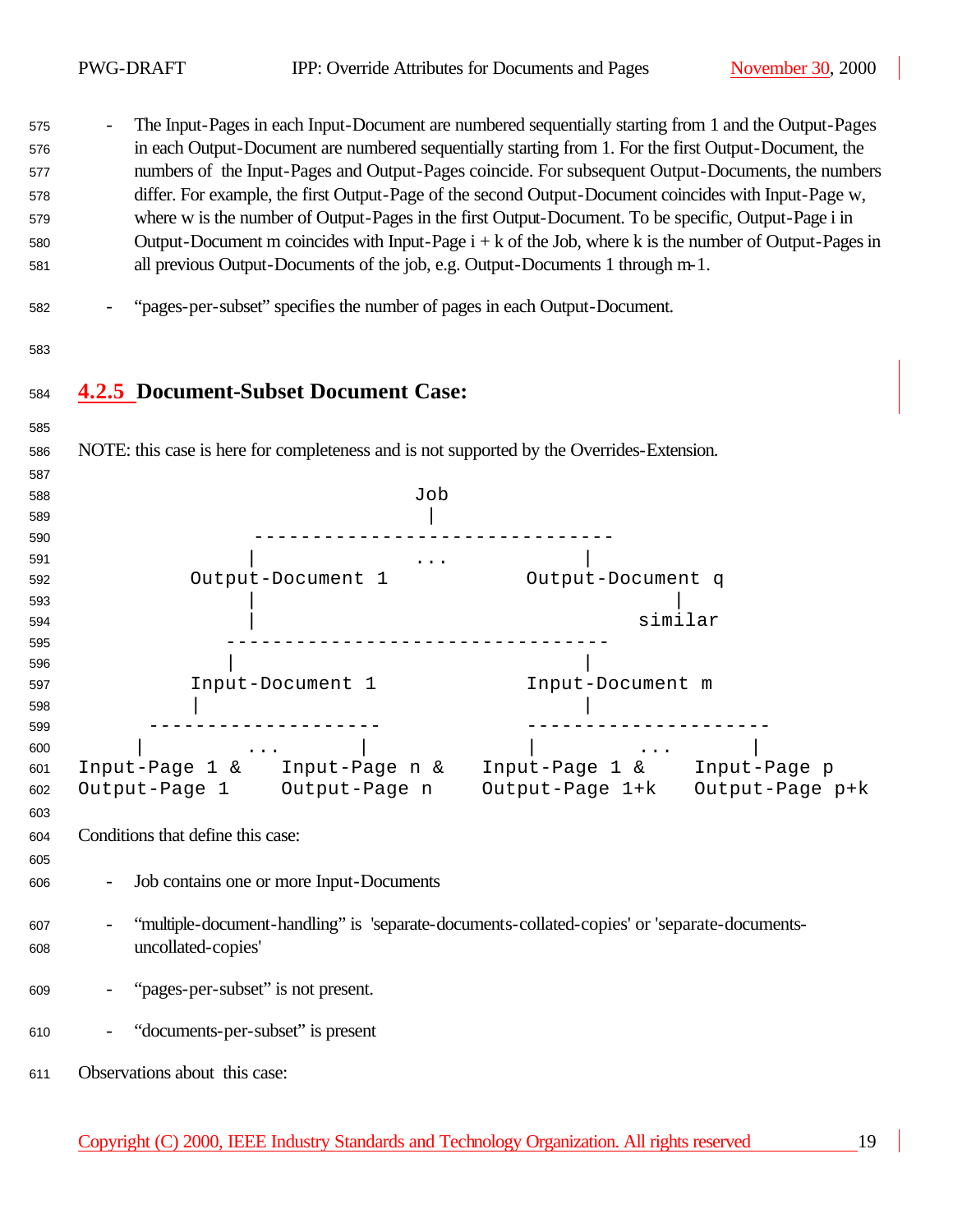| 613 | Input-Documents 1-m are contained in Output-Document 1, and Input-Documents m+1 through t are |
|-----|-----------------------------------------------------------------------------------------------|
| 614 | contained in Output-Document 2 and so on.                                                     |

- 615 Input-Page i in Input-Document m coincides with Output-Page  $i + k$  of Output-Document j, where k is the number of Input-Pages in all previous Input-Documents of Output-Document j, e.g. Input-Documents 1 through  $m-1$ .
- "documents-per-subset" has the number of Input-Documents in each Output-Document.

#### **4.3 Association of Attributes**

 The Override Extension allows attribute associations with Input-Pages, Output-Pages, Input-Documents and Output-Documents, and it continues to allow associations with Jobs. The Override Extension specifies rules for associations, and it categorizes attributes according to what they affect. The categories of attributes and the members in the Overrides-Extension are:

- Input Documents: "page-ranges", "document-format", "document-name", "compression" and "document-natural-language".
- Output-Documents: "finishings"
- Sheets: "media" and "sides"
- The table below shows what each of the three categories of attributes can be associated with:
- 

|                  | Category of attribute |                        |               |
|------------------|-----------------------|------------------------|---------------|
| Associates with: | Input-Document        | <b>Output-Document</b> | <b>Sheets</b> |
| Input-Document   | ves                   | ves                    | ves           |
| Output-Document  | no                    | ves                    | ves           |
| Input-Page       | no                    | no                     | ves           |
| Output-Page      | $\mathbf{n}$          | no                     | ves           |

- The meaning of these associations and their limitation is specified in section 16.
- 
- The Override-Extension mechanism seems to be general enough to add new Document-Overrides and Page-
- Overrides attributes without changing or extending the general mechanism. That is, an existing or new Job attribute
- becomes a Document-Overrides or Page-Overrides attribute when a description of that attributes says so, but no
- changes need be made to the ways overrides work. If the new attribute belongs to one of the three above categories, it follows the rules of that category. If it belongs to a new categories, the rules of association must be defined.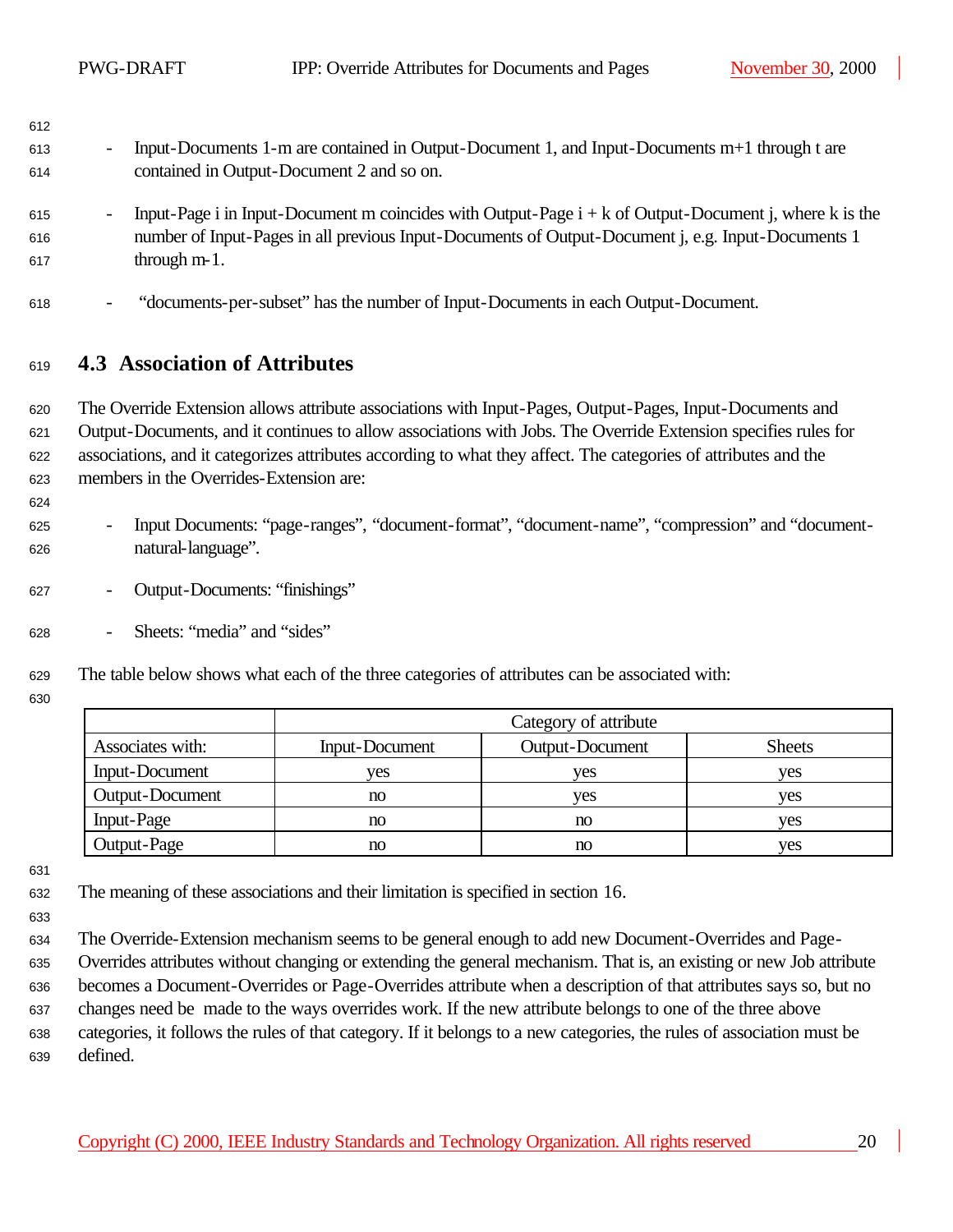### **4.4 Effect of the "document-copies" attribute**

 The "document-copies" attribute causes some copies of a document to be printed differently from others. For example, 10 copies are duplex printed on letter paper with a staple. One copy is simplex printed on transparencies without a staple. As another example, the first page of 100 copies of a 3 page document are printed on letterhead paper and the first page of the  $101<sup>st</sup>$  copy of the document is printed on regular letter paper.

 If an attribute can affect an Output-Document, it can affect particular Output-Document-Copies. If an attribute can affect Sheets, it can affect Sheets of particular Output-Document-Copies.

 Normally, when an attribute is associated with Input-Documents, Output-Documents, Input-Pages or Output- Pages, that attribute is effectively associated with corresponding Input-Documents, Output-Documents or Sheets. When an association includes the "document-copies" attribute, it has the following meaning for each effective association. If the attribute effectively associates with:

- Input-Documents, the Printer ignores the "document-copies" attribute.

- Output-Documents, the attribute affects the specified copies of the Output-Documents.
- Sheets: the attribute affects the sheets of the specified copies of Output-Documents.

#### **4.5 Subset Finishing**

 In IPP/1.1 a Printer applies the "finishings" attribute to all Output-Documents in a given job. This proposal supports "Subset Finishing" which we define as the ability to partition the Input-Pages of an Input-Document into one or more Output-Documents and to apply different types of finishing to each of the individual Output-Documents contained within a single job.

 This model supports subset finishing with the new attribute "pages-per-subset" which specifies the number of Input- Pages per Output-Document. This model treats Subset-Finishing as a Job level sub-setting of the Input-Documents into Output-Documents and as a Document Override attribute rather than a Page Override attribute for two reasons.

 - Page-Overrides, as their name suggests, are overrides for a few Input-Pages or Output-Pages that differ from the rest of the Input-Pages or Output-Pages in the Job. With Subset-Finishing, all Input-Pages belong to some subset. So, sub-setting is not an override; it encompasses the entire Job. Only the finishing part of Subset-Finishing can have overrides and those overrides apply to a subset, much like they apply to Output- Documents. Because subsets behave like Output-Documents, it is easiest to describe the sub-setting operation as creating Output-Documents.

 - If the attributes "media", "sides" and "finishings" were all treated as Page-Override attributes, then there would have to one rule for splitting and merging groups when "finishings" is associated with the group and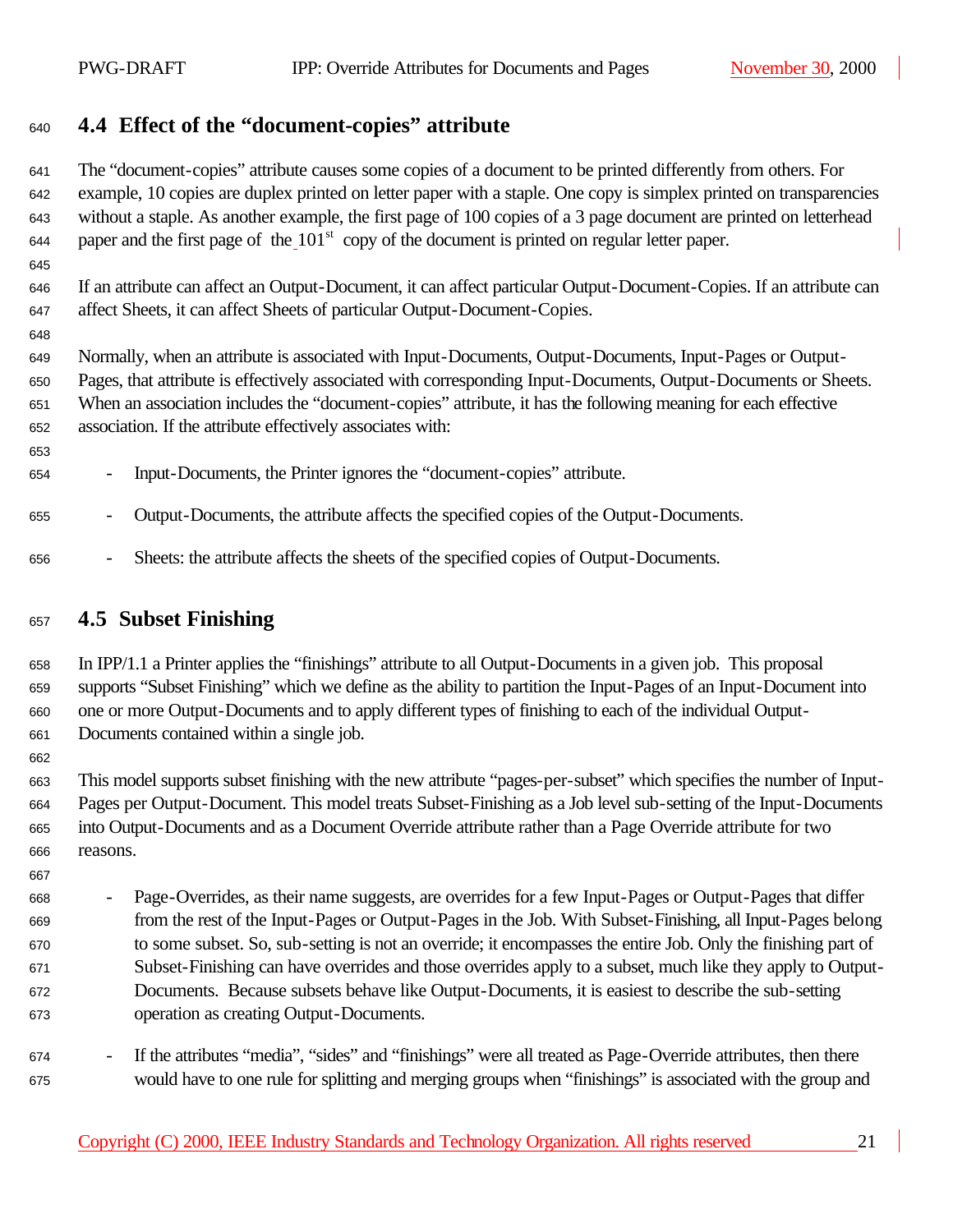another rule when it is not associated with the group. If a Page-Override specifies "sides" is duplex for pages 1-10 and "media" is added to pages 5 and 6, there can be three Page-Override groups, one for pages 1-4 with "sides", one for pages 5 and 6 with "sides" and "media" and one for pages 7-10 with sides. If "media" is removed, the groups can be merged back to the original single group. If "finishings = staple" had been present in the original group of pages 1-10, such a split would change finishing from one staple in pages 1-10 to 3 staples, one in pages 1-6, one in page 5-6 and one in pages 7-10.

The remainder of this document describes the changes necessary to support the Overrides Extension.

## **5. New Job Template Attributes**

 The Override Extension adds three new Job Template attributes: "document-overrides", "page-overrides" and "pages-per-subset". The first two attributes support override attributes, and the third supports subset finishing.

 +===================+======================+======================+ | Job Attribute |Printer: Default Value| Printer: Supported | | | Attribute | Values Attribute | +===================+======================+======================+ | document- | none |document-overrides- | 693 | overrides | supported |(1setOf collection)| |(1setOf type2 keyword)| +===================+======================+======================+ 696 | page-overrides | none | page-overrides- | | | supported | |(1setOf collection)| |(1setOf type2 keyword)| +===================+======================+======================+ | pages-per-subset | none | pages-per-subset | 701 | Supported | Supported | Supported | Supported | Supported | Supported | Supported | Supported | Supported | Supported | Supported | Supported | Supported | Supported | Supported | Supported | Supported | Supported | 702 |(1setOf integer) | | | (Bboolean) | +===================+======================+======================+

## **5.1 document-overrides (1setOf collection)**

 This OPTIONAL Job Template attribute contains attributes that are associated with Input-Documents and Output- Documents and that are treated as document overrides. Such attributes are called "Document-Overrides" attributes. The remainder of this section describes features that an implementation MUST support or MAY support if an implementation supports this attribute.

 If this attribute is not present in a Job, there are no Document-Overrides within the Job. If it is present, the value consists of one or more 'collection' values, where each 'collection' value identifies one or more Input-Documents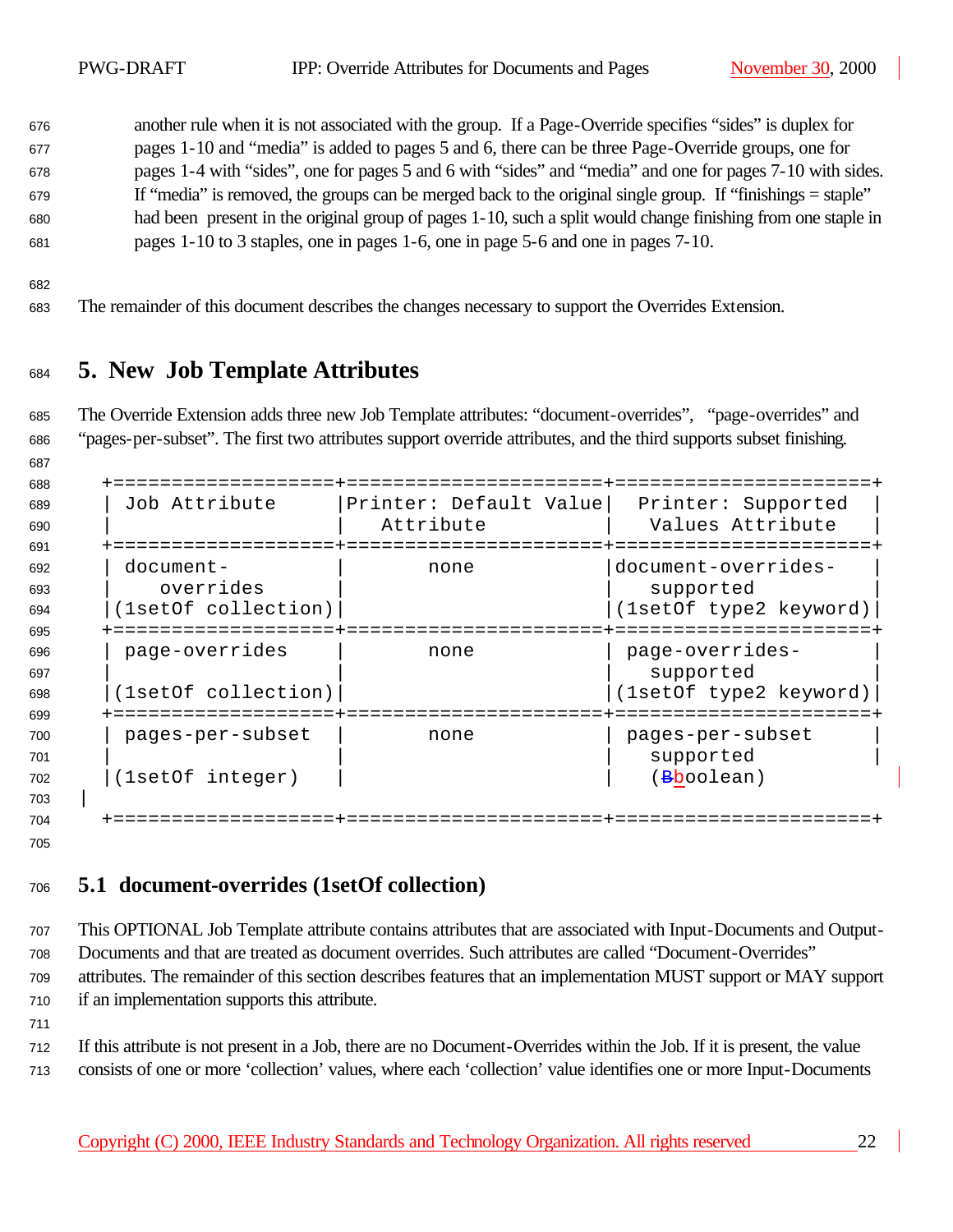or Output-Document and contains one or more Job Template attributes which act as overrides to the corresponding Job Template attribute values for the specified Input-Documents or Output-Documents.

The first attribute of each 'collection' value MUST be either "input-documents" or "output-documents" and this

 attribute identifies Input-Documents or Output-Documents, respectively. The second attribute of each 'collection' MAY be "document-copies" and this attribute identifies the Output-Document-Copies. The remaining attributes in

- the 'collection' value are the one or more Job Template attributes that are overrides for the specified Input-
- Documents or Output-Documents. The allowed attributes are listed in section 5.1.8
- There may be more than one way for a client to arrange Document-Overrides attributes in 'collection' values. For example, if a job contains 10 Output-Documents to be printed 1-sided on letter paper with no stapling and Output- Document 1 is to be two sided with stapling and Document 2 is to be two sided with no stapling, there are two possible ways to group the overrides. The client could specify the two overrides for Output-Document 1 in one 'collection' value and the single override for Output-Document 2 in a second 'collection' value, or it could specify "two-sided" for Output-Documents 1 and 2 in one 'collection' value and "stapled" for Output-Document 1 in another 'collection' value.
- If the "input-documents", "output-documents" or "document-copies" identify Input-Documents, Output-
- Documents or Output-Document-Copies that don't exist, the Printer silently ignores them and associates the
- Document-Overrides with those Input-Documents, Output-Documents or Output-Document-Copies that do exist.
- A client MUST NOT allow two 'collection' values to be associated with the same Input-Document, Output-
- Document or Output-Document-Copy and to contain the same Document-Overrides attribute with different values.
- If the client violates the preceding rule, the Printer can use either value, and it MUST issue a warning. It does so by
- adding 'job-warnings-detected' to the "job-state-reasons" and by increasing the value of the "job-warnings-
- count" Job Description attribute by 1. If the Printer detects this conflict while it is processing a Job-Submission operation, it MUST return the ignored values in the Unsupported attributes.
- When a Client receives this attribute in a Get-Jobs or Get-Job-Attributes, the value MUST contain the same 'collection' values received in Job-Submission operations, except for those 'collection' values the Printer returned in the Unsupported Attributes.
- Each 'collection' value of this attribute has either of the two forms as defined below. The 'collection' values NEED NOT all be of the same form..
- For the first form, the client MUST supply "input-documents" as the first attribute. If the client supplies the "document-copies" attribute, it MUST be the second attribute. The client OPTIONALLY supplies the remaining attributes in any order. If the Printer supports the Create-Job operation, then it MUST support the attribute labeled
- with "CMUST" below; otherwise support is OPTIONAL.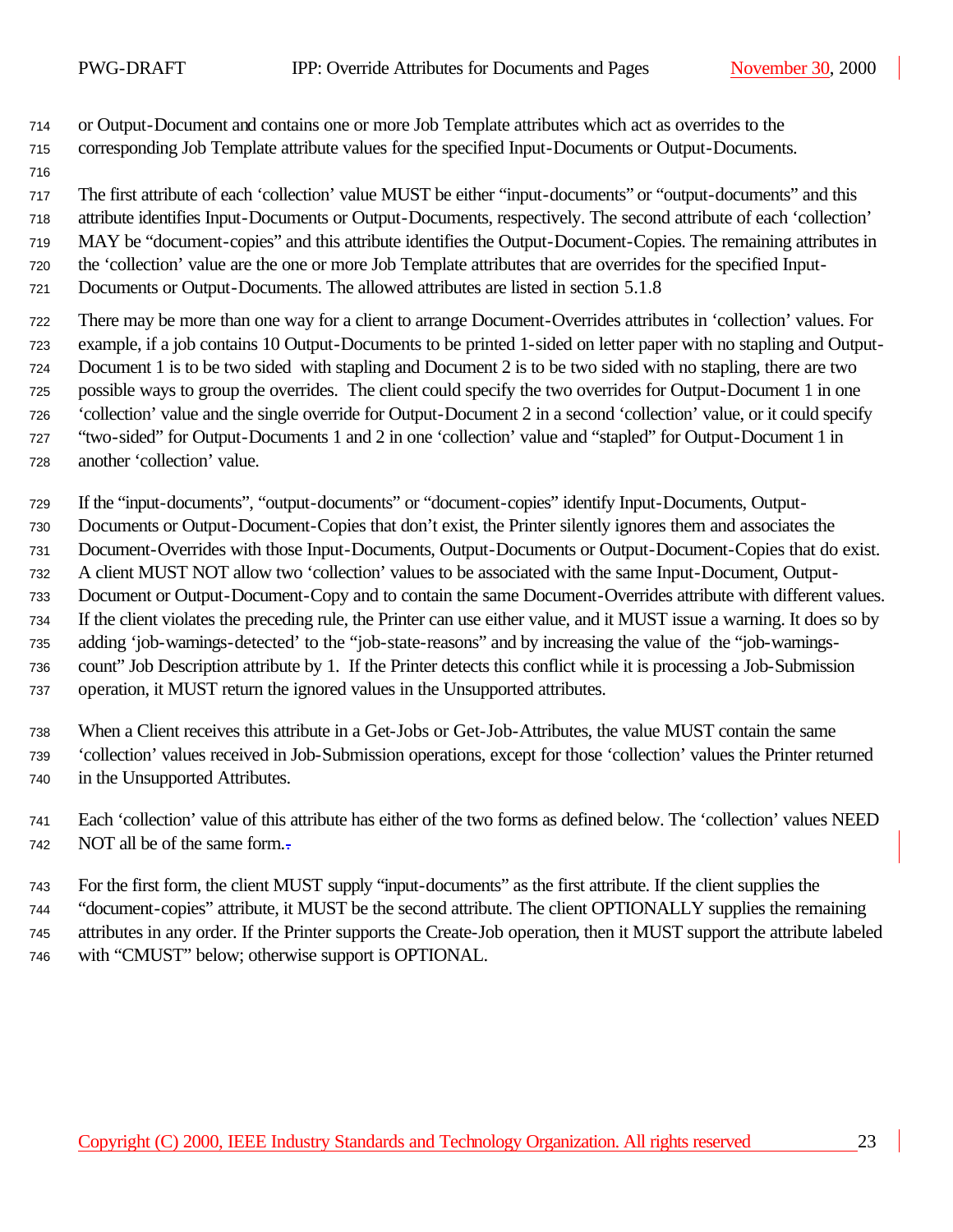| <b>Attribute name</b>     | syntax                        | In request  | <b>Printer</b> |
|---------------------------|-------------------------------|-------------|----------------|
|                           |                               |             | <b>Support</b> |
| input-documents           | 1setOf rangeOfInteger(MAX)    | <b>MUST</b> | <b>MUST</b>    |
| document-copies           | 1setOf rangeOfInteger(MAX)    | <b>MAY</b>  | <b>MAY</b>     |
| document-format           | mimeMediaType                 | <b>MAY</b>  | <b>CMUST</b>   |
| document-name             | name (MAX)                    | <b>MAY</b>  | <b>CMUST</b>   |
| compression               | type3 keyword                 | <b>MAY</b>  | <b>CMUST</b>   |
| document-natural-language | naturalLanguage               | <b>MAY</b>  | <b>MAY</b>     |
| page-ranges               | 1setOf rangeOfInteger (1:MAX) | <b>MAY</b>  | <b>MAY</b>     |
| finishings                | 1setOf type2 enum             | <b>MAY</b>  | <b>MAY</b>     |
| sides                     | type2 keyword                 | <b>MAY</b>  | <b>MAY</b>     |
| media                     | type3 keyword   name(MAX      | <b>MAY</b>  | <b>MAY</b>     |

<sup>747</sup> For the second form, the client MUST supply "output-documents" as the first attribute. If the client supplies the

<sup>748</sup> "document-copies" attribute, it MUST be the second attribute. The client OPTIONALLY supplies the remaining <sup>749</sup> attributes in any order.

| <b>Attribute name</b> | <u>syntax</u>                | In request  | <b>Printer</b><br><b>Support</b> |
|-----------------------|------------------------------|-------------|----------------------------------|
| output-documents      | 1setOf rangeOfInteger(MAX)   | <b>MUST</b> | <b>MUST</b>                      |
| document-copies       | 1setOf rangeOfInteger(MAX)   | <b>MAY</b>  | <b>MAY</b>                       |
| finishings            | 1setOf type2 enum            | <b>MAY</b>  | <b>MAY</b>                       |
| sides                 | type2 keyword                | <b>MAY</b>  | <b>MAY</b>                       |
| media                 | type3 keyword   name $(MAX)$ | <b>MAY</b>  | <b>MAY</b>                       |

<sup>750</sup> The following sections describe each member attribute in the above tables.

## <sup>751</sup> **5.1.1 input-documents (1setOf rangeOfInteger (1:MAX))**

- <sup>752</sup> This attribute identifies one or more Input-Documents by specifying a range of numbers (see section 4.1 for <sup>753</sup> the rules on associating a number with each Input-Document ). The Document-Overrides apply to the <sup>754</sup> identified Input-Documents.
- <sup>756</sup> A Printer MUST support this attribute. A client MUST supply this attribute in each 'collection' value and it <sup>757</sup> MUST be the first attribute of each 'collection' value. If this attribute is present, then the client MUST <sup>758</sup> NOT supply "output-documents".
- <sup>760</sup> When a client supplies this attribute in a "document-overrides" attribute of a Send-Document or Send-URI <sup>761</sup> request, this attribute MUST NOT identify Input-Documents which were sent in an earlier operation. If a <sup>762</sup> Printer receives such a value in a 'collection' value, it MUST treat all attribute values in such a 'collection' <sup>763</sup> value, but not other sibling 'collection' values, as unsupported values and return the entire collection value <sup>764</sup> in the Unsupported Attributes group.

755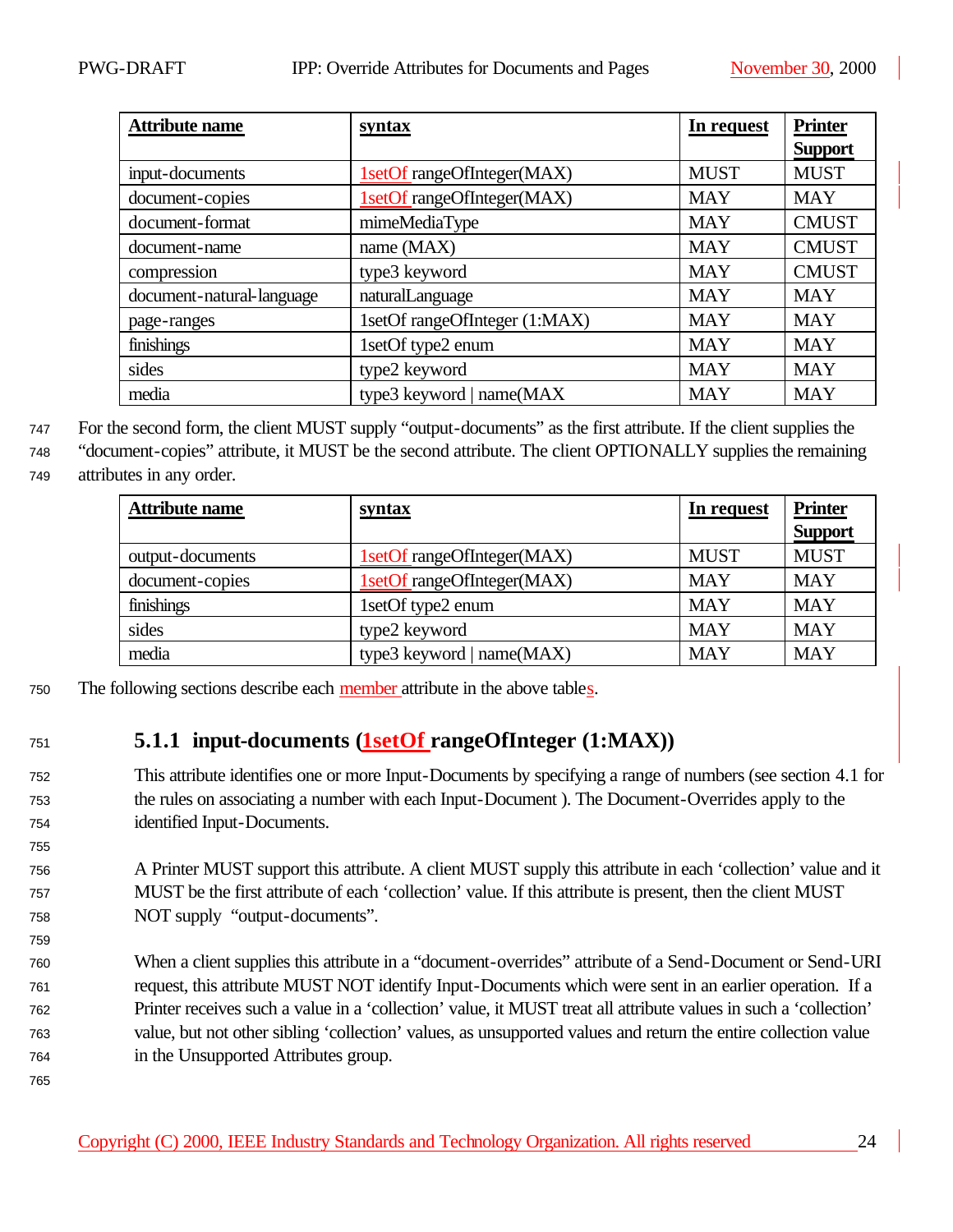- Note: because the Printer silently ignores values that reference non-existent Input-Documents, a value of 'MAX' is equivalent to the number of Input-Documents.
- See section 5 for details of usage of this attribute.
- There is no "input-documents-supported" attribute, since the member attribute MUST be supported and for the full range.
- 

## **5.1.2 output-documents (1setOf rangeOfInteger (1:MAX))**

- This attribute identifies one or more Output-Documents by specifying a range of numbers (see section 4.1 for the rules on associating a number with each Output-Document). The Document-Overrides apply to the identified Output-Documents.
- A Printer MUST support this attribute. A client MUST supply this attribute in each 'collection' value and it MUST be the first attribute of each 'collection' value. If this attribute is present, then the client MUST NOT supply "input-documents".
- When a client supplies this attribute in a "document-overrides" attribute of a Send-Document or Send-URI request, this attribute MUST NOT identify Output-Documents whose first Input-Page was sent in an earlier operation. If a Printer receives such a value in a 'collection' value, it MUST treat all attribute values in such a 'collection' value, but not other sibling 'collection' values, as unsupported values and return the entire collection value in the Unsupported Attributes group.
- Note: because the Printer silently ignores values that reference non-existent Output-Documents, a value of 'MAX' is equivalent to the number of Output-Documents.
- There is no "output-documents-supported" attribute, since the member attribute MUST be supported and for the full range.

### **5.1.3 document-copies (1setOf rangeOfInteger (1:MAX))**

- This attribute identifies one or more Output-Document-Copies by specifying a range of numbers. The Document-Overrides apply to the identified Output-Document-Copies within Output-Documents specified either directly by "output-documents" or indirectly by "input-documents" (see section 16 for further details).
- A Printer MAY support this attribute. A client MAY supply this attribute in each 'collection' value. If the client supplies this attribute, it MUST be the second attribute of each 'collection' value. If this attribute is present, then the client MUST also supply "input-documents" or "output-documents".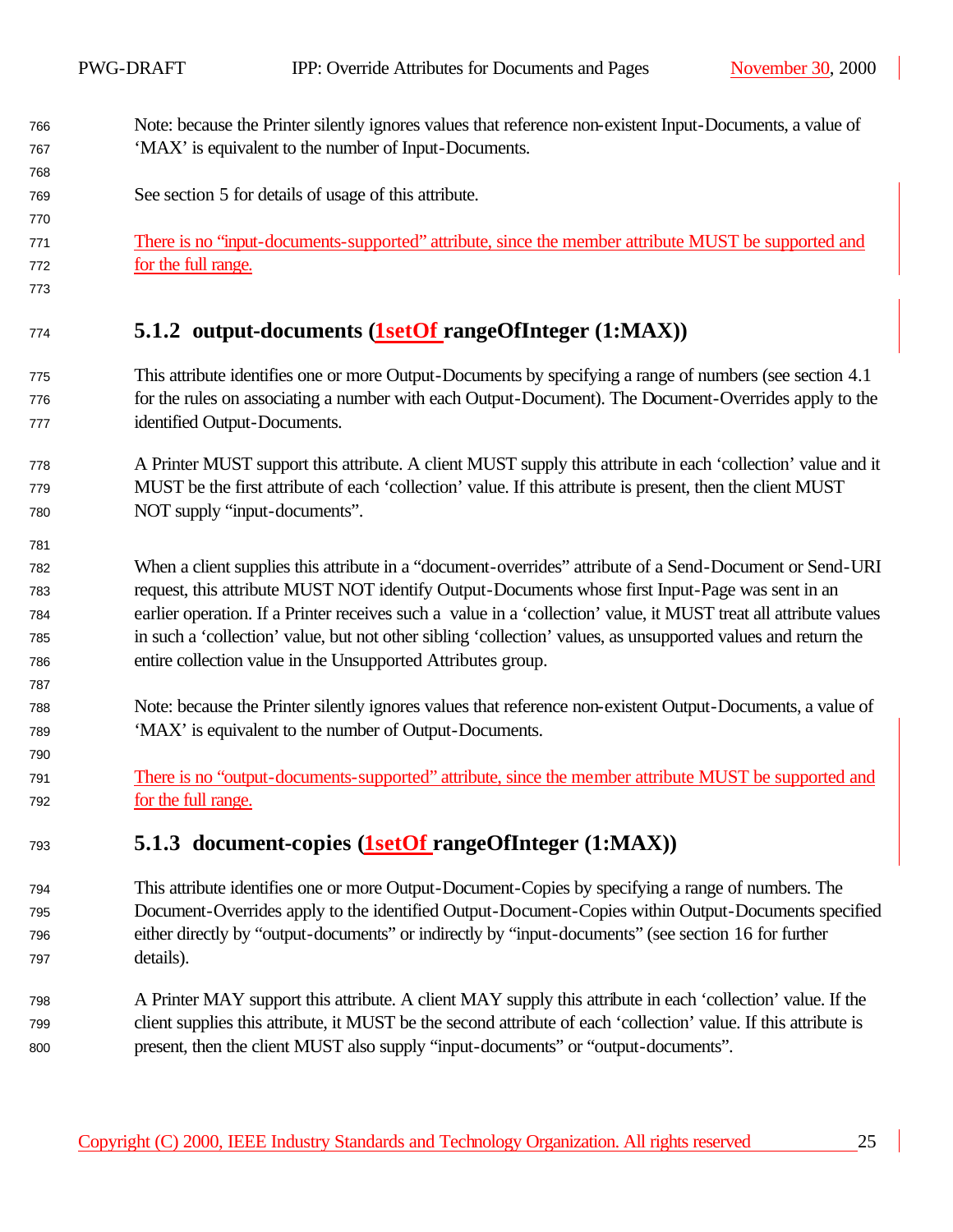- If the first member attribute is "input-documents", this attribute applies only to the other member attributes that affect Output-Documents and Sheets. The Printer MUST ignore this attribute for the other member attributes that affect Input-Documents.
- Note: because the Printer silently ignores values that reference non-existent copies, a value of 'MAX' is equivalent to the number of copies.

 There is no "document-copies-supported" attribute, since the full range MUST be supported, if the "document-copies" member attribute is supported.

#### **5.1.4 document-format (mimeMediaType)**

810 This attribute has the same meaning as in IPP/1.1. It indicates the document-format for one or more specified Input-Documents. The Printer MUST support this attribute. A client OPTIONALLY supplies it.

#### **5.1.5 document-name (name (MAX))**

- This attribute has the same meaning as in IPP/1.1. It indicates the document-name for one or more specified Input-Documents. The Printer MUST support this attribute. A client OPTIONALLY supplies it.
- **5.1.6 compression (type3 keyword)**
- This attribute has the same meaning as in IPP/1.1. It indicates the compression for one or more specified Input-Documents. The Printer MUST support this attribute. A client OPTIONALLY supplies it.

### **5.1.7 document-natural-language (naturalLanguage)**

 This attribute has the same meaning as in IPP/1.1. It indicates the document-natural-language for one or more specified Input-Documents. The Printer MAY support this attribute. A client OPTIONALLY supplies it.

## **5.1.8 page-ranges (1setOf rangeOfInteger (1:MAX))**

 This attribute has the same meaning as in IPP/1.1. It redefines each Input-Document to contain only the specified Input-Pages. See section 5.2.3 for how this attribute interacts with "pages".. The "multiple- document-handling" attribute affects the algorithm for numbering Input-Pages when this attribute is a Job attribute but when it is a Document-Override attribute. When this attribute is a Document-Override attribute, the values of the "page-ranges" attribute specify the Input-Pages to select from each of the identified Input-Documents separately, For example, if this attribute has the value "3:5" and is associated with two Input-Documents A and B, Input-Document A redefined to contain just two pages: 3 and 5, and Input-Document B also contains just pages 3 and 5. The Printer MAY support this attribute. A client OPTIONALLY supplies it.

See section 5.2.4 for details of how this attribute affects number of pages with the "pages" attribute.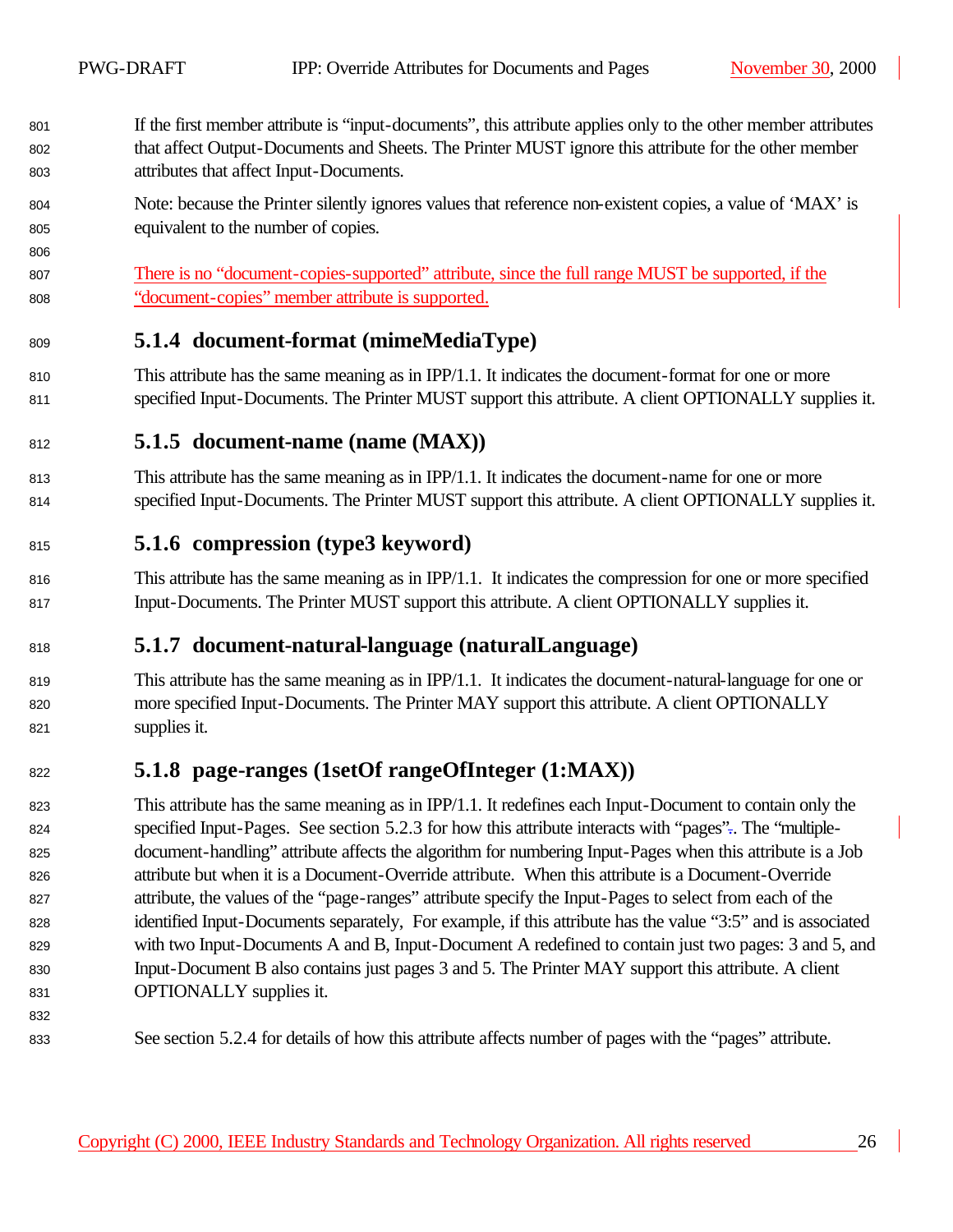### **5.1.9 finishings (1setOf type2 enum)**

#### 835 This attribute has the same meaning as in IPP/1.1. It indicates the finishings for one or more specified Output-Documents. As a Job Template attribute, it affects each Output-Document produced by the Job. For example, all the sheets of each Output-Document are stapled together. As a Document-Overrides attributes, it affects only the specified Output-Documents. The Printer MAY support this attribute. A client OPTIONALLY supplies it.

 The next section gives further information about this attribute, but this information is the same for all Output-Document attributes that might be added later.

#### **5.1.9.1 Common Behavior for Output-Document Attributes**

- This attribute is directly associated with an Input-Document or Output-Document. This means that it is effectively associated with one or more Output-Documents according to the rules of section 16, and this attribute affects those Output-Documents.
- 847 If the "document-copies" attribute is present, the attribute affects only the specified copies of the Output-Documents.

#### **5.1.10 sides (type2 keyword)**

- This attribute has the same meaning as in IPP/1.1. It indicates the sides for one or more specified Output- Pages. As a Job Template attribute, it affects each Sheet produced by the Job. As a Document-Overrides attributes, it affects only the specified Sheets. The Printer MAY support this attribute. A client OPTIONALLY supplies it.
- The next section gives further information about this attribute, but this information is the same for all Sheet attributes, including "media" which is discussed in section 5.1.11

#### **5.1.10.1 Common Behavior for Sheet Attributes**

- This attribute is directly associated with an Input-Document or Output-Document. This means that it is effectively associated with one or more Output-Pages according to the rules of section 15, and this attribute affects the Sheets containing the specified Output-Pages.
- If the "document-copies" attribute is present, the attribute affects only the Output-Pages in the specified copies of the Output-Documents.
- Because this attribute affects a Sheet, but is effectively associated with an Output-Page, a Sheet that contains two or more Output-Pages may have conflicting values of this attribute. This observation leads to two rules, one for the first Output-Page that this attribute is effectively associated with and one for the last Output-Page that this attribute is effectively associated with.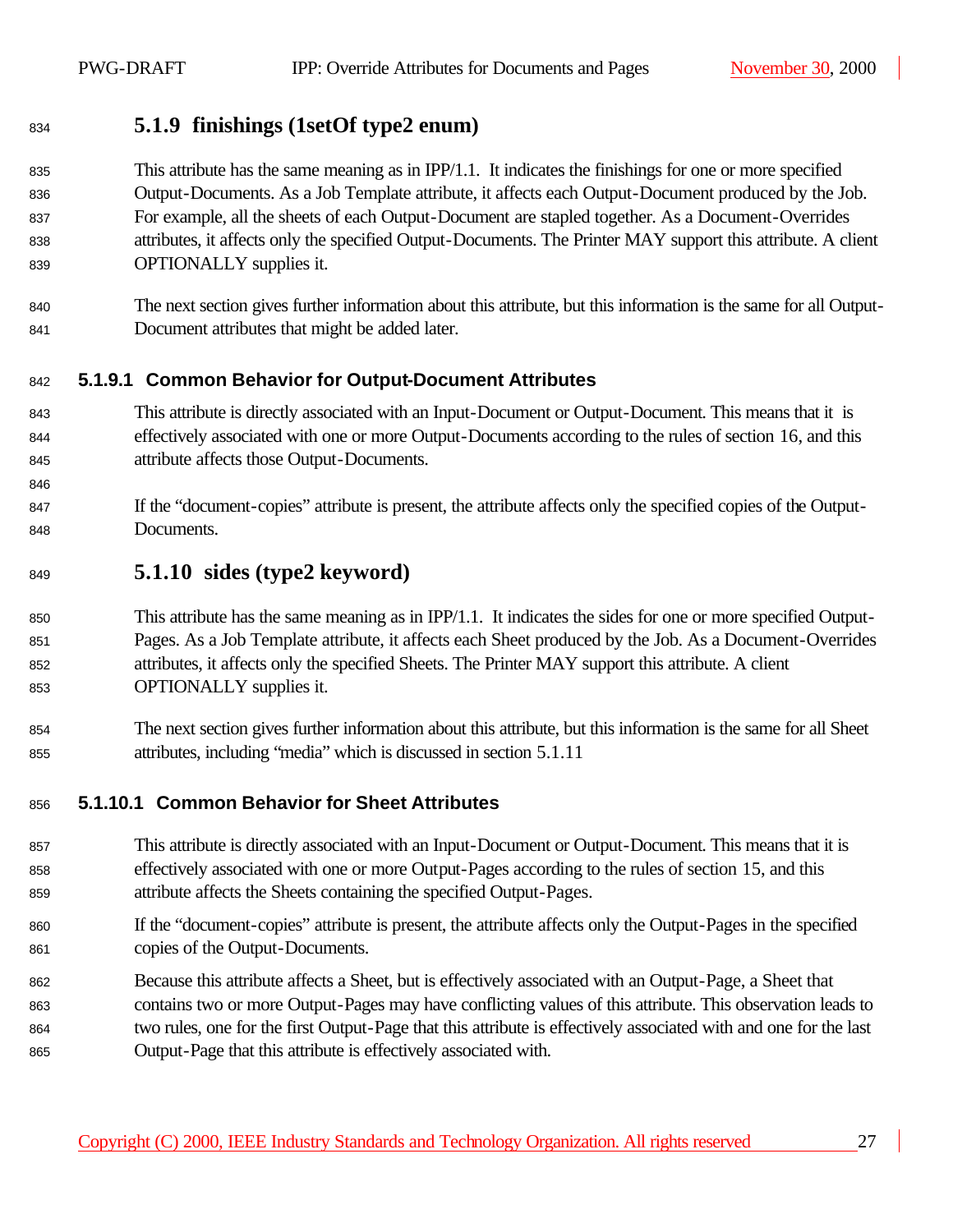- a) For the first Output-Page: if the value of this attribute is effectively associated with Output-Page i, and if Output-Page i is not the first Output-Page contained on a Sheet and if the value of this attribute differs from the value of this attribute for the preceding Output-Page i-1, then Output- Page i MUST start a new Sheet and the Printer MUST issue a warning by adding 'job-warnings- detected' to the "job-state-reasons" and by increasing the value of the "job-warnings-count" Job Description attribute by 1.
- b) For the last Output-Page: if the value of this attribute is effectively associated with Output-Page i, and if Output-Page i is not the last Output-Page contained on a Sheet and if the value of this attribute differs from the value of this attribute for the following Output-Page i+1, then Output-Page 875 **i** i<sup>+1</sup> MUST start a new Sheet and the Printer MUST issue a warning by adding 'job-warnings- detected' to the "job-state-reasons" and by increasing the value of the "job-warnings-count" Job Description attribute by 1.

## **5.1.11 media (type3 keyword | name(MAX))**

- This attribute has the same meaning as in IPP/1.1. It indicates the media for one or more specified Output- Pages. As a Job Template attribute, it affects each Sheet produced by the Job. As a Document-Overrides attributes, it affects only the specified Sheets. The Printer MAY support this attribute. A client OPTIONALLY supplies it.
- See section 5.1.10.1 for additional information. The section describes the common behavior of all Sheet attributes.

## **5.1.12 Handling of Error conditions**

- If a client omits a required member attribute or includes two member attributes that should never both be present (e.g. "input-document" and "output-document"), a Printer MUST reject all attributes in the 'collection' value and treat the 'collection' values, but not other sibling 'collection' values, as unsupported.
- If a client puts a member attribute in some position other than its required position (e.g. "input-documents" MUST be first), a Printer MUST either:
- a) use the specified value of the member attribute and ignore its wrong position or
- b) reject all attributes in the 'collection' value and treat the 'collection' values, but not other sibling 'collection' values, as unsupported.

### **5.1.13 Why not "document-overrides-default"**

 There is no "document-overrides-default" attribute because it adds complicated rules for a Printer to implement. The problems are best illustrated with examples.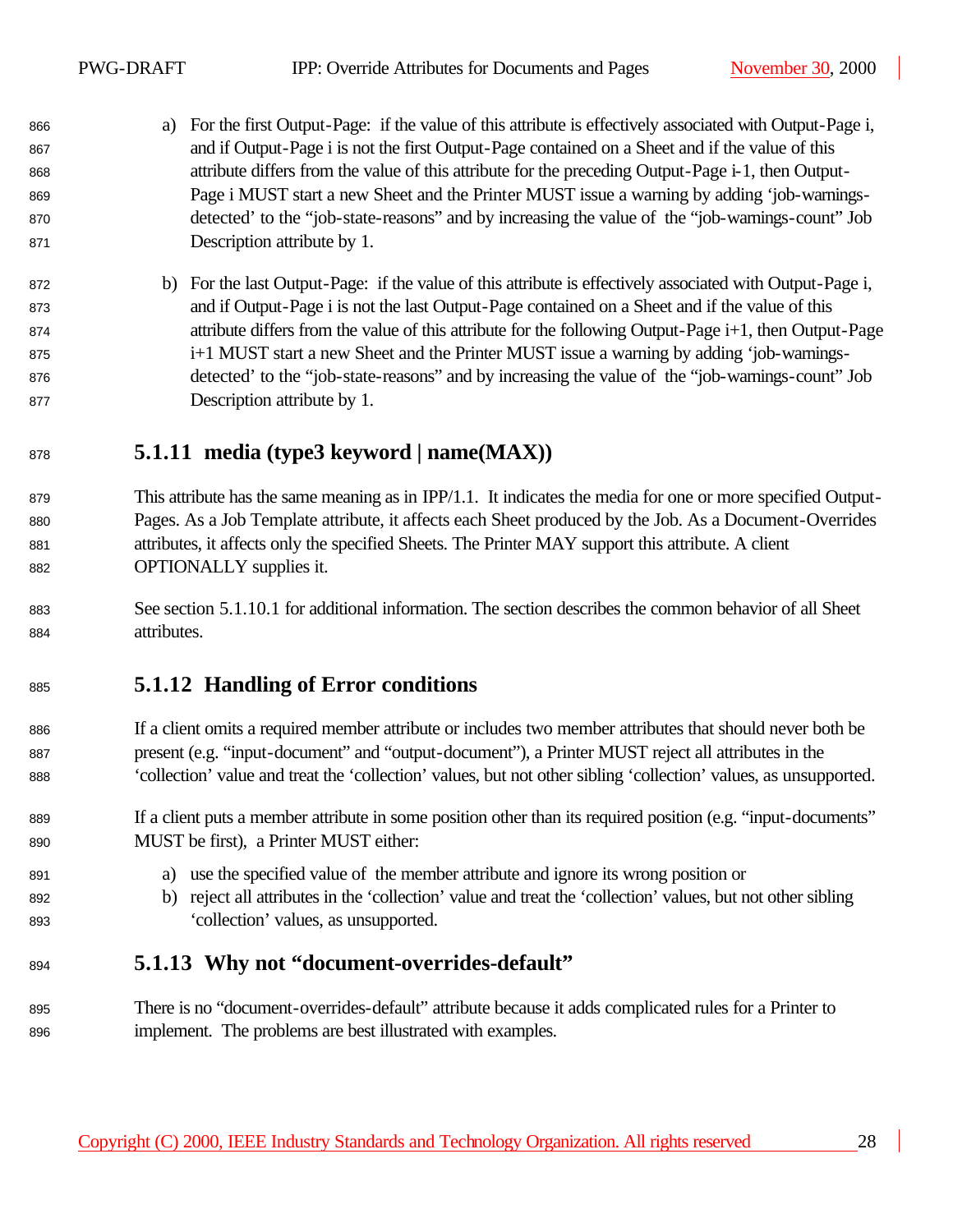If there were a "document-overrides-default" and it contained a "sides" and "media" override for the first Output-Page, and if a client submitted a Job with no "sides" attribute and with "media" as a Job attribute with no overrides, a possible meaning is that the Printer uses the client's requested media for the entire Job and the sides specified by the "sides-default" and the "sides" value in "document-overrides-default". So in this example, the Printer ignores the "document-overrides-default" attribute for "media", but uses it for "sides" because the Printer uses it for an attribute "xxx" only when it uses "xxx-default".

## **5.1.14 document-overrides-supported (1setOf type21 keyword)**

 This attribute specifies the supported values of the "document-overrides" attribute. A client can use this attribute to determine what Document-Overrides attributes the Printer supports.

 This attribute contains the name of each attribute that the Printer supports in a 'collection' value of the "document-overrides" attribute. This attribute MUST contain the keywords "input-documents" and "output-documents" because a Printer MUST support these attributes. This attribute MUST also contain the name of each attribute that can be a document-override. For example, this attribute contains the keyword "sides" if and only if the Printer supports "sides" in a 'collection' value of the "document-overrides" attribute.

 There are no corresponding "input-documents-supported", "output-documents-supported" and "document-copies-supported" Printer attributes. However, the supported values for all of the other member attributes are indicated by the corresponding "xxx-supported" Printer attributes which are the same values as for the corresponding "xxx" operation or Job Template attribute. For example, if "document-format" and "sides" are supported as member attributes of the "document-exceptions" collection, then the "document-format-supported" and the "sides-supported" Printer attribute indicates the values that are supported at the job level and as a Document Exception.

Standard keyword values are:

| 920 |                                                                                                                        |
|-----|------------------------------------------------------------------------------------------------------------------------|
| 921 | 'none': no attributes are supported in the "document-overrides" attribute<br>$\overline{\phantom{a}}$                  |
| 922 | 'input-documents': the "input-document" member attribute is supported<br>$\overline{\phantom{a}}$                      |
| 923 | 'output-documents': the "output-document" member attribute is supported<br>$\overline{\phantom{a}}$                    |
| 924 | 'document-copies': the "document-copies" member attribute is supported<br>$\overline{\phantom{a}}$                     |
| 925 | 'document-format': The "document-format" member attribute is supported<br>$\overline{\phantom{a}}$                     |
| 926 | 'document-name': The "document-name" member attribute is supported<br>$\overline{\phantom{a}}$                         |
| 927 | 'compression': The "compression" member attribute is supported<br>$\overline{\phantom{a}}$                             |
| 928 | 'document-natural-language': The "document-natural-language" member attribute is supported<br>$\overline{\phantom{m}}$ |

#### Copyright (C) 2000, IEEE Industry Standards and Technology Organization. All rights reserved 29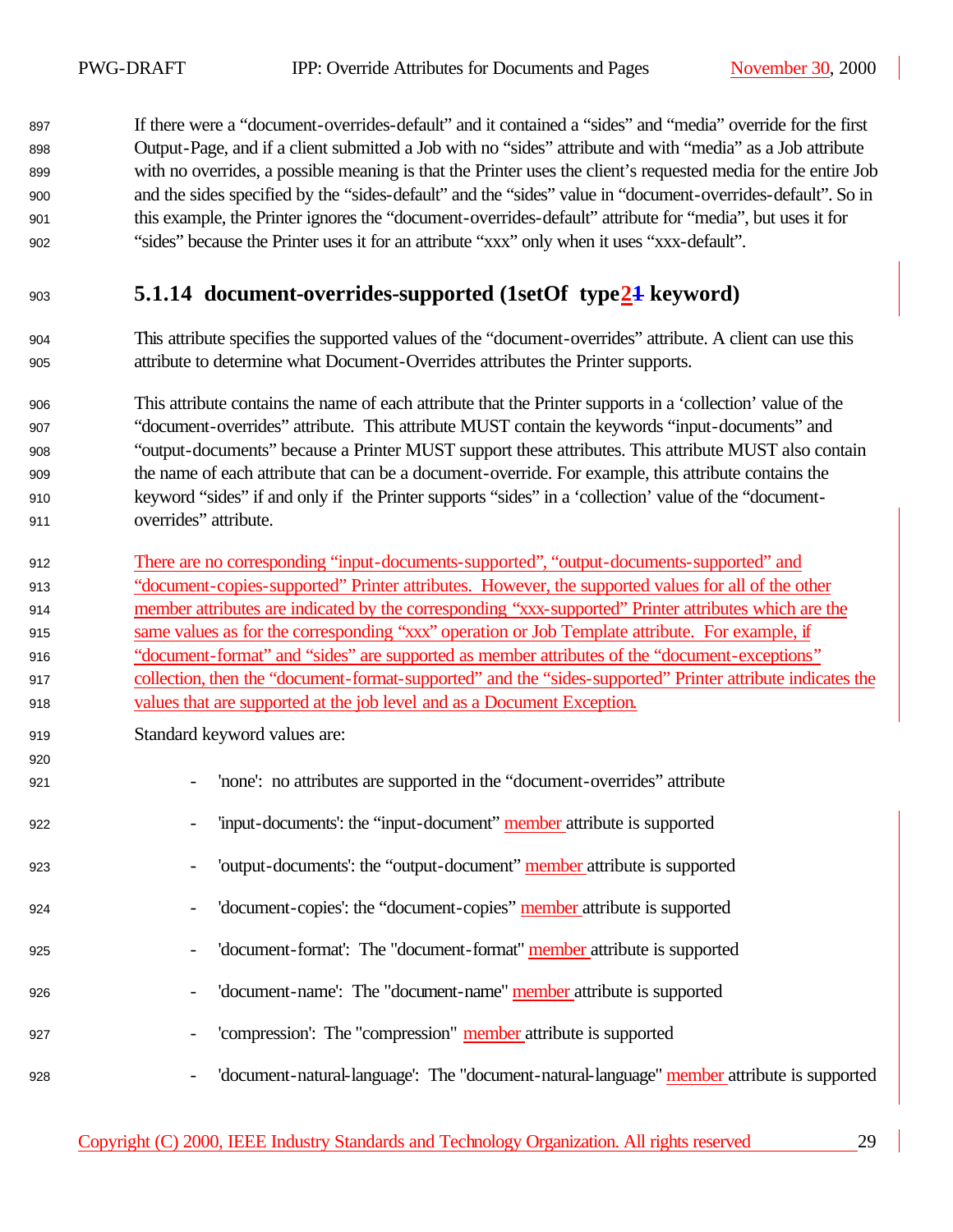PWG-DRAFT IPP: Override Attributes for Documents and Pages November 30, 2000 929 - 'page-ranges': The "page-ranges" member attribute is supported - 'finishings': The "finishing" member attribute is supported - 'sides': The "sides" member attribute is supported

- 'media': The "media" member attribute is supported

### **5.2 page-overrides (1setOf collection)**

 This OPTIONAL Job Template attribute contains attributes that are associated with Input-Pages and Output- Pages and that are treated as page overrides. Such attributes are called "Page-Overrides" attributes. The remainder of this section describes features that an implementation MUST support or MAY support if an implementation supports this attribute

 If this attribute is not present in a Job, there are no Page-Overrides attributes within the Job. If it is present, the value consists of one or more 'collection' values, where each 'collection' value identifies one or more Input-Pages or Output-Pages and contains one or more Job Template attributes which act as overrides to the corresponding Job Template attributes for the specified Input-Pages or Output-Pages.

The first attribute of each 'collection' value MUST be either "input-documents" or "output-documents".

 The second attribute MAY be "document-copies". If present, this attributes identifies the copies of the Output- Document. If this attribute is not present in a 'collection' value, then the 'collection' value applies to all Output-Document-Copies.

- If "document-copies" is present, the "pages" attribute MUST be the third attribute; otherwise, it MUST be the second attribute. The "pages" attribute identifies either
- the Input-Pages relative to the Input-Document specified by "input-documents" or
- the Output-Pages relative to the Output-Document specified by "output-documents".
- The Page-Overrides attributes applies to the identified Input-Pages or Output-Pages, which need not be contiguous.
- 

- The remaining attributes in the 'collection' value are the Job Template attributes that are overrides for the specified Input-Pages or Output-Pages.
- There may be more than one way for a client to arrange Page-Override attributes in 'collection' values. For
- example, if an Output-Document contains 10 Output-Pages to be printed 1-sided on white letter paper and
- Output-Page 1 is to be two sided with blue letter paper and Document 2 is to be two sided with white letter
- paper, there are two possible ways to group the overrides. The client could specify the two overrides for Output-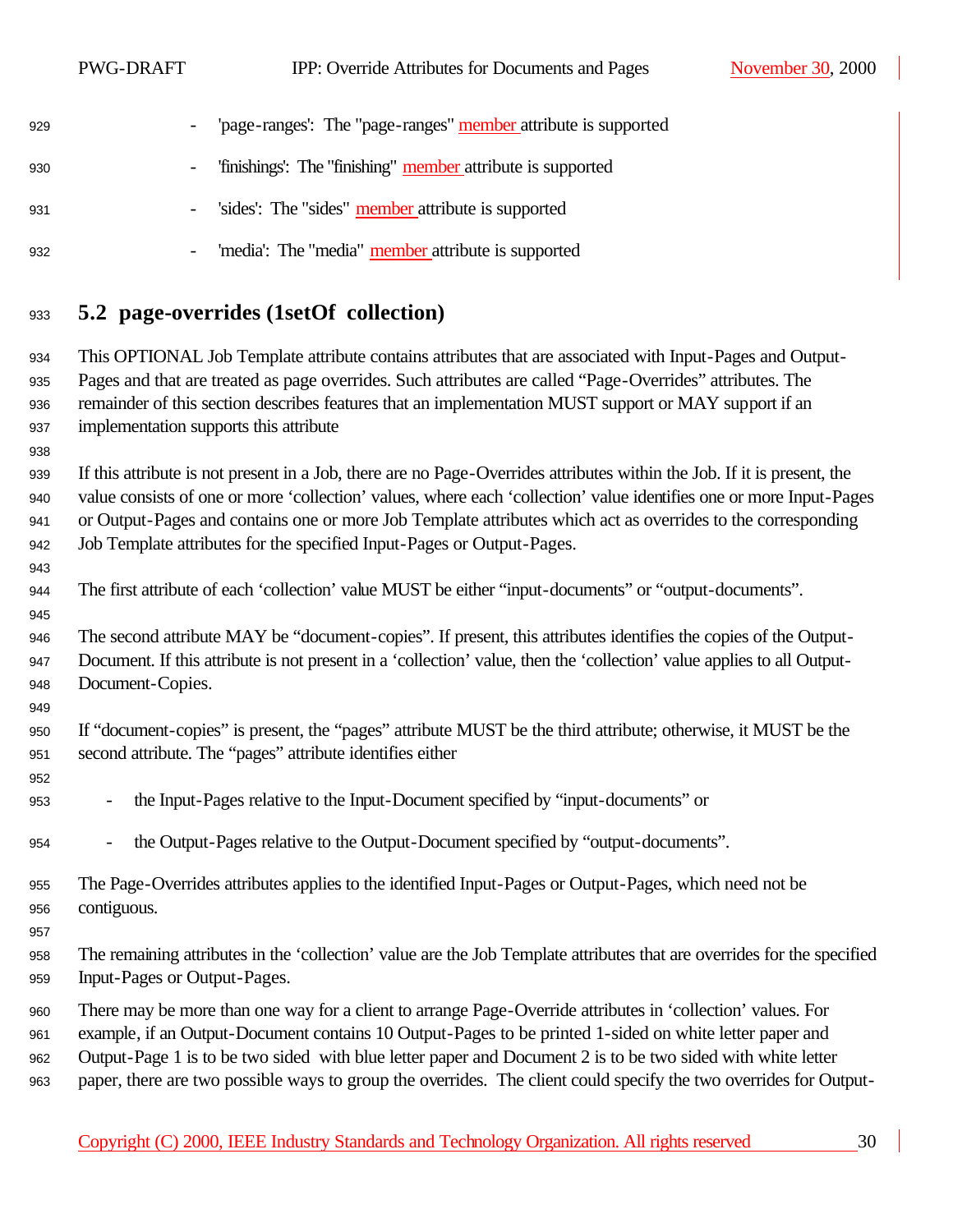<sup>964</sup> Page 1 in one 'collection' value and the single override for Output-Page 2 in second 'collection' values, or it could <sup>965</sup> specify "two-sided" for Output-Pages 1 and 2 in one 'collection' value and "blue letter paper" for Output-<sup>966</sup> Document 1 in another 'collection' value.

 If the "pages", "document-copies" and the "input-documents" or "output-documents" identify Input-Pages, Output-Pages that either don't exist or are within nonexistent Output-Document-Copies, Input-Documents or Output-Documents, the Printer silently ignores them and associates the Page-Overrides with those Input-Pages or Output-Pages that do exist. A client MUST not allow two 'collection's values to be associated with the same Input-Page or Output-Page and to contain the same Page-Override attribute with different values. If there is such a conflict, the Printer can use either value, and it MUST issue a warning. It does so by adding 'job-warnings- detected' to the "job-state-reasons" and by increasing the value of the "job-warnings-count" Job Description attribute by 1. If the Printer detects this conflict while it is processing a Job-Submission operation, it MUST return the ignored value in the Unsupported attributes.

<sup>976</sup> When a Client receives this attribute in a Get-Jobs or Get-Job-Attributes, the value MUST contain the same <sup>977</sup> 'collection' values received in Job-Submission operations, except for those 'collection' values the Printer returned <sup>978</sup> in the Unsupported Attributes.

<sup>979</sup> Each 'collection' value of this attribute has either of the two forms as defined below. The 'collection' values NEED <sup>980</sup> NOT all be of the same form.

<sup>981</sup> For the first form, the client MUST supply "input-documents" as the first attribute. If the client supplies the

<sup>982</sup> "document-copies" attribute, it MUST be the second attribute. The "pages" attribute MUST be the next attribute. <sup>983</sup> The client OPTIONALLY supplies the remaining attributes in any order.

| <b>Attribute name</b> | syntax                     | In request  | <b>Printer</b> |
|-----------------------|----------------------------|-------------|----------------|
|                       |                            |             | <b>Support</b> |
| input-documents       | 1setOf rangeOfInteger(MAX) | <b>MUST</b> | <b>MUST</b>    |
| document-copies       | 1setOf rangeOfInteger(MAX) | <b>MAY</b>  | <b>MAY</b>     |
| pages                 | 1setOf rangeOfInteger(MAX) | <b>MUST</b> | <b>MUST</b>    |
| sides                 | type2 keyword              | <b>MAY</b>  | <b>MAY</b>     |
| media                 | type3 keyword   name(MAX   | <b>MAY</b>  | <b>MAY</b>     |

<sup>984</sup> For the second form, the client MUST supply "output-documents" as the first attribute. If the client supplies the

<sup>985</sup> "document-copies" attribute, it MUST be the second attribute. Then the "pages" attribute MUST be the next

<sup>986</sup> attribute. The client OPTIONALLY supplies the remaining attributes in any order.

| <b>Attribute name</b> | <b>syntax</b>              | In request  | <b>Printer</b><br><b>Support</b> |
|-----------------------|----------------------------|-------------|----------------------------------|
| output-documents      | 1setOf rangeOfInteger(MAX) | <b>MUST</b> | <b>MUST</b>                      |
| document-copies       | 1setOf rangeOfInteger(MAX) | <b>MAY</b>  | <b>MAY</b>                       |
| pages                 | 1setOf rangeOfInteger(MAX) | <b>MUST</b> | <b>MUST</b>                      |
| sides                 | type2 keyword              | <b>MAY</b>  | <b>MAY</b>                       |
| media                 | type3 keyword   name(MAX)  | <b>MAY</b>  | <b>MAY</b>                       |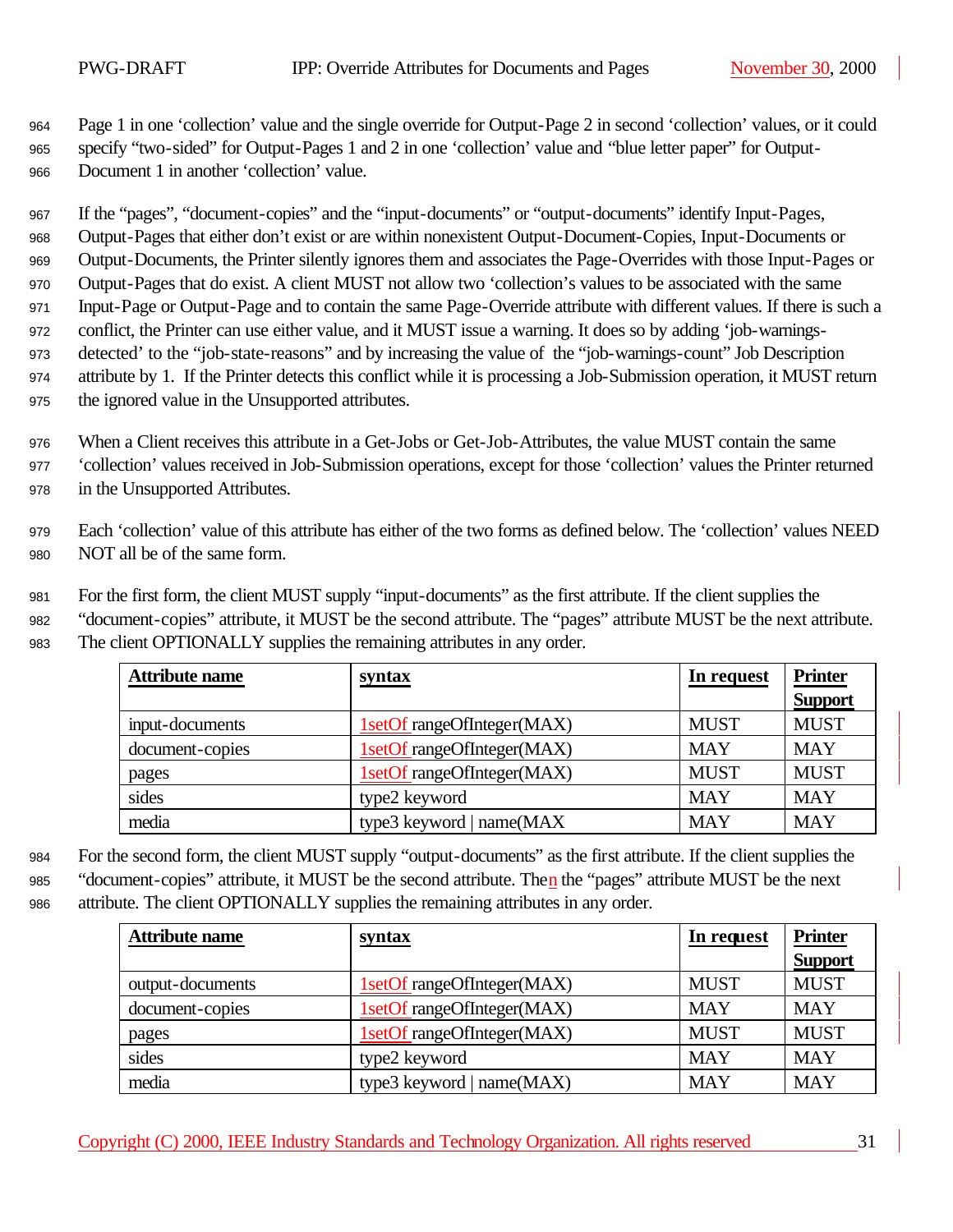The following sections describe each member attribute in the above table.

### **5.2.1 input-documents (1setOf rangeOfInteger (1:MAX))**

See section 5.1.1 for details of this attribute.

#### **5.2.2 output-documents (1setOf rangeOfInteger (1:MAX))**

See section 5.1.2 for details of this attribute.

#### **5.2.3 document-copies (1setOf rangeOfInteger (1:MAX))**

- This attribute identifies one or more Output-Document-Copies by specifying a range of numbers. The Page-Overrides apply to the Output-Pages within the identified Output-Documents-Copies within Output- Documents specified either directly by "output-documents" or indirectly by "input-documents" (see section 16 for further details).
- 997 A Printer MAY support this attribute. A client MAY supply this attribute in each 'collection' value. It MUST be the second attribute of each 'collection' value if the client supplies it. If this attribute is present, then the client MUST also supply the "input-documents" or "output-documents" attribute.
- Note: because the Printer silently ignores values that reference non-existent copies, a value of 'MAX' is equivalent to the number of copies.
- There is no "document-copies-supported" attribute, since the full range MUST be supported, if the "document-copies" member attribute is supported.

## **5.2.4 pages (1setOf rangeOfInteger(1:MAX))**

 This attribute identifies one or more Input-Pages or Output-Pages by specifying one or more ranges of numbers (see section 4.1 for the rules on associating a number with each Input-Page or Output-Page). The "1setOf" allows noncontiguous Input-Page or Output-Pages. The Page-Overrides apply to the identified Input-Pages or Output-Pages within the Output-Documents specified directly by "output-documents" or indirectly by "input-documents". The "document-copies" specifies particular copies of Output-Documents.

 If the "page-ranges" attribute (see section 5.1.8) is associated with an Input-Document, the Input-Pages identified by this attribute are the same as when "page-ranges" is not present. However, this attribute may identify pages that are deselected for printing by the "page-ranges" attribute. For example, if the value of "page-ranges" is "5:10" and this attribute identifies Input-Pages "3:6", this attribute identifies two Input-Pages (3 and 4) that are not printed and two that are (5 and 6)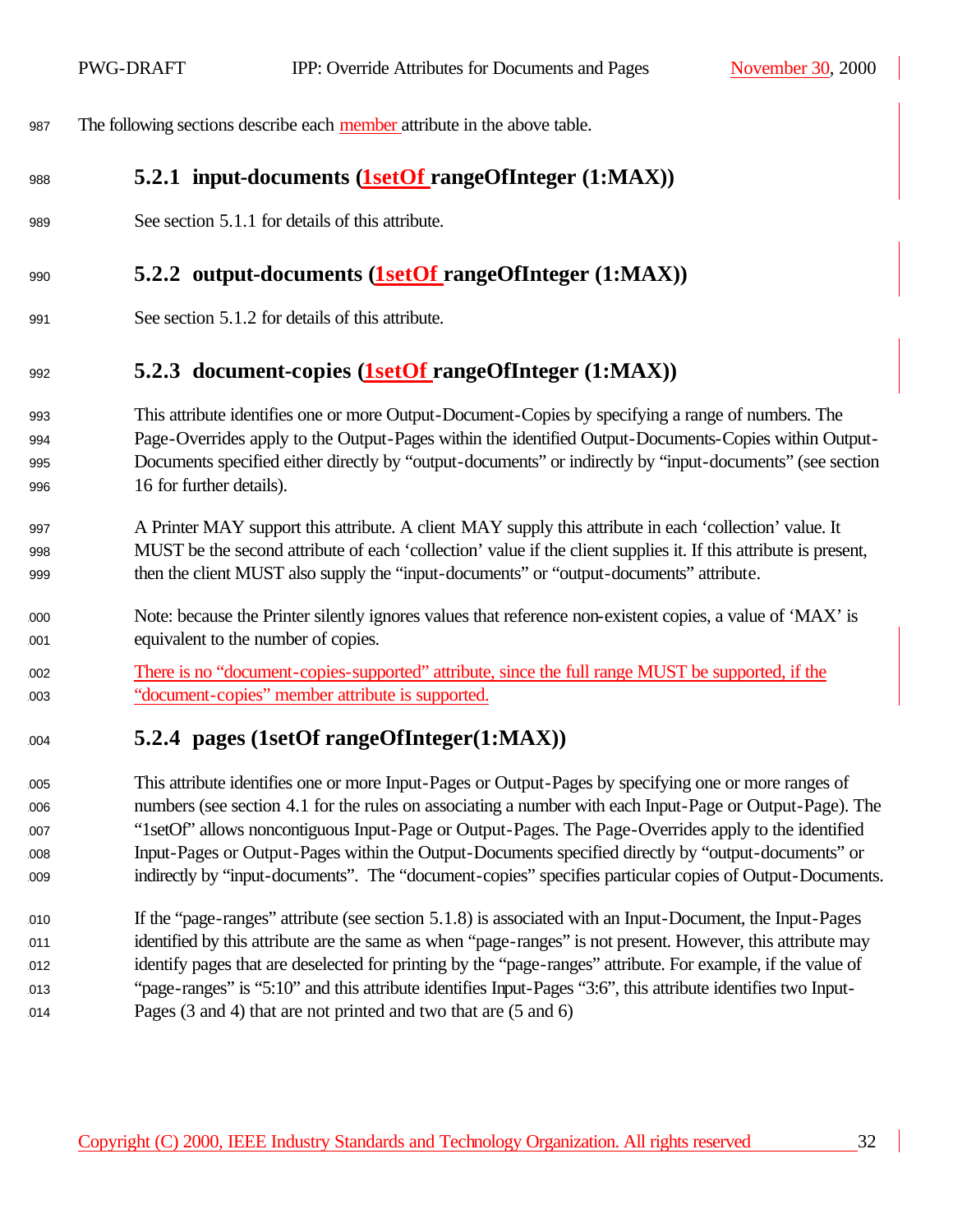If a Printer support the "page-overrides" attribute, it MUST support this attribute. A client MUST supply this attribute in each 'collection' value of the "page-overrides" attribute and it MUST be the second attribute of each 'collection' value.

 When a client supplies this attribute in a Send-Document or Send-URI request, this attribute MUST NOT identify Output-Pages sent in an earlier operation. If a Printer receives such a value in a 'collection' value, it MUST treat all such values, but not other sibling 'collection' values, as unsupported values.

- Note: because the Printer silently ignores values that reference non-existent pages, a value of 'MAX' is 1024 equivalent to the number of pages in each specified Input-Document or Output-Document.
- There is no "pages-supported" attribute, since the member attribute MUST be supported and for the full 027 range.
- 029 See section 5 for details of usage of this attribute.

### **5.2.5 sides (type2 keyword)**

- This attribute has the same meaning as in IPP/1.1. It indicates the sides for one or more specified Output- Pages. As a Job Template attribute, it affects each Sheet produced by the Job. As a Page-Overrides attributes, it affects only the specified Sheets. The Printer MAY support this attribute. A client **OPTIONALLY** supplies it.
- See section 5.1.10.1 for additional information. The section describes the common behavior of all Sheet 036 attributes.

### **5.2.6 media (type3 keyword | name(MAX))**

- This attribute has the same meaning as in IPP/1.1. It indicates the media for one or more specified Output- Pages. As a Job Template attribute, it affects each Sheet produced by the Job. As a Page-Overrides attributes, it affects only the specified Sheets. The Printer MAY support this attribute. A client **OPTIONALLY** supplies it.
- See section 5.1.10.1 for additional information. The section describes the common behavior of all Sheet 043 attributes.

### **5.2.7 Handling of Error conditions**

045 See section 5.1.12.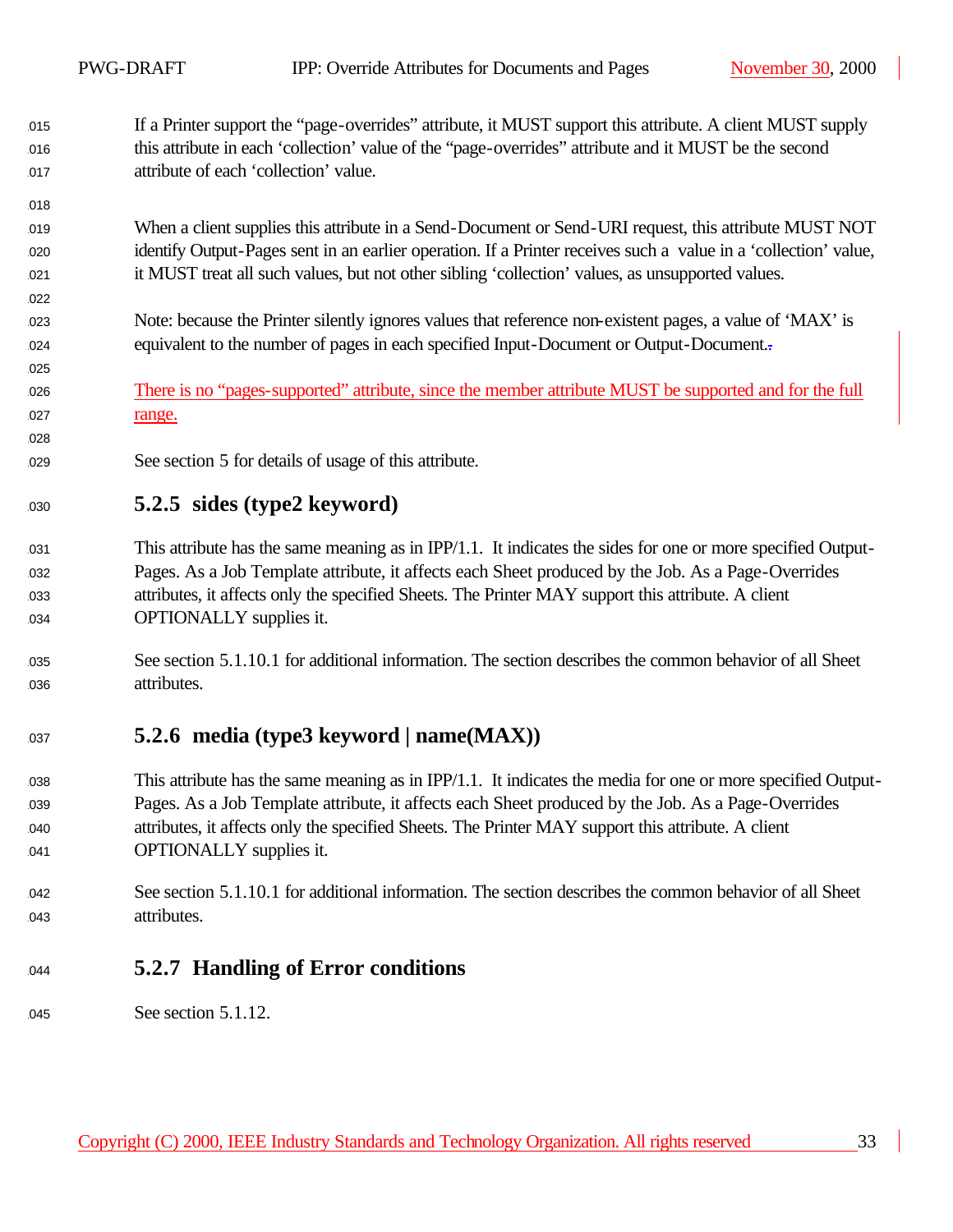#### **5.2.8 Why not "page-overrides-default"**

There is no "page-overrides-default". See section 5.1.12 for the reasons.

### **5.2.9 page-overrides-supported (1setOf type21 keyword)**

- This attribute specifies the supported values of the "page-overrides" attribute. A client can use this attribute to determine what override attributes the Printer supports.
- This attribute contains the name of each attribute that the Printer supports in a 'collection' value of the "page-overrides" attribute. This attribute MUST contain the keywords "input-documents", "output- documents" and "pages" because a Printer MUST support these attributes. This attribute MUST also contain the name of each attribute that can be a page-override. For example, this attribute contains the keyword "sides" if and only if the Printer supports "sides" in a 'collection' value of the "page-overrides" 056 attribute.
- There are no corresponding "input-documents-supported", "output-documents-supported", "document- copies-supported", and "pages-supported" Printer attributes. However, the supported values for all of the other member attributes are indicated by the corresponding "xxx-supported" Printer attributes which are the same values as for the corresponding "xxx" operation or Job Template attribute. For example, if "sides" is supported as a member attribute of the "page-exceptions" collection, then the "sides-supported" Printer attribute indicates the values that are supported at the job level and as a Page Exception.

Standard keyword values are:

- 'none': no attributes are supported in the "page-overrides" attribute
- 'input-documents': the "input-document" member attribute is supported
- 068 'output-documents': the "output-document" member attribute is supported
- 'document-copies': the "document-copies" member attribute is supported
- 070 'pages': The "pages " member attribute is supported
- 071 'sides': The "sides" member attribute is supported
- 072 'media': The "media" member attribute is supported
- **5.3 pages-per-subset (1setOf integer)**

074 A client OPTIONALLY supplies this attribute, and a Printer OPTIONALLY supports this attribute. If a Printer supports the Page-Subset Document Case, it MUST support this attribute.

Copyright (C) 2000, IEEE Industry Standards and Technology Organization. All rights reserved 34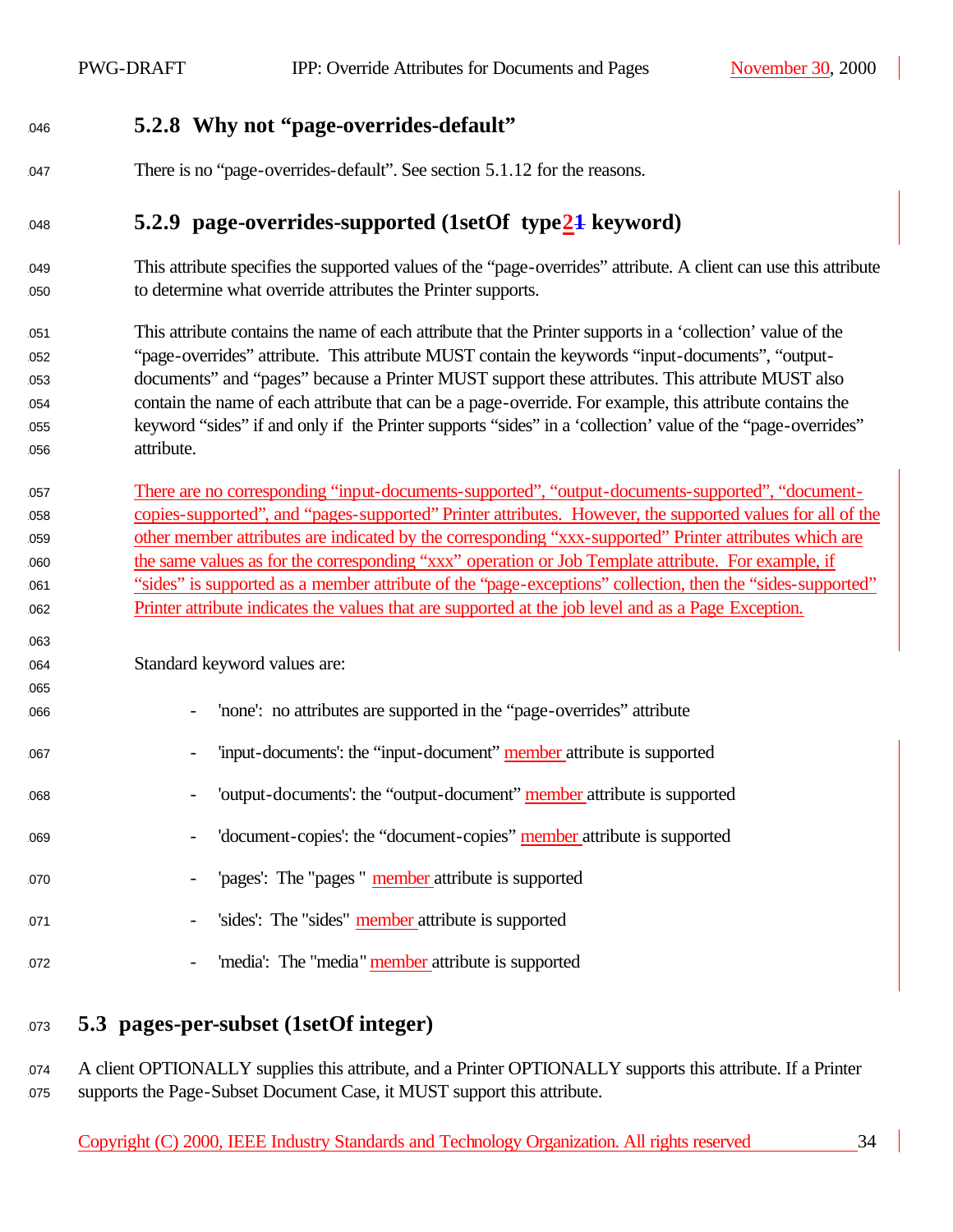When this attribute is present, it effectively partitions one or more Input-Documents into contiguous subsets of Input-Pages. Each subset is defined to be an Output-Document

 The value of the attribute is a set of one or more integers, where each integer specifies the number of Input-Pages in a subset, and the set is treated as a repeating sequence of integers. Thus, when the attribute contains a single integer, the integer specifies the number of Input-Pages in each subset, as a repeating sequence of the single integer. When the number of integers in this attribute exceeds 1, the first integer specifies the number of Input-Pages in the first subset, the second integer specifies the number of Input-Pages in the second subset and so on. If numbers in this attribute are exhausted before partitioning all of the Input-Pages, the Printer starts at the beginning of the sequence again and continues until all Input-Pages are partitioned.

 If the job contains more than one Input-Document, the Input-Pages are treated as a single stream of Input-Pages which are partitioned into contiguous subsets with some subsets possibly belonging to more than one Input-090 Document.

 If the number of Input-Pages available for the last subset is less than the number specified by this attribute, the Printer MUST treat the last subset as an Output-Document and MUST issue a warning by adding 'job-warnings- detected' to the "job-state-reasons" and by increasing the value of the "job-warnings-count" Job Description 095 attribute by 1.

 If the "multiple-document-handling" attribute is present and has the value 'separate-documents-collated-copies' or 'separate-documents-uncollated-copies', the Printer MUST uses this attribute; otherwise (i.e. the value of the "multiple-document-handling" attribute has the value 'single-document' or 'single-document-new-sheet'), the Printer 100 ignores this attribute.

### **5.3.1 Why not "pages-per-subset-default"**

 There is no "pages-per-subset-default" because there is no mechanism for a client to specify that there are no Input-Page subsets except to omit this attribute, which would cause the Printer to use the "pages-per-subset- default" attribute and create the default subsets. Without this attribute, a client can achieve subsets only by including the "pages-per-subset" attribute in the Job and the default is no subsetting. Also, if there were a defaulting mechanism, it isn't clear that customers would use the same partitioning over and over..

### **5.3.2 pages-per-subset-supported (boolean)**

108 This attribute specifies whether the Printer supports the Page-Subset Document Case. If the attribute is present and has a value of "true", the Printer supports the Page-Subset Document Case. Otherwise, the Printer doesn't 110 support the Page-Subset Document Case.

111 Note: if the value of this attribute is 'true', then the rules described elsewhere in this document imply that: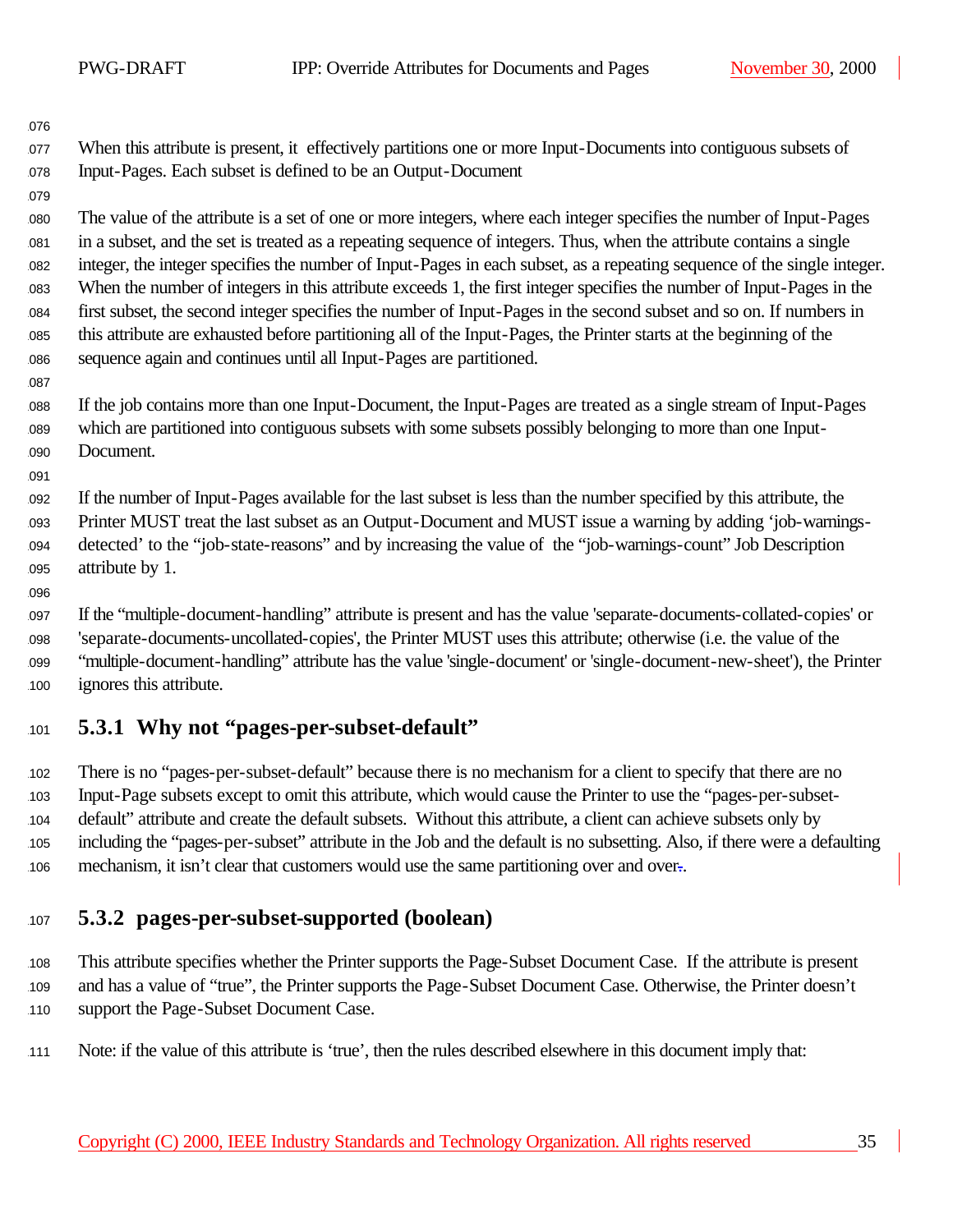- 112 a) Any attribute that affects an Output-Document affects an Output Document created with the "pages-per-subset" attribute.
- b) Any attribute that affects an Output-Page affects the Output-Page of an Output-Document created 115 with the "pages-per-subset" attribute.

## **6. New Job Description attributes**

#### **6.1 job-warnings-count (integer)**

118 This OPTIONAL attribute specifies the total number of warnings that a Printer has generated while processing and 119 printing the Job. At the beginning of a Job, the value MUST be 0. It MUST increase by 1, each time the Printer generates a warning.

### **7. New Job Description Values**

#### **7.1 job-warnings-detected value for job-state-reasons (1setOf type2 keyword)**

 If the Printer supports the value 'job-warnings-detected', the Printer MUST add it to "job-state-reasons" when it generates the first warning message. That is, a single occurrence of this value is present in the "job-state-reasons" if 125 the Printer has generated one or more warnings.

## **8. Extended Role of Some Operation Attributes**

127 In IPP/1.1, the following attributes are operation attributes in all Job-Submission operations except Create-Job, but 128 the Printer doesn't put their values into the Job object.

- 
- document-format
- document-name
- compression
- document-natural-language

With the Override Extension, these attributes also become: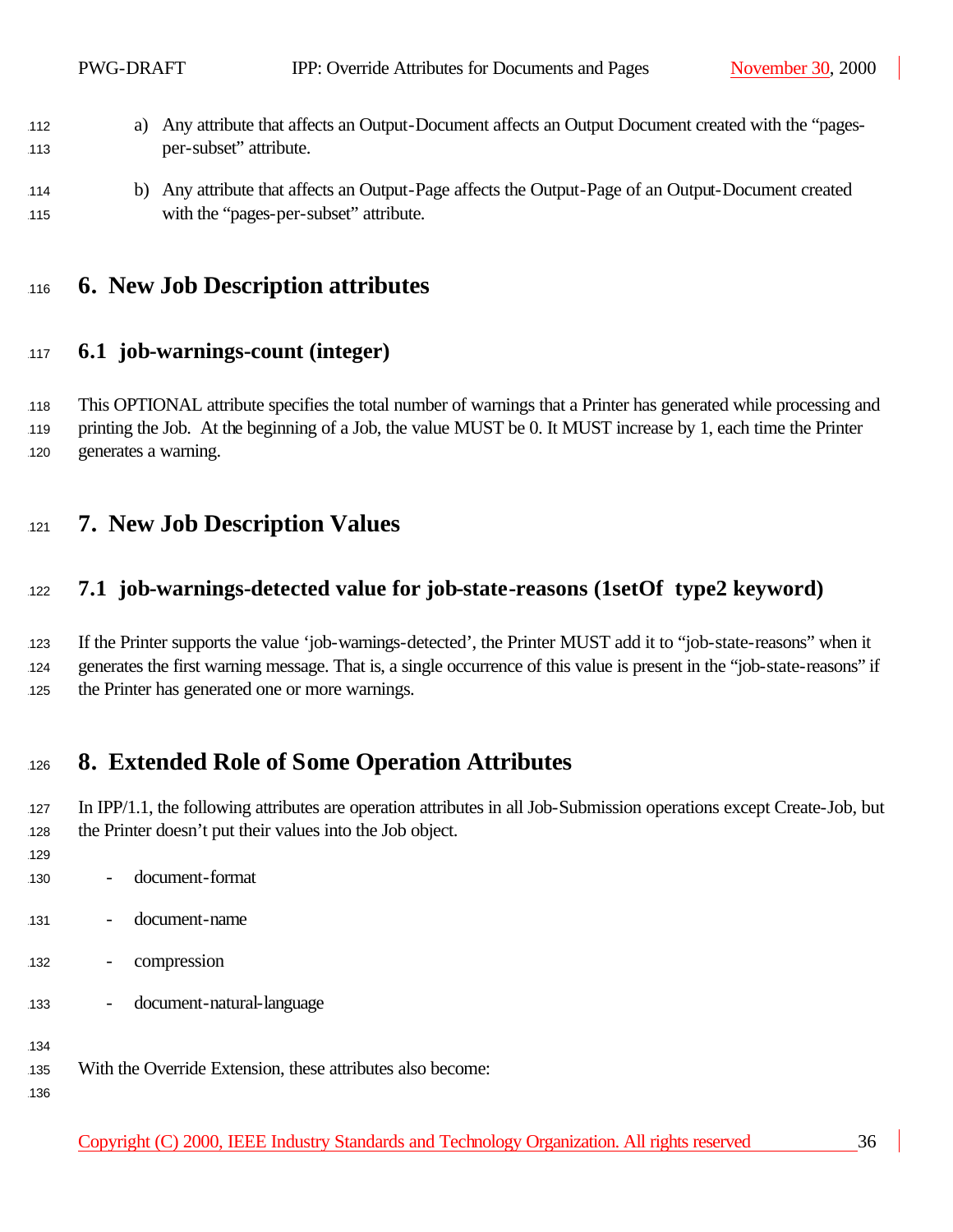- 137 Operation attributes in the Create-Job and Validate-Job operation when all or most Input-Documents have 138 the same attribute value. - Job Template attributes, so their values are accessible to a client via the Get-Job-Attributes and Get-Jobs operation. 141 - Job Description attributes, for legacy reasons so their values are accessible to a client via the Get-Job- Attributes and Get-Jobs operation via the Job Description group name. - Document-Overrides attributes, so the values are associated with one Input-Document (possible in IPP/1.1) and a client can query the attributes via Get-Job-Attributes and Get-Jobs operation (not possible **in IPP/1.1).**  If a Printer supports the Override Extension and if it supports an attribute in this section, it MUST support the 147 attribute in the three contexts above. In IPP/1.1, a Printer MUST support all attributes in this section except the "document-natural-language" attribute. This effectively means that if a Printer supports this extension, it MUST support all of the attributes in this section except "document-natural-language" in the three contexts described 150 above. When one of the attributes in this section is an operation attribute in Print-Job, Print-URI or Create-Job, it 153 becomes a Job Template attribute in the newly created Job object. If one of these attributes is a Document- Overrides attribute, that attribute overrides the Job level attribute for the specified Input-Document. When one of the attributes in this section is an operation attribute in Validate-Job, it is validated as if it were an 157 operation attribute of Create-Job. 159 When one or more of the attributes in this section is an operation attribute in Send-Document or Send-URI request, they are put into a 'collection' value that is added to the "document-overrides" attribute. See section 5.1 161 for a discussion of possible conflicts. **9. Extensions to Printer Operations**
- 163 The sections below specify the extensions to the groups within IPP 1.1 operations. If an operation or a group within an operation is not mentioned, this extension does not change that operation or group, respectively.
- **9.1 Create-Job and Validate-Job Operation Requests**
- 167 Attributes are added to the operation attributes group.
- 169 Group 1: Operation Attributes
-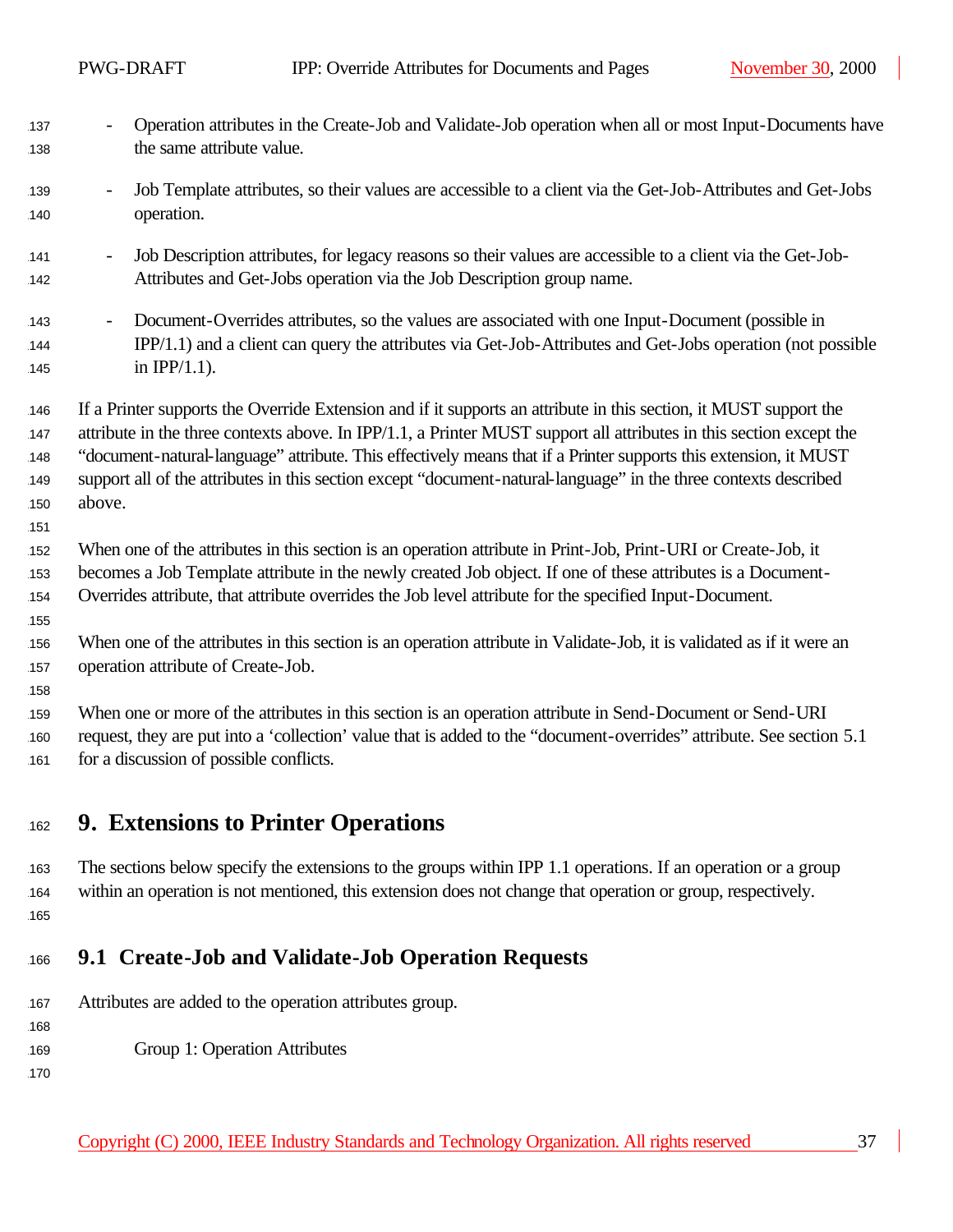$\mathbf{I}$ 

| 171        | Add the attributes specified in section 6: "document-format", "document-name", "compression"                                                                                                    |
|------------|-------------------------------------------------------------------------------------------------------------------------------------------------------------------------------------------------|
| 172        | and "document-natural-language", so that a client can specify these attributes, at the job level.                                                                                               |
| 173        | 9.2 Send-Document and Send-URI Operation Requests                                                                                                                                               |
| 174        | Attributes are added to the Operation Attributes group.                                                                                                                                         |
| 175        |                                                                                                                                                                                                 |
| 176        | Group 1: Operation Attributes                                                                                                                                                                   |
| 177        |                                                                                                                                                                                                 |
| 178        | "input-document-number" (integer):                                                                                                                                                              |
| 179        |                                                                                                                                                                                                 |
| 180        | The client OPTIONALLY supplies this attribute in order to inform the printer about the order                                                                                                    |
| 181        | of documents when the printer is sending the Input-Documents asynchronously. The first Input-                                                                                                   |
| 182        | Document is 1, and subsequent Input-Documents are numbered sequentially. If the value of                                                                                                        |
| 183        | "last-document" is 'true', then the value of this attribute is also the total number of Input-                                                                                                  |
| 184        | Documents in the Job. If a client supplies this attribute in one Send-Document or Send-URI                                                                                                      |
| 185        | operation in a Job, it MUST send it in all such operations. A Printer deals with missing Input-                                                                                                 |
| 186        | Documents in the same way as without this attribute except that a time-out can occur with                                                                                                       |
| 187        | Input-Documents anywhere in the Job. For example, a Printer could receive Input-Documents                                                                                                       |
| 188        | 1 and 3 and not 2.                                                                                                                                                                              |
| 189        |                                                                                                                                                                                                 |
| 190        | "document-overrides" (1setOf collection):                                                                                                                                                       |
| 191        |                                                                                                                                                                                                 |
| 192        | The client OPTIONALLY supplies this attribute. See section 5.1 for details. The Printer                                                                                                         |
| 193        | MUST support this attribute if it supports the "document-overrides" Job Template attribute. If<br>the job doesn't contain a "document-overrides" attribute, this attribute is added to the Job. |
| 194        | Otherwise, the 'collection' values from this attribute are appended to the existing "document-                                                                                                  |
| 195<br>196 | overrides" attribute. See section 5.1 for rules of resolving conflicts. Also the "input-documents"                                                                                              |
| 197        | attribute is added to any 'collection' value that contains neither an "input-documents" nor                                                                                                     |
| 198        | "output-documents" attribute.                                                                                                                                                                   |
| 199        |                                                                                                                                                                                                 |
| 200        | "page-overrides" (1setOf collection):                                                                                                                                                           |
| 201        |                                                                                                                                                                                                 |
| 202        | The client OPTIONALLY supplies this attribute. See section 5.2 for details. The Printer                                                                                                         |
| 203        | MUST support this attribute if it supports the "page-overrides" Job Template attribute. If the                                                                                                  |
| 204        | job doesn't contain a "page-overrides" attribute, this attribute is added to the Job. Otherwise,                                                                                                |
| 205        | the 'collection' values from this attribute are appended to the existing "page-overrides"                                                                                                       |
| 206        |                                                                                                                                                                                                 |
|            | attribute. See section 5.2 for rules of resolving conflicts. Also the "input-documents" attribute is                                                                                            |
| 207        | added to any 'collection' value that contains neither an "input-documents" nor "output-                                                                                                         |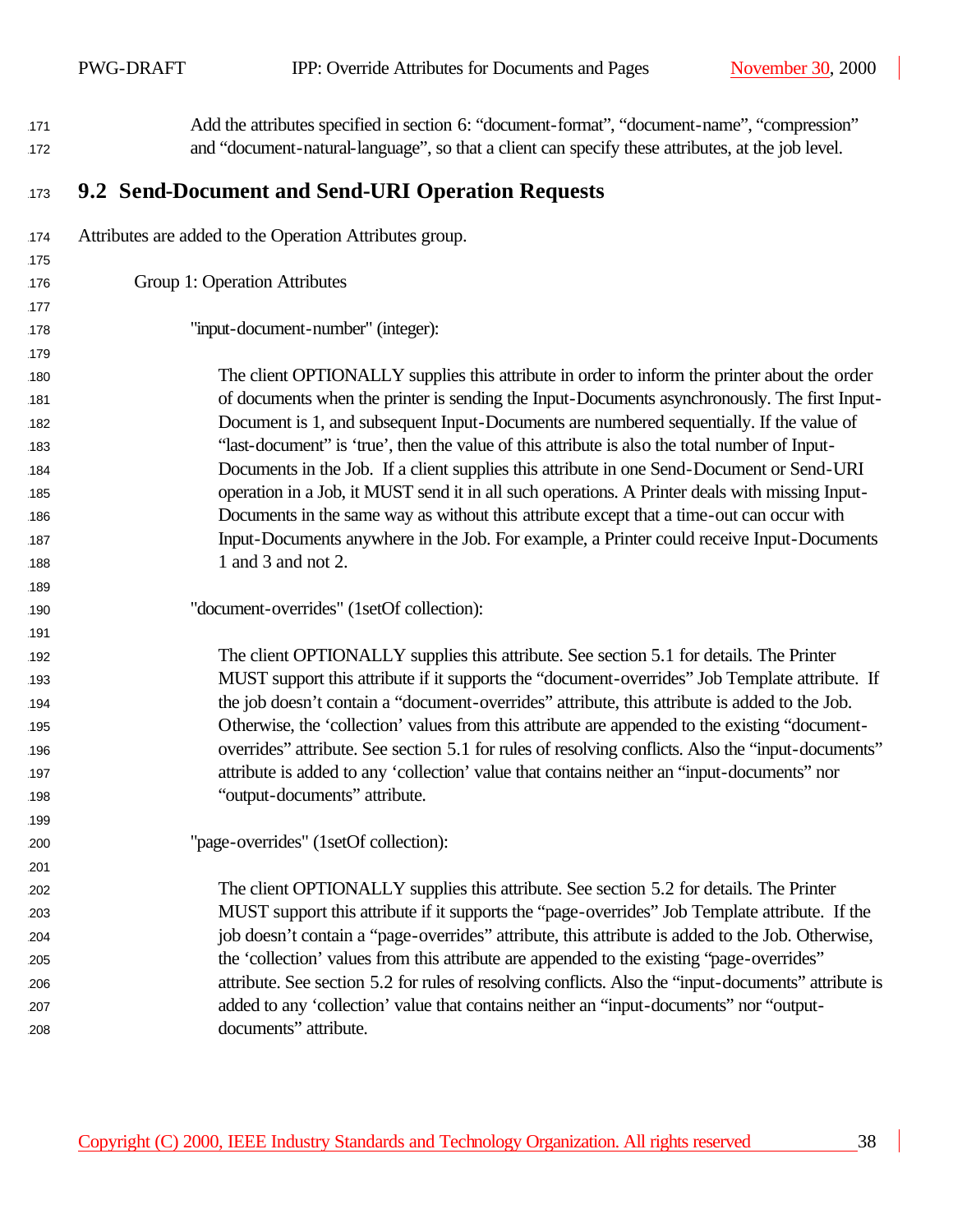### **10. Examples**

This section currently contains 3 examples for various relationships of Input-Documents and Output-Documents..

 The first example is for the Degenerate Case only. The second and third cases are for the Separate-Document Case, the Single-Documents Case and the Page-Subset Documents Case.

Brackets are used to delimit the beginning and end of each Collection value.

### **10.1 First Page of Single Document is Letterhead**

- In the first example, the Printer produces 1 copy of a single Output-Document. It is printed on letter-paper using Print-Job. The first Output-Page of the Output-Document is letterhead paper.
- 

#### **10.1.1 Degenerate Case.**

There is one Input-Document A which produces one Output-Document.

```
1221
1222 Print-Job
223 job attributes group
1224 media: letter
1225 page-overrides: {
226 output-documents: 1:1 (I could have used input-documents: 1:1 as well)
1227 pages: 1:1
1228 media: letterhead }
1229 end-of-attributes
1230 Input-Document A 
1231
```
## **10.2 First Page of Several Documents is Blue**

- In the second example, the Printer produces 3 copies of each Output-Document. Each is stapled and printed on letter-paper, two-sided using Create-Job. The first Output-Page of each Output-Document is blue-letter paper and one-sided. All Input-Documents are PostScript.
- Attributes that differ between cases are in bold. The values for the attribute "input-documents" changes with each example, but could be "1:100" for all.
- **10.2.1 Separate-Documents Case.**
- 240 There are two Input-Documents A and B which produce two Output-Documents.

| 242 |   | Create-Job                                                     |
|-----|---|----------------------------------------------------------------|
| 243 |   | operations attributes group                                    |
| 244 |   | document-format: application/PostScript                        |
| 245 |   | job attributes group                                           |
| 246 | ∗ | multiple-document-handling: separate-documents-collated-copies |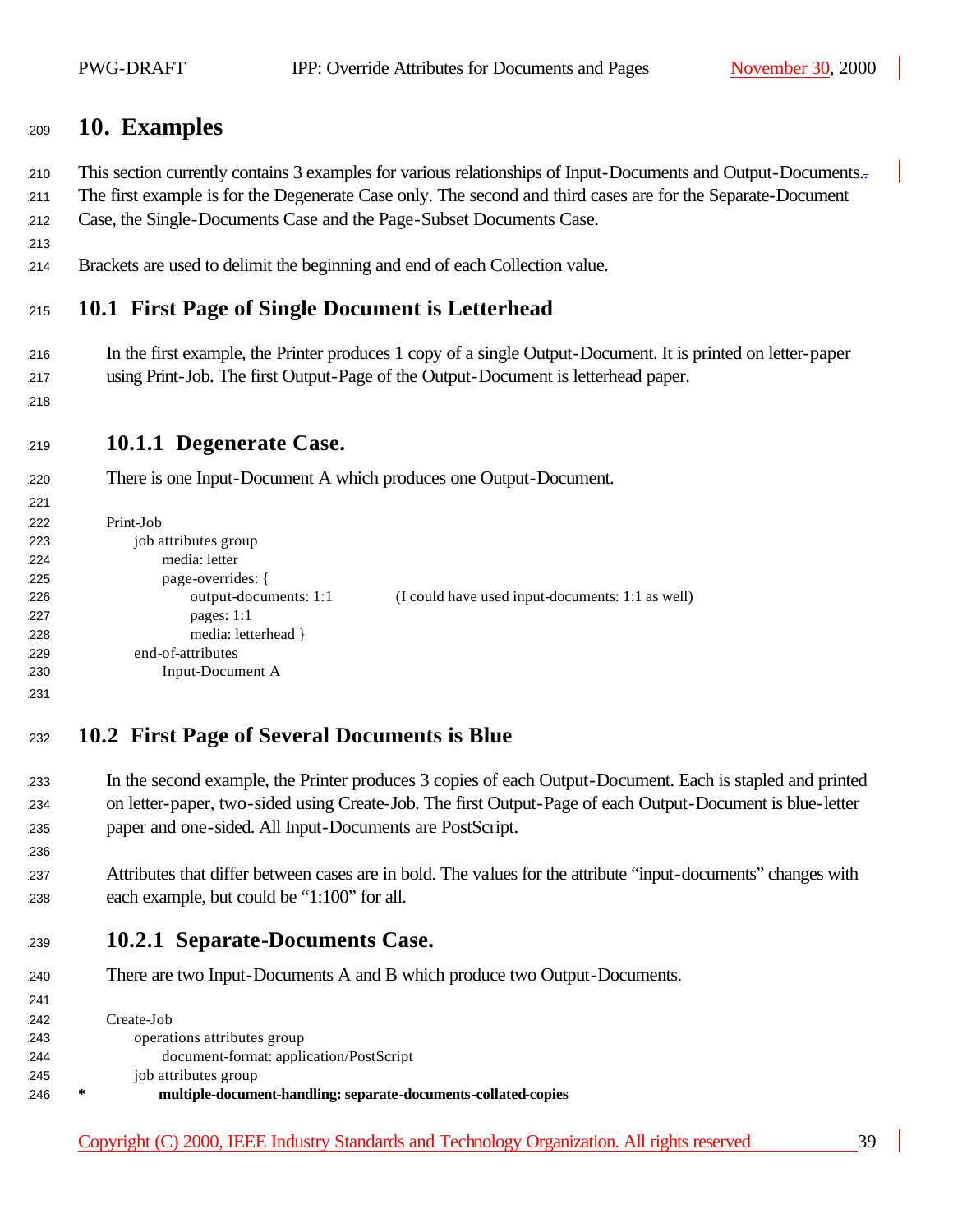| 247 | sides: two-sided-long-edge                                          |                                                  |
|-----|---------------------------------------------------------------------|--------------------------------------------------|
| 248 | media: letter                                                       |                                                  |
| 249 | copies: 3                                                           |                                                  |
| 250 | finishings: stapling                                                |                                                  |
| 251 | page-overrides: {                                                   |                                                  |
| 252 | output-documents: 1:2                                               | (I could have used input-documents: 1:2 as well) |
| 253 | pages: 1:1                                                          |                                                  |
| 254 | sides: one-sided                                                    |                                                  |
| 255 | media: blue-letter }                                                |                                                  |
| 256 | end-of-attributes                                                   |                                                  |
| 257 | Send-Document                                                       |                                                  |
| 258 | end-of-attributes                                                   |                                                  |
| 259 | Input-Document A                                                    |                                                  |
| 260 | Send-Document                                                       |                                                  |
| 261 | end-of-attributes                                                   |                                                  |
| 262 | <b>Input-Document B</b>                                             |                                                  |
| 263 |                                                                     |                                                  |
|     |                                                                     |                                                  |
| 264 | 10.2.2 Single-Documents Case                                        |                                                  |
|     |                                                                     |                                                  |
| 265 | There are two Input-Documents A and B and only one Output-Document. |                                                  |
| 266 |                                                                     |                                                  |
| 267 | Create-Job                                                          |                                                  |
| 268 | operations attributes group                                         |                                                  |
| 269 | document-format: application/PostScript                             |                                                  |
| 270 | job attributes group                                                |                                                  |
| 271 | multiple-document-handling: single-document                         |                                                  |
| 272 | sides: two-sided-long-edge                                          |                                                  |
| 273 | media: letter                                                       |                                                  |
| 274 | copies: 3                                                           |                                                  |
| 275 | finishings: stapling                                                |                                                  |
| 276 | page-overrides: {                                                   |                                                  |
| 277 | output-documents: 1:1                                               | (I could have used input-documents: 1:2)         |
| 278 | pages: 1:1                                                          |                                                  |
| 279 | sides: one-sided                                                    |                                                  |
| 280 | media: blue-letter }                                                |                                                  |
| 281 | end-of-attributes                                                   |                                                  |
| 282 | Send-Document                                                       |                                                  |
| 283 | end-of-attributes                                                   |                                                  |
| 284 | Input-Document A                                                    |                                                  |
| 285 | Send-Document                                                       |                                                  |
| 286 | end-of-attributes                                                   |                                                  |
| 287 | <b>Input-Document B</b>                                             |                                                  |
| 288 |                                                                     |                                                  |
|     |                                                                     |                                                  |

#### **10.2.3 Page-Subset Documents Case**

 There are two Input-Documents A and B. . The first Input-Document contains 10 Pages and the second one 15 pages. There are 7 Output-Documents with 3 pages, 5 pages, 4 pages, 2 pages, 3 pages, 5 pages and 3 pages. The " pages-per-subset" attributes wraps after the first four Output-Documents and starts with "3"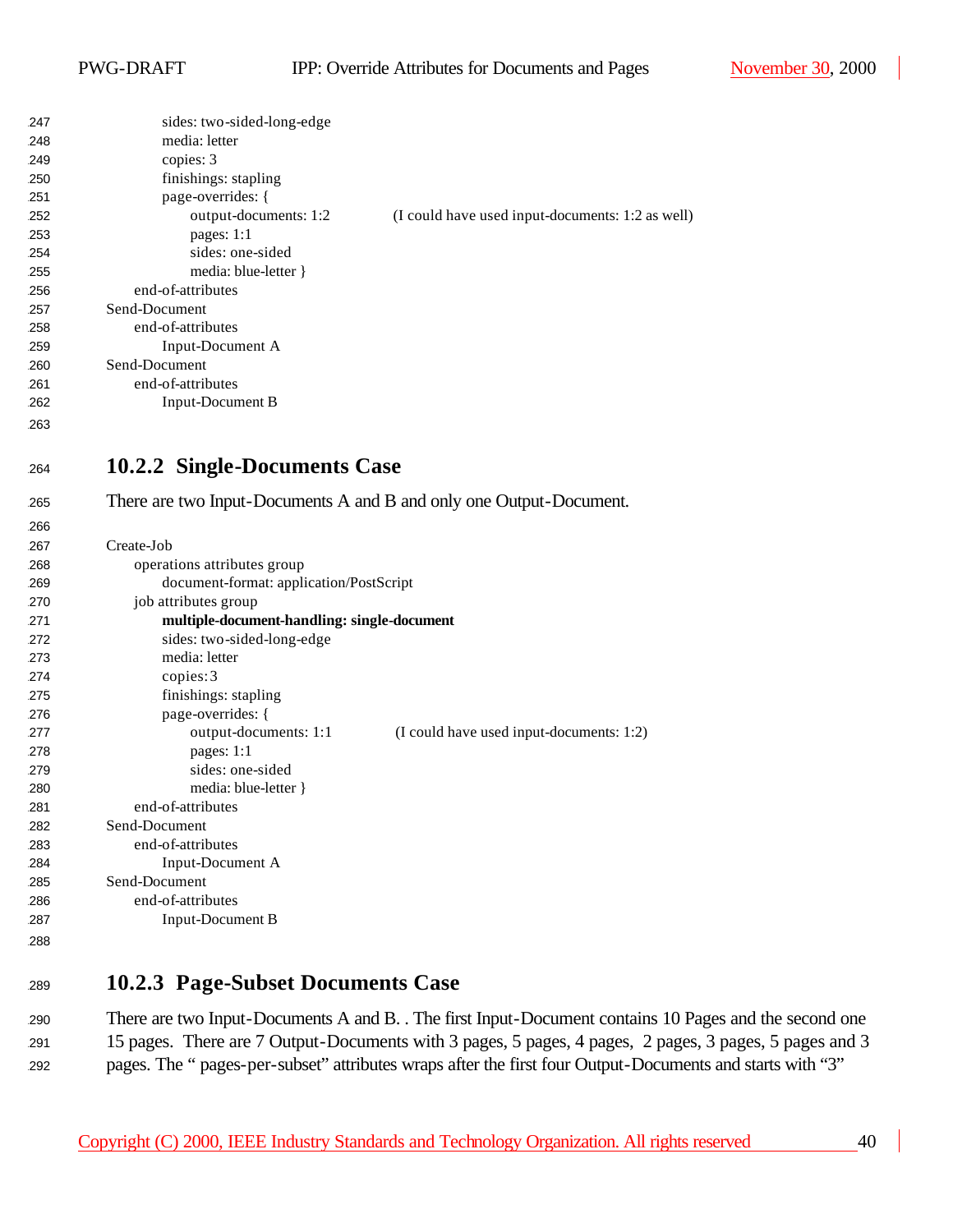again. After consuming 22 Input-Pages, the next number is "4", but only 3 pages remain. So the last Output-294 Document is short. These value show two boundary cases.

| ້   |                                                                |                                                        |
|-----|----------------------------------------------------------------|--------------------------------------------------------|
| 296 | Create-Job                                                     |                                                        |
| 297 | operations attributes group                                    |                                                        |
| 298 | document-format: application/PostScript                        |                                                        |
| 299 | job attributes group                                           |                                                        |
| 300 | multiple-document-handling: separate-documents-collated-copies |                                                        |
| 301 | pages-per-subset: 3, 5, 4, 2                                   |                                                        |
| 302 | sides: two-sided-long-edge                                     |                                                        |
| 303 | media: letter                                                  |                                                        |
| 304 | copies: 3                                                      |                                                        |
| 305 | finishings: stapling                                           |                                                        |
| 306 | page-overrides: {                                              |                                                        |
| 307 | output-documents: 1:7                                          | (I could have used output-documents: 1:100 to be safe) |
| 308 | pages: $1:1$                                                   |                                                        |
| 309 | sides: one-sided                                               |                                                        |
| 310 | media: blue-letter }                                           |                                                        |
| 311 | end-of-attributes                                              |                                                        |
| 312 | Send-Document                                                  |                                                        |
| 313 | end-of-attributes                                              |                                                        |
| 314 | Input-Document A                                               |                                                        |
| 315 | Send-Document                                                  |                                                        |
| 316 | end-of-attributes                                              |                                                        |
| 317 | Input-Document B                                               |                                                        |
|     |                                                                |                                                        |

#### **10.3 First Page is Blue and First Document is not stapled**

 In the third example, the Printer produces 3 copies of each Output-Document. Each is stapled and printed on letter-paper, two-sided using Create-Job. The third and fourth Output-Pages of each Output-Document is blue-letter paper and one-sided. The second Output-Document is not stapled. All files are PostScript except the second which is html.

 Attributes that differ between cases are in bold. The values for the attribute "input-documents" changes with each example, but could be "1:100" for all.

#### **10.3.1 Separate-Documents Case**

- There are two Input-Documents A and B which produce two Output-Documents.
- Here are three solutions presented here in order to show three different places to put the attributes associated with an Input-Document. The differences are in *bold-italic*.
- **10.3.1.1 First solution:**

| 332 | Create-Job                              |
|-----|-----------------------------------------|
| 333 | operations attributes group             |
| 334 | document-format: application/PostScript |
| 335 | job attributes group                    |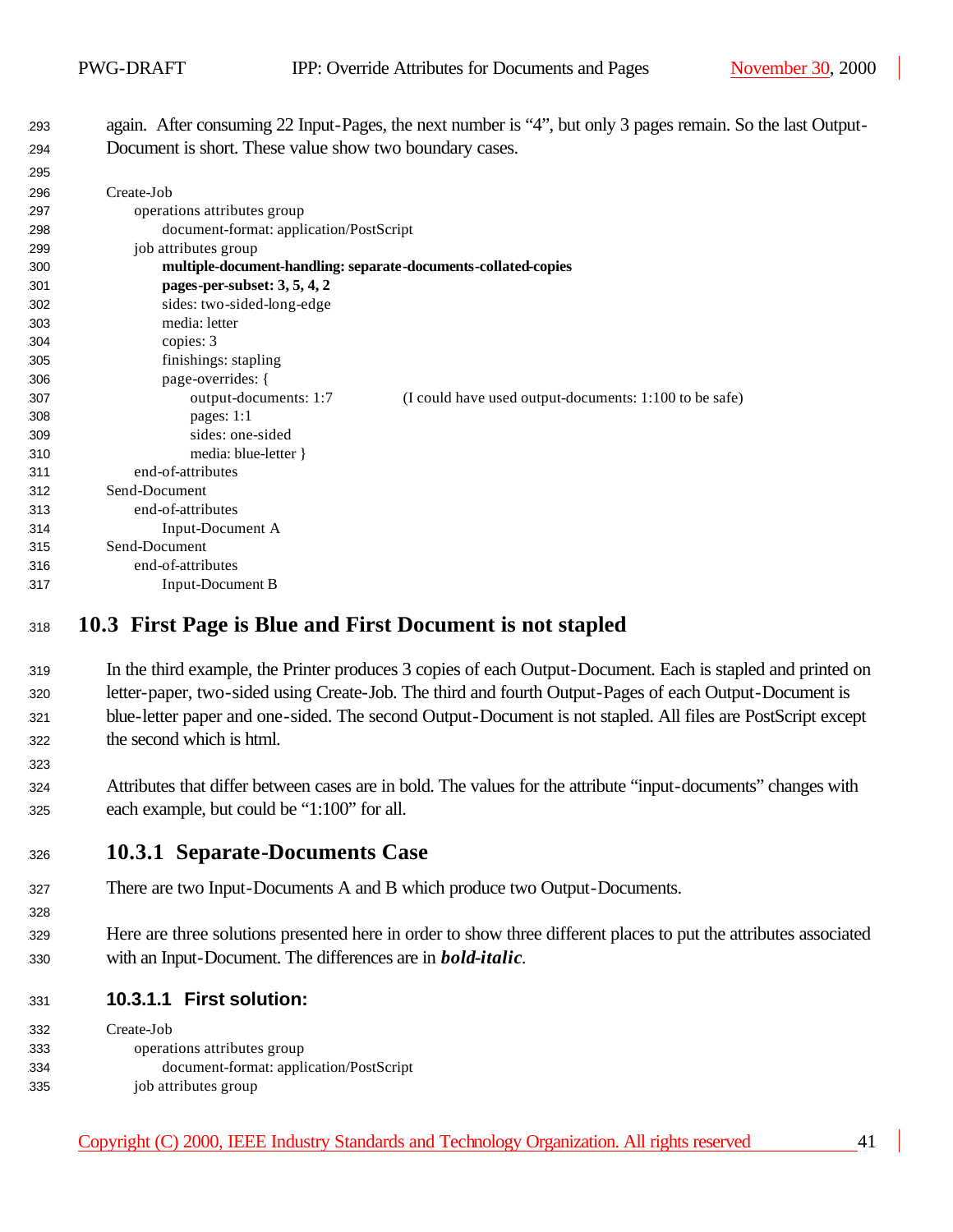| 336        | multiple-document-handling: separate-documents-collated-copies |                                                                |
|------------|----------------------------------------------------------------|----------------------------------------------------------------|
| 337        | sides: two-sided-long-edge                                     |                                                                |
| 338        | media: letter                                                  |                                                                |
| 339        | copies: 3                                                      |                                                                |
| 340        | finishings: stapling                                           |                                                                |
| 341        | document-format: application/PostScript                        |                                                                |
| 342        | document-overrides: {                                          |                                                                |
| 343        | output-documents: 2:2                                          | (I could have used input-documents: $2:2 \&$ merged with next) |
| 344        | finishings: none }                                             |                                                                |
| 345        |                                                                |                                                                |
| 346        | input-documents: 2:2                                           | next value of multi-value                                      |
| 347        | document-format: text/html}                                    |                                                                |
| 348        | page-overrides: {                                              |                                                                |
| 349        | output-documents: 1:2                                          | (I could have used input-documents: 1:2 as well)               |
| 350        | pages: 3:4                                                     |                                                                |
| 351        | sides: one-sided                                               |                                                                |
| 352        | media: blue-letter }                                           |                                                                |
| 353        | end-of-attributes                                              |                                                                |
| 354        | Send-Document                                                  |                                                                |
| 355        | end-of-attributes                                              |                                                                |
| 356        | Input-Document A                                               |                                                                |
| 357        | Send-Document                                                  |                                                                |
| 358        | end-of-attributes                                              |                                                                |
| 359        | <b>Input-Document B</b>                                        |                                                                |
|            |                                                                |                                                                |
| 360        | 10.3.1.2 Second solution:                                      |                                                                |
|            |                                                                |                                                                |
| 361        | Create-Job                                                     |                                                                |
| 362        | operations attributes group                                    |                                                                |
| 363        | document-format: application/PostScript                        |                                                                |
| 364        | job attributes group                                           |                                                                |
| 365        | multiple-document-handling: separate-documents-collated-copies |                                                                |
| 366        | sides: two-sided-long-edge                                     |                                                                |
| 367        | media: letter                                                  |                                                                |
| 368        | copies: 3                                                      |                                                                |
| 369        | finishings: stapling                                           |                                                                |
| 370        | document-format: application/PostScript                        |                                                                |
| 371        | document-overrides: {                                          |                                                                |
| 372        | output-documents: 2:2                                          |                                                                |
| 373        | finishings: none }                                             |                                                                |
| 374        | page-overrides: {                                              |                                                                |
| 375        | output-documents: 1:2                                          | (I could have used input-documents: 1:2 as well)               |
| 376        | pages: 3:4                                                     |                                                                |
| 377        | sides: one-sided                                               |                                                                |
| 378        | media: blue-letter }                                           |                                                                |
| 379        | end-of-attributes                                              |                                                                |
| 380        | Send-Document                                                  |                                                                |
| 381        | end-of-attributes                                              |                                                                |
| 382        | Input-Document A                                               |                                                                |
| 383        | Send-Document                                                  |                                                                |
| 384        | <b>Operation attributes group</b>                              |                                                                |
| 385<br>386 | document-format: text/html<br>end-of-attributes                |                                                                |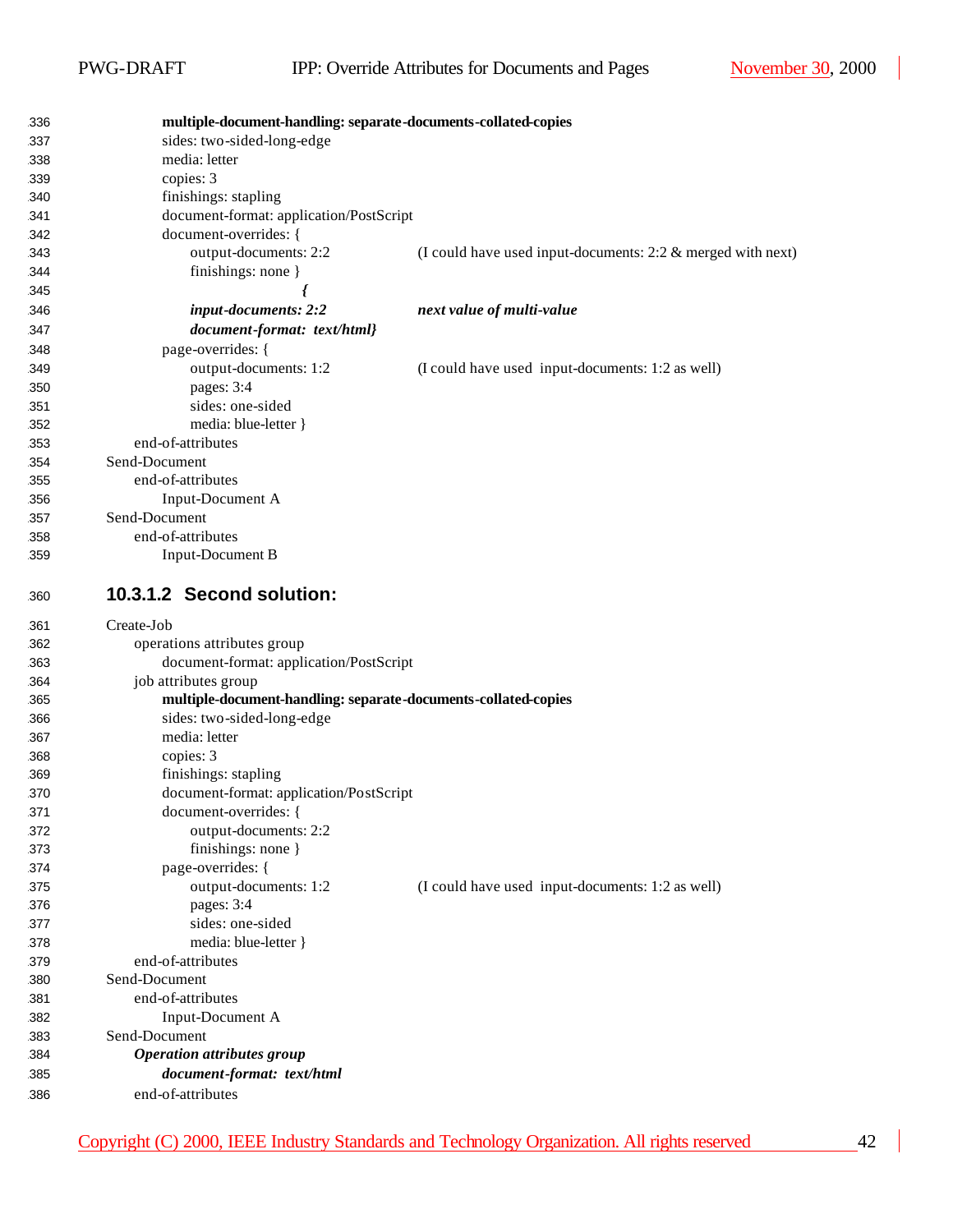Input-Document B

#### **10.3.1.3 Third solution:**

| 389 | Create-Job                                                                |
|-----|---------------------------------------------------------------------------|
| 390 | operations attributes group                                               |
| 391 | document-format: application/PostScript                                   |
| 392 | job attributes group                                                      |
| 393 | multiple-document-handling: separate-documents-collated-copies            |
| 394 | sides: two-sided-long-edge                                                |
| 395 | media: letter                                                             |
| 396 | copies: 3                                                                 |
| 397 | finishings: stapling                                                      |
| 398 | document-format: application/PostScript                                   |
| 399 | page-overrides: {                                                         |
| 400 | output-documents: 1:2<br>(I could have used input-documents: 1:2 as well) |
| 401 | pages: 3:4                                                                |
| 402 | sides: one-sided                                                          |
| 403 | media: blue-letter }                                                      |
| 404 | end-of-attributes                                                         |
| 405 | Send-Document                                                             |
| 406 | end-of-attributes                                                         |
| 407 | Input-Document A                                                          |
| 408 | Send-Document                                                             |
| 409 | <b>Operation attributes group</b>                                         |
| 410 | document-overrides: {                                                     |
| 411 | input-documents: 2:2                                                      |
| 412 | document-format: text/html                                                |
| 413 | finishings: none }                                                        |
| 414 | end-of-attributes                                                         |
| 415 | <b>Input-Document B</b>                                                   |
|     |                                                                           |

#### **10.3.2 Single-Documents Case**

- There are two Input-Documents A and B and only one Output-Document.
- Here are three solutions. The Page-Override attributes are in Create-Job in the first solution and in Send-Document in the last two solutions. The Document-Override attribute is directly in the operation attributes of
- Send-Document in the first two solutions and in the document-overrides attributes of Send-Document in the
- third solution. The differences are in *bold-italic*.

| 423 | 10.3.2.1 First solution: |
|-----|--------------------------|
|     |                          |

| 424 | Create-Job                                  |
|-----|---------------------------------------------|
| 425 | operations attributes group                 |
| 426 | document-format: application/PostScript     |
| 427 | job attributes group                        |
| 428 | multiple-document-handling: single-document |
| 429 | sides: two-sided-long-edge                  |
| 430 | media: letter                               |
| 431 | copies: 3                                   |
| 432 | finishings: stapling                        |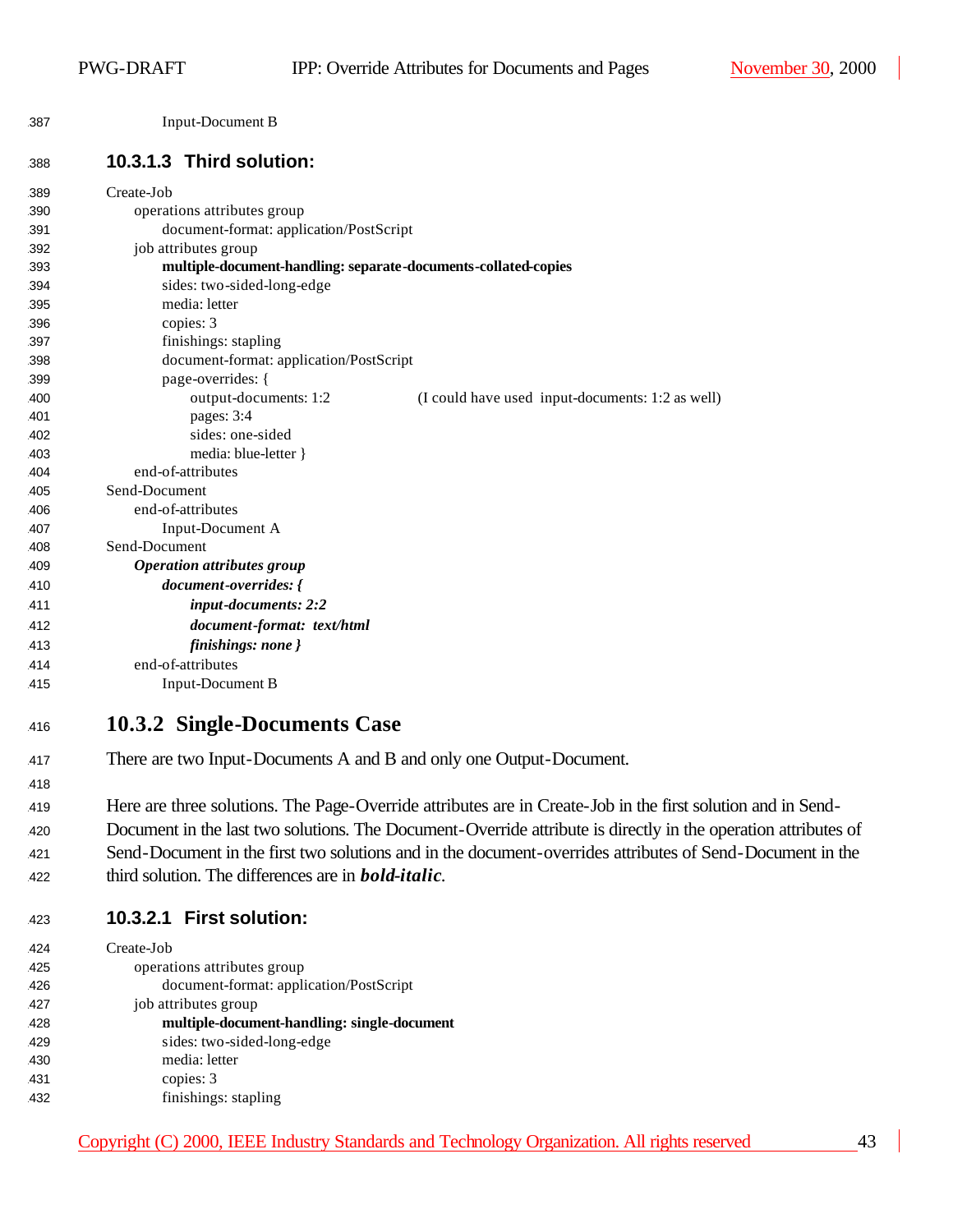| 433 | document-overrides: {                       |                                                      |
|-----|---------------------------------------------|------------------------------------------------------|
| 434 | output-documents: 2:2                       | (This is ignored because there is no $2nd$ document) |
| 435 | finishings: none }                          |                                                      |
| 436 | page-overrides: {                           |                                                      |
| 437 | input-documents: 1:1                        | $(I$ could have used output-documents: $1:1)$        |
| 438 | pages: 3:4                                  |                                                      |
| 439 | sides: one-sided                            |                                                      |
| 440 | media: blue-letter }                        |                                                      |
| 441 | end-of-attributes                           |                                                      |
| 442 | Send-Document                               |                                                      |
| 443 | end-of-attributes                           |                                                      |
| 444 | Input-Document A                            |                                                      |
| 445 | Send-Document                               |                                                      |
| 446 | Operation attributes group                  |                                                      |
| 447 | document-format: text/html                  |                                                      |
| 448 | end-of-attributes                           |                                                      |
| 449 | <b>Input-Document B</b>                     |                                                      |
|     |                                             |                                                      |
| 450 | 10.3.2.2 Second solution:                   |                                                      |
| 451 | Create-Job                                  |                                                      |
| 452 | operations attributes group                 |                                                      |
| 453 | document-format: application/PostScript     |                                                      |
| 454 | job attributes group                        |                                                      |
| 455 | multiple-document-handling: single-document |                                                      |
| 456 | sides: two-sided-long-edge                  |                                                      |
| 457 | media: letter                               |                                                      |
| 458 | copies: 3                                   |                                                      |
| 459 | finishings: stapling                        |                                                      |
| 460 | document-overrides: {                       |                                                      |
| 461 | output-documents: 2:2                       | (This is ignored because there is no $2nd$ document) |
| 462 | finishings: none }                          |                                                      |
| 463 | end-of-attributes                           |                                                      |
| 464 | Send-Document                               |                                                      |
| 465 | Operation attributes group                  |                                                      |
| 466 | page-overrides: {                           |                                                      |
| 467 | input-documents: 1:1                        | $(I$ could have used output-documents: $1:1)$        |
| 468 | pages: 3:4                                  |                                                      |
| 469 | sides: one-sided                            |                                                      |
| 470 | media: blue-letter }                        |                                                      |
|     | end-of-attributes                           |                                                      |
| 471 |                                             |                                                      |
| 472 | Input-Document A<br>Send-Document           |                                                      |
| 473 |                                             |                                                      |
| 474 | Operation attributes group                  |                                                      |
| 475 | document-format: text/html                  | (this can be here or in the document-overrides)      |
| 476 | end-of-attributes                           |                                                      |
| 477 | Input-Document B                            |                                                      |
| 478 | 10.3.2.3 Third solution:                    |                                                      |
| 479 | Create-Job                                  |                                                      |
| 480 | operations attributes group                 |                                                      |
| 481 | document-format: application/PostScript     |                                                      |

Copyright (C) 2000, IEEE Industry Standards and Technology Organization. All rights reserved 44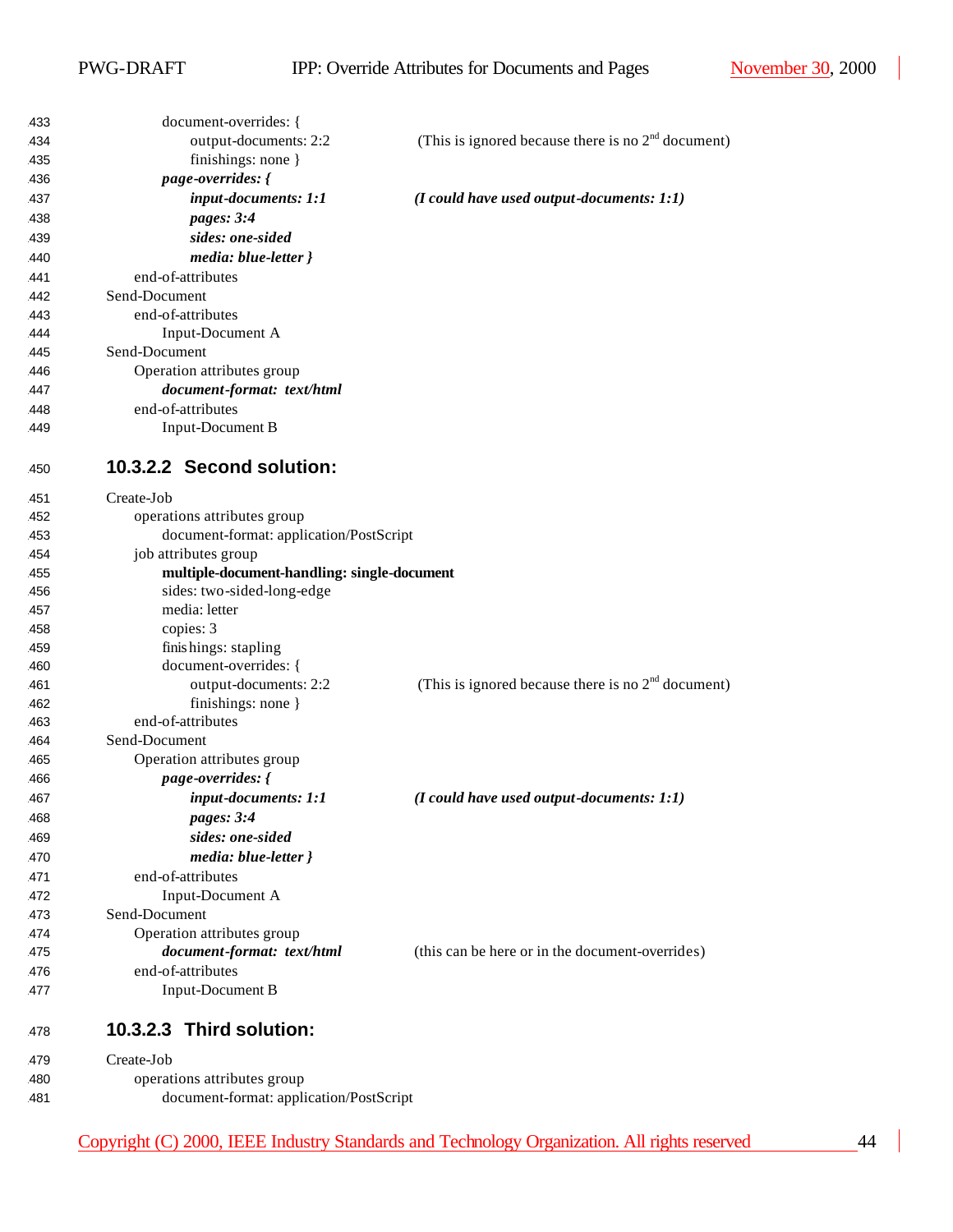| 482 | job attributes group                        |                                                      |
|-----|---------------------------------------------|------------------------------------------------------|
| 483 | multiple-document-handling: single-document |                                                      |
| 484 | sides: two-sided-long-edge                  |                                                      |
| 485 | media: letter                               |                                                      |
| 486 | copies: 3                                   |                                                      |
| 487 | finishings: stapling                        |                                                      |
| 488 | document-overrides: {                       |                                                      |
| 489 | output-documents: 2:2                       | (This is ignored because there is no $2nd$ document) |
| 490 | finishings: none }                          |                                                      |
| 491 | end-of-attributes                           |                                                      |
| 492 | Send-Document                               |                                                      |
| 493 | Operation attributes group                  |                                                      |
| 494 | page-overrides: {                           |                                                      |
| 495 | input-documents: 1:1                        | $(I \text{ could have used output-documents: } 1:1)$ |
| 496 | pages: 3:4                                  |                                                      |
| 497 | sides: one-sided                            |                                                      |
| 498 | media: blue-letter }                        |                                                      |
| 499 | end-of-attributes                           |                                                      |
| 500 | Input-Document A                            |                                                      |
| 501 | Send-Document                               |                                                      |
| 502 | Operation attributes group                  |                                                      |
| 503 | document-overrides: {                       |                                                      |
| 504 | input-documents: 2:2                        |                                                      |
| 505 | document-format: text/html }                |                                                      |
| 506 | end-of-attributes                           |                                                      |
| 507 | Input-Document B                            |                                                      |
|     |                                             |                                                      |

#### **10.3.3 Page-Subset Documents Case**

 There are two Input-Documents A and B. . The first Input-Document contains 10 Pages and the second one 15 pages. There are 7 Output-Documents with 3 pages, 5 pages, 4 pages, 2 pages, 3 pages, 5 pages and 3 pages. The "pages-per-subset" attributes wraps after the first four Output-Documents and starts with "3" again. After consuming 22 Input-Pages, the next number is "4", but only 3 pages remain. So the last Output-Document is short.

| 515 | Create-Job                                                                     |
|-----|--------------------------------------------------------------------------------|
| 516 | operations attributes group                                                    |
| 517 | document-format: application/PostScript                                        |
| 518 | job attributes group                                                           |
| 519 | multiple-document-handling: separate-documents-collated-copies                 |
| 520 | pages-per-subset: $3, 5, 4, 2$                                                 |
| 521 | sides: two-sided-long-edge                                                     |
| 522 | media: letter                                                                  |
| 523 | copies: 3                                                                      |
| 524 | finishings: stapling                                                           |
| 525 | document-overrides: {                                                          |
| 526 | output-documents: 2:2                                                          |
| 527 | finishings: none $\}$                                                          |
| 528 | page-overrides: {                                                              |
| 529 | output-documents: 1:7<br>(I could have used input-documents: 1:100 to be safe) |
| 530 | pages: $3:4$                                                                   |
|     |                                                                                |

Copyright (C) 2000, IEEE Industry Standards and Technology Organization. All rights reserved 45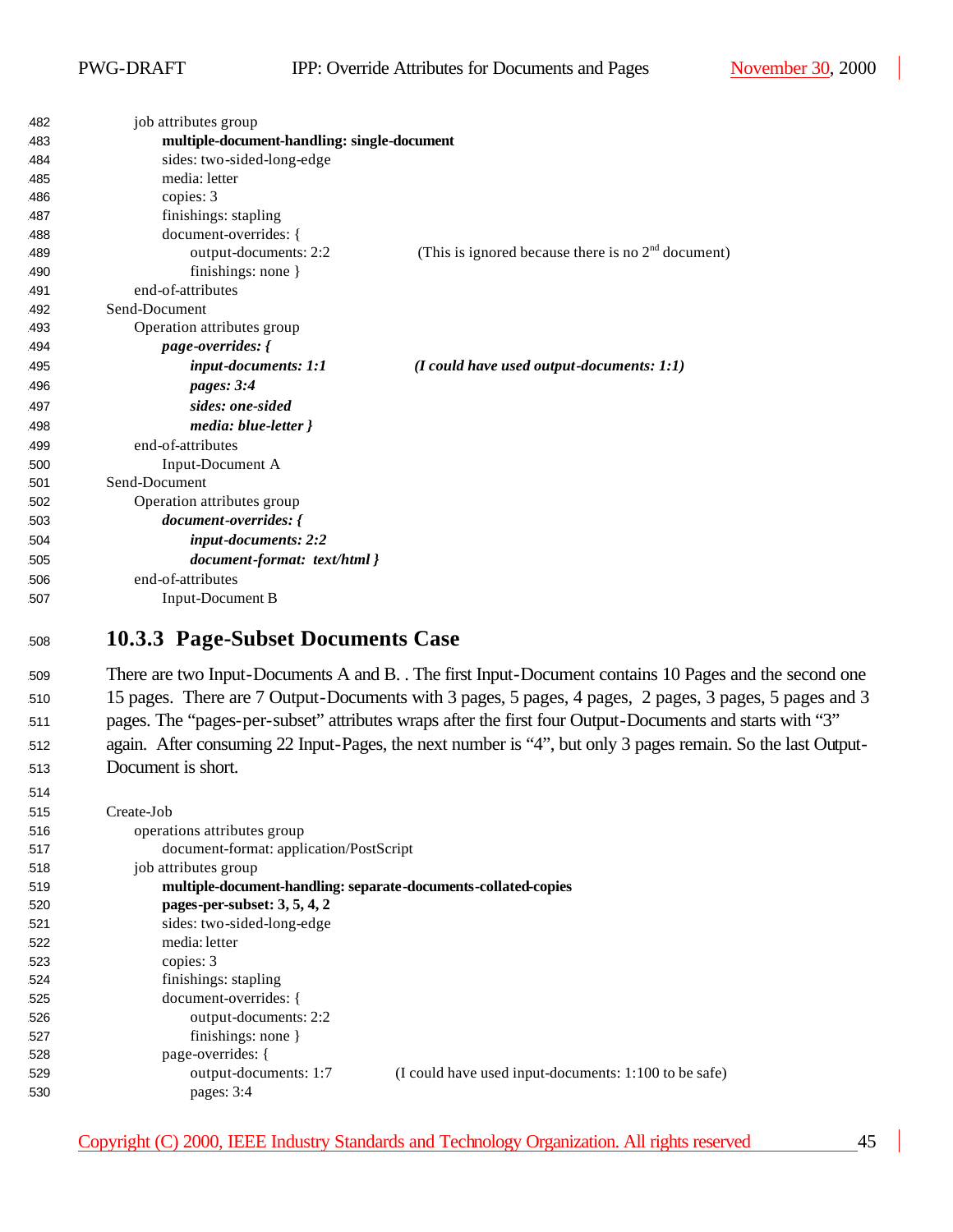| 531 | sides: one-sided           |                                                 |
|-----|----------------------------|-------------------------------------------------|
| 532 | media: blue-letter $\}$    |                                                 |
| 533 | end-of-attributes          |                                                 |
| 534 | Send-Document              |                                                 |
| 535 | end-of-attributes          |                                                 |
| 536 | Input-Document A           |                                                 |
| 537 | Send-Document              |                                                 |
| 538 | Operation attributes group |                                                 |
| 539 | document-format: text/html | (this can be here or in the document-overrides) |
| 540 | end-of-attributes          |                                                 |
| 541 | Input-Document B           |                                                 |
|     |                            |                                                 |

#### **10.4 One document with 100 copies for distribution and one on transparencies.**

- In the fourth example, the Printer produces 101 copies of the single Output-Document using Print-Job. The first 100 are stapled and printed on letter-paper, two-sided, except the first page is on blue paper, one-sided. The last copy (number 101) is printed on transparencies, one-sided and not stapled. The file is PostScript.
- Here are three possible solutions. The first assumes that the job requests 101 letter-paper documents and that the single transparency copy is the override. The second assumes that the job requests 101 transparency documents and that the 100 letter-paper copies are the override. The third assumes that the job requests 101 documents with default characteristics and that both single transparency copy and the 100 letter-paper copies are overrides. The differences are in *bold-italic*.
- **10.4.1 First solution.**

| 553 | Print-Job                               |                                                  |
|-----|-----------------------------------------|--------------------------------------------------|
| 554 | operations attributes group             |                                                  |
| 555 | document-format: application/PostScript |                                                  |
| 556 | job attributes group                    |                                                  |
| 557 | sides: two-sided-long-edge              |                                                  |
| 558 | media: letter                           |                                                  |
| 559 | copies: 101                             |                                                  |
| 560 | finishings: stapling                    |                                                  |
| 561 | document-format: application/PostScript |                                                  |
| 562 | document-overrides: {                   |                                                  |
| 563 | output-documents: 1:1                   | (I could have used input-documents: 1:1 as well) |
| 564 | document-copies: 101:101                |                                                  |
| 565 | sides: one-sided                        |                                                  |
| 566 | <i>media: transparency</i>              |                                                  |
| 567 | finishings: none }                      |                                                  |
| 568 | page-overrides: {                       |                                                  |
| 569 | output-documents: 1:1                   | (I could have used input-documents: 1:1 as well) |
| 570 | document-copies: 1:100                  |                                                  |
| 571 | pages: $1:1$                            |                                                  |
| 572 | sides: one-sided                        |                                                  |
| 573 | media: blue-letter }                    |                                                  |
| 574 | end-of-attributes                       |                                                  |
| 575 | Input-Document A                        |                                                  |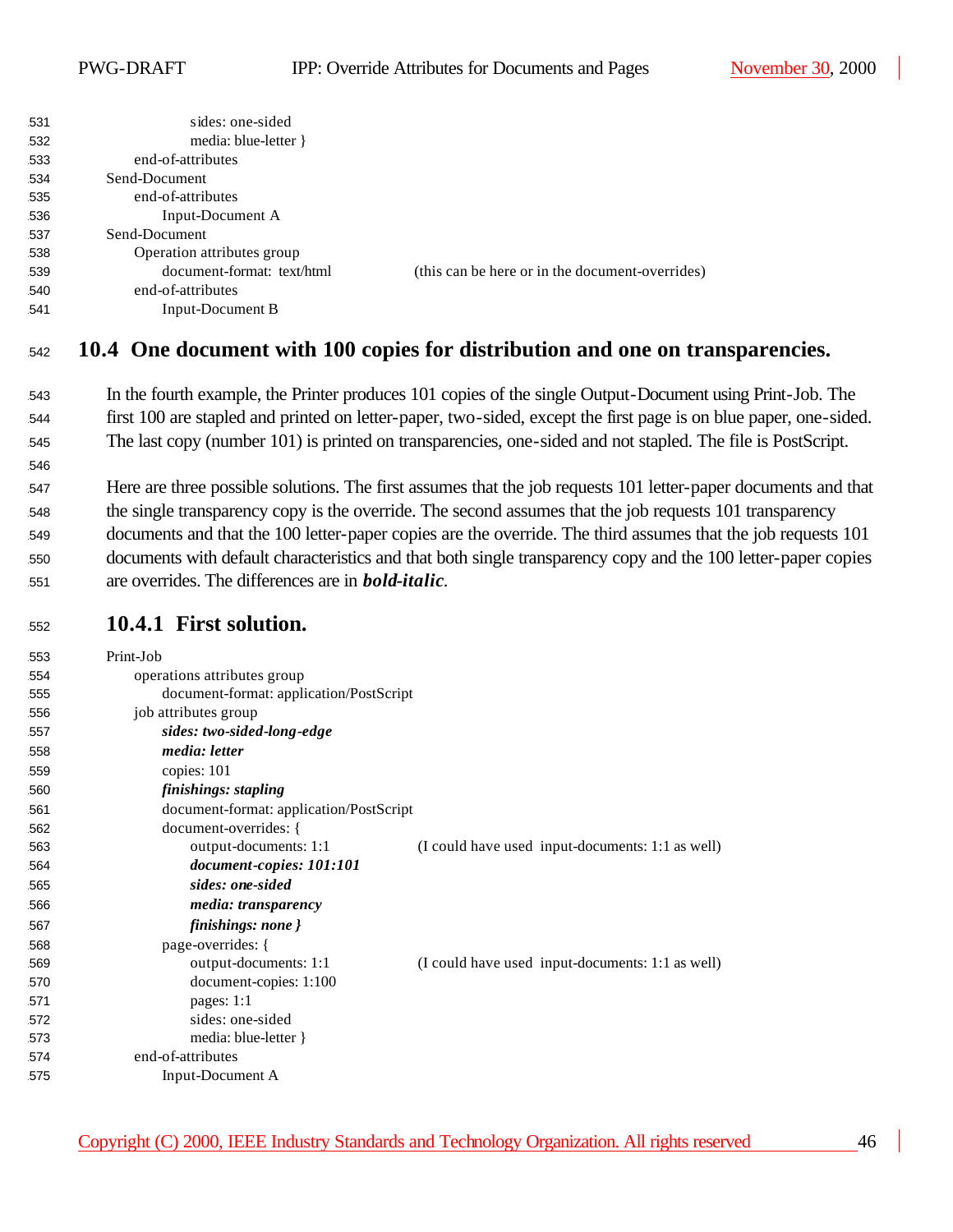# **10.4.2 Second solution.**

| 577        | Print-Job                                                        |                                                  |
|------------|------------------------------------------------------------------|--------------------------------------------------|
| 578        | operations attributes group                                      |                                                  |
| 579        | document-format: application/PostScript                          |                                                  |
| 580        | job attributes group                                             |                                                  |
| 581        | sides: one-sided                                                 |                                                  |
| 582        | media: transparency                                              |                                                  |
| 583        | copies: 101                                                      |                                                  |
| 584        | finishings: none                                                 |                                                  |
| 585        | document-format: application/PostScript                          |                                                  |
| 586        | document-overrides: {                                            |                                                  |
| 587        | output-documents: 1:1                                            | (I could have used input-documents: 1:1 as well) |
| 588        | document-copies: 1:100                                           |                                                  |
| 589        | sides: two-sided-long-edge                                       |                                                  |
| 590        | media: letter                                                    |                                                  |
| 591        | finishings: stapling }                                           |                                                  |
| 592        | page-overrides: {                                                |                                                  |
| 593        | output-documents: 1:1                                            | (I could have used input-documents: 1:1 as well) |
| 594        | document-copies: 1:100                                           |                                                  |
| 595        | pages: 1:1                                                       |                                                  |
| 596        | sides: one-sided                                                 |                                                  |
| 597        | media: blue-letter }                                             |                                                  |
| 598        | end-of-attributes                                                |                                                  |
| 599        | Input-Document A                                                 |                                                  |
| 600        | 10.4.3 Third solution.                                           |                                                  |
|            |                                                                  |                                                  |
|            |                                                                  |                                                  |
| 601        | Print-Job                                                        |                                                  |
| 602<br>603 | operations attributes group                                      |                                                  |
| 604        | document-format: application/PostScript                          |                                                  |
| 605        | job attributes group                                             |                                                  |
| 606        | copies: 101                                                      |                                                  |
| 607        | document-format: application/PostScript<br>document-overrides: { |                                                  |
| 608        | output-documents: 1:1                                            |                                                  |
| 609        | document-copies: 101:101                                         | (I could have used input-documents: 1:1 as well) |
| 610        | sides: one-sided                                                 |                                                  |
| 611        |                                                                  |                                                  |
|            | media: transparency                                              |                                                  |
| 612        | finishings: none }                                               |                                                  |
| 613        |                                                                  |                                                  |
| 614        | output-documents: 1:1                                            | (I could have used input-documents: 1:1 as well) |
| 615        | document-copies: 1:100                                           |                                                  |
| 616        | sides: two-sided-long-edge                                       |                                                  |
| 617        | media: letter                                                    |                                                  |
| 618        | finishings: stapling }                                           |                                                  |
| 619        | page-overrides: {                                                |                                                  |
| 620        | output-documents: 1:1                                            | (I could have used input-documents: 1:1 as well) |
| 621        | document-copies: 1:100                                           |                                                  |
| 622        | pages: 1:1                                                       |                                                  |
| 623<br>624 | sides: one-sided<br>media: blue-letter }                         |                                                  |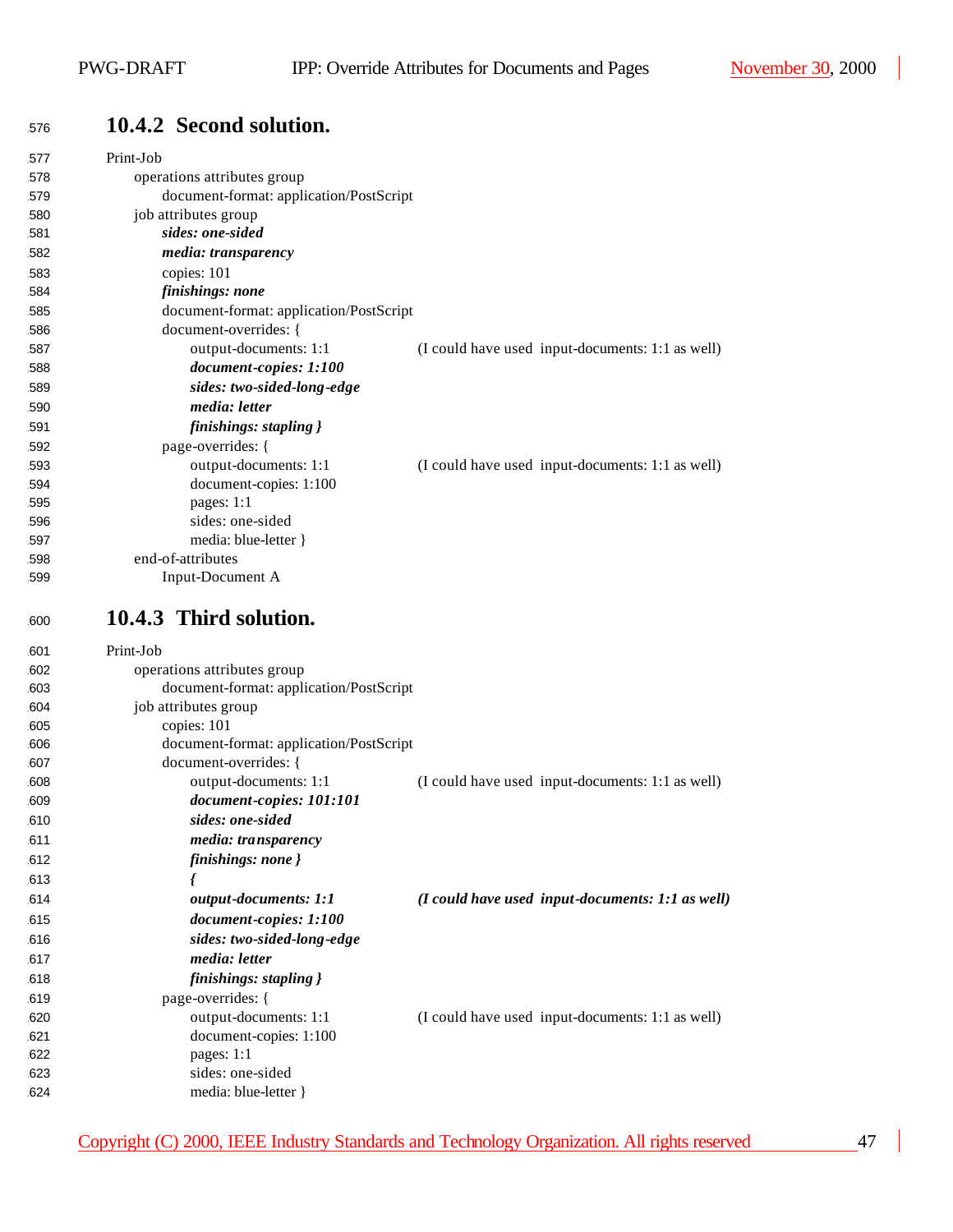end-of-attributes Input-Document A

### **11. IANA Considerations**

 IANA will be called on to register the Job Template attributes defined in this document, using the procedures outlined in [ipp-mod].

#### **12. Internationalization Considerations**

 The IPP extensions defined in this document require the same internationalization considerations as any of the Job Template attributes defined in IPP/1.1 [ipp-mod].

### **13. Security Considerations**

 The IPP extensions defined in this document require the same security considerations as any of the Job Template attributes defined in IPP/1.1 [ipp-mod].

#### **14. References**

638 [ipp-mod] R. deBry, T. Hastings, R. Herriot, S. Isaacson, P. Powell, "Internet Printing Protocol/1.0: Model and Semantics", <draft-ietf-ipp-model-v11-04.txt>, June 23, 1999.

641 [RFC2566]

 R. deBry, T. Hastings, R. Herriot, S. Isaacson, P. Powell, "Internet Printing Protocol/1.0: Model and Semantics", RFC 2566, April 1999.

#### **15. Author's Addresses**

- Robert Herriot
- Xerox Corp.

- 3400 Hill View Ave, Building 1
- Palo Alto, CA 94304
- 650 Phone: 650-813-7696
- Fax: 650-813-6860
- e-mail: robert.herriot@pahv.xerox.com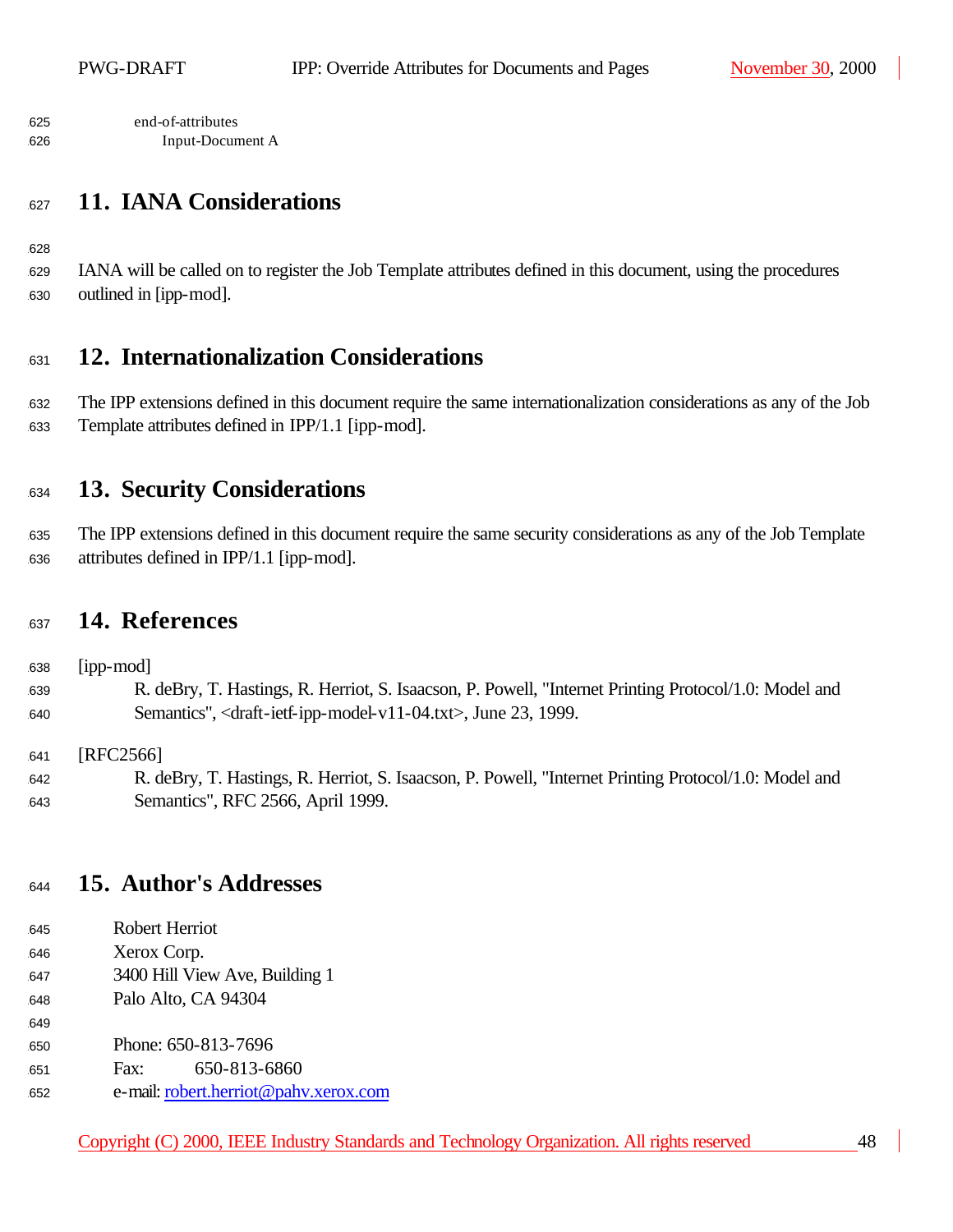| 653 |                                 |
|-----|---------------------------------|
| 654 | Kirk Ocke                       |
| 655 | <b>Xerox Corporation</b>        |
| 656 | 800 Phillips Road               |
| 657 | Webster, NY 14580               |
| 658 |                                 |
| 659 | Phone: 716-422-4832             |
| 660 | e-mail: Kirk.Ocke@usa.xerox.com |
|     |                                 |

## **16. Appendix A: Rules for Attribute Association**

For each category of attribute, there is a rule:

- 1. Input-Documents: such an attribute
- a) cannot be directly associated with Input-Pages, Output-Pages, Output-Documents
- b) can be directly associated with an Input-Document, and it affects the Input-Document it is associated with.
- c) can be associated with a Job and it affects all Input-Documents that don't have the attribute associated with it.
- 2. Output-Documents: such an attribute
- a) can never be directly associated with an Input-Page or Output-Page.
- b) can be directly associated with an Output-Document, and it affects the Output-Document it is associated with.
- c) can be directly associated with an Input-Document. If that Input-Document produces a first Output- Page for one or more Output-Documents, the attribute is effectively associated with each such Output- Document that doesn't have the attribute directly associated with it. Now use rule 2b). If that Input- Document doesn't produce any first Output-Pages of an Output-Document, it is ignored and the Printer produces a warning message.
- d) can be associated with a Job and it affects all Output-Documents that don't have the attribute associated with it.
- 3. Sheets: such attributes
- a) can be directly associated with an Output-Page, and it affects the associated Output-Page .
- b) can be directly associated with an Input-Page, and it is effectively associated with the Output-Page determined by the relationship described for the four cases in section 4.2 if that Output-Page doesn't have the attribute directly associated with it. Now use rule 3a)
- c) can be directly associated with an Output-Document, and it affects all Output-Pages in the specified Output-Document that don't have the attribute associated directly with it or the corresponding Input-**Page.**
- d) can be directly associated with an Input-Document, and it is effectively associated with all Input-Pages in the specified Input-Document that don't have the attribute associated directly with it. By transitivity, the attribute is effectively associated with all corresponding Output-Pages (see section 4.2) that don't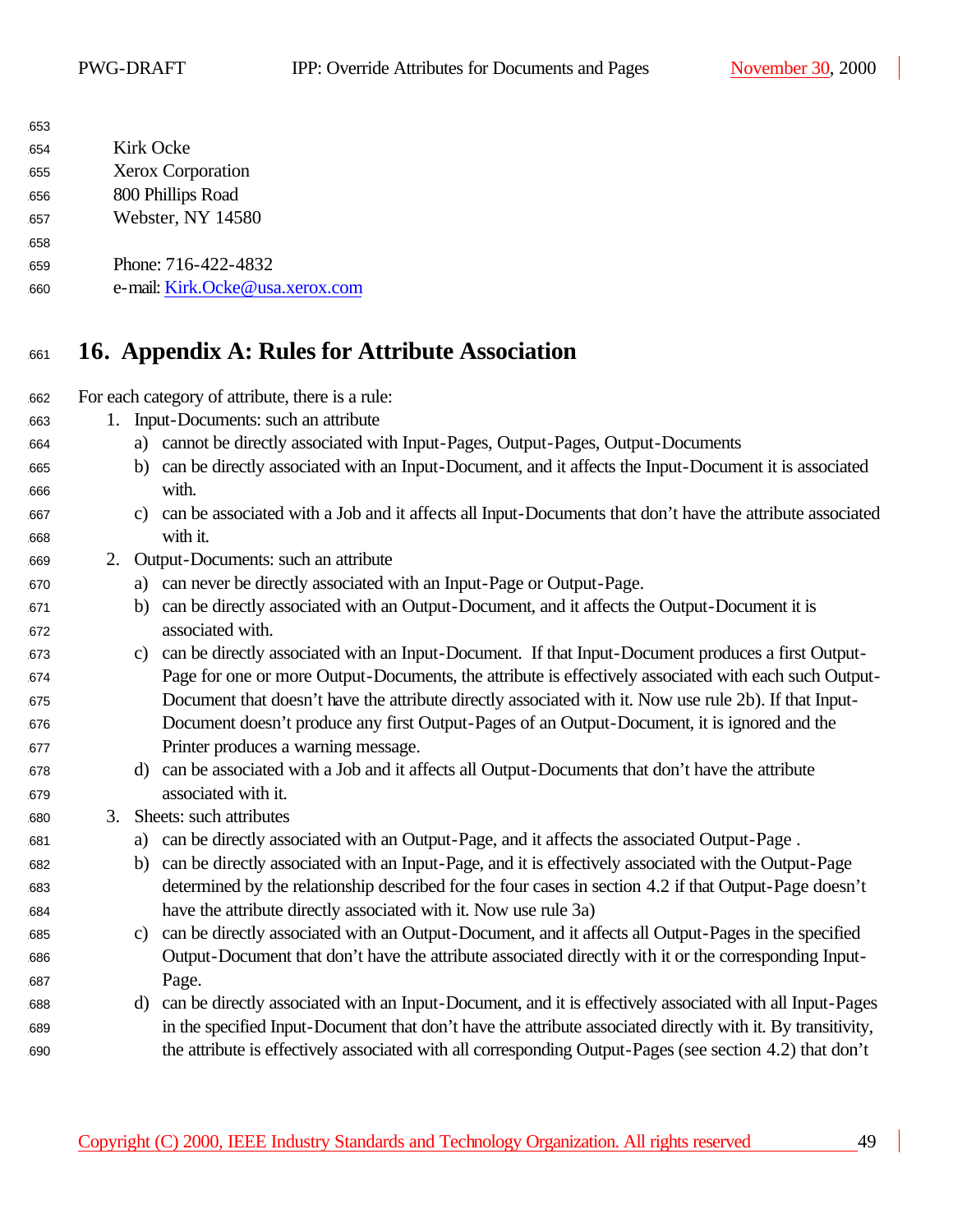|     | PWG-DRAFT                                                                                                             | IPP: Override Attributes for Documents and Pages<br>November 30, 2000                                   |
|-----|-----------------------------------------------------------------------------------------------------------------------|---------------------------------------------------------------------------------------------------------|
|     |                                                                                                                       |                                                                                                         |
| 691 |                                                                                                                       | have the attribute associated directly with the them or the containing Output-Document. Now use rule    |
| 692 |                                                                                                                       | 3a)                                                                                                     |
| 693 | e)                                                                                                                    | can be associated with a Job and it affects all Output-Pages that don't have the attribute associated   |
| 694 |                                                                                                                       | with it.                                                                                                |
| 695 |                                                                                                                       |                                                                                                         |
| 696 | When an association includes the "document-copies" attribute, it modifies the meaning of the above rules slightly for |                                                                                                         |
| 697 |                                                                                                                       | each effective association. If the attribute effectively associates with:                               |
| 698 |                                                                                                                       |                                                                                                         |
| 699 | $\overline{\phantom{a}}$                                                                                              | Input-Documents, the Printer ignores the "document-copies" attribute.                                   |
|     |                                                                                                                       |                                                                                                         |
| 700 | $\overline{\phantom{a}}$                                                                                              | Output-Documents, the attribute affects the specified copies of the Output-Documents (See Item 2b))     |
|     |                                                                                                                       |                                                                                                         |
| 701 | $\overline{\phantom{a}}$                                                                                              | Sheets: the attribute affects the sheets of the specified copies of Output-Documents (See Items 3a) and |
| 702 |                                                                                                                       | $3c)$ ).                                                                                                |
|     |                                                                                                                       |                                                                                                         |

## **17. Appendix B: Change History**

 This section summarizes the changes to the document. Each sub-section is in reverse chronological order. Adding or removing ISSUES that don't change the document are not listed here.

### **17.1 Changes to the January 3, 2000 version to make the January 31, 2000 version**

The following changes to the January 3, 2000 version to make the January 31, 2000 version:

1. Changed the format to be a PWG-DRAFT. No technical content changed.

# **18. Appendix C: Description of the IEEE-ISTO PWG**

 The Printer Working Group (or PWG) is a Program of the IEEE Industry Standards and Technology Organization (ISTO) and is an alliance among printer manufacturers, print server developers, operating system providers, network operating systems providers, network connectivity vendors, and print management application developers chartered to make printers and the applications and operating systems supporting them work together better. All references to the PWG in this document implicitly mean "The Printer Working Group, a Program of the IEEE ISTO." In order to meet this objective, the PWG will document the results of their work as open standards that define print related protocols, interfaces, procedures and conventions. Printer manufacturers and vendors of printer related software will benefit from the interoperability provided by voluntary conformance to these standards. 

 In general, a PWG standard is a specification that is stable, well understood and is technically competent, has multiple, independent and interoperable implementations with substantial operational experience, and enjoys